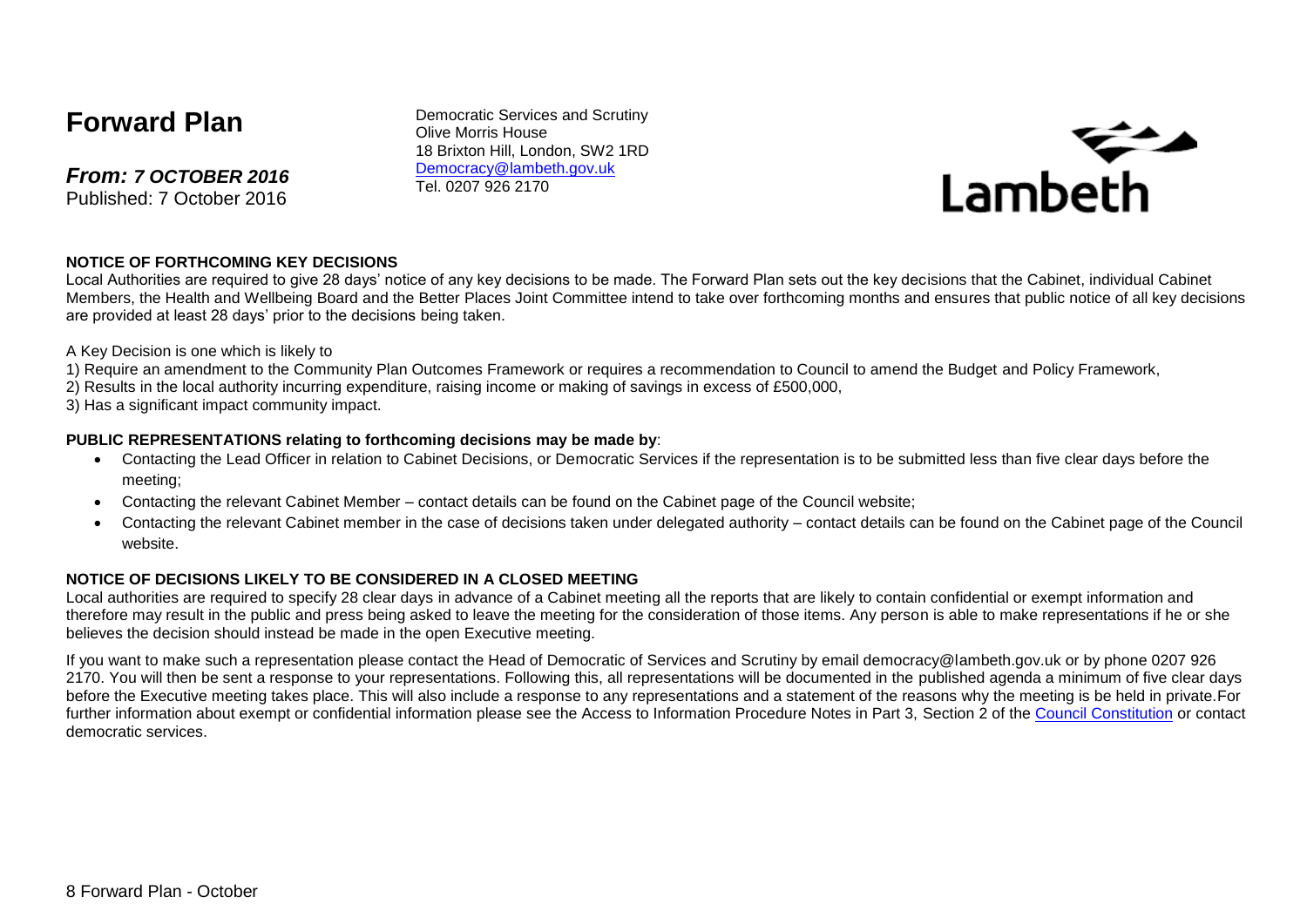# **Reports to be considered by Cabinet**

| Lambeth Children's Social Care<br>Improvement Programme<br>This report recommends:<br>(1) That Cabinet note developments<br>since March 2016, including the<br>outcomes of the formal six month<br>review meeting with the DfE held on<br>June 30 2016 visit.<br>(2) That Cabinet endorse the progress<br>which has been made in relation to<br>Children's Social Care improvements<br>so far, including progress toward key<br>milestones, and note the feedback<br>from the two Ofsted improvement<br>visits which have taken place since<br>the last cabinet report.<br>(3) That Cabinet endorse the priorities<br>for improvement going forward and<br>note the progress which the DfE and | Cabinet | 10 Oct 2016 | Lambeth Children's<br>Social Care<br>Improvement<br>Programme<br>051_Single inspection<br>of LA children's<br>services and review of<br>the LSCB as pdf<br>Lambeth_improvement<br>_notice__final__16.12<br><b>Lambeth Childrens</b><br>Social Care<br>Improvement<br>Programme | Orla Oakey, National<br><b>Management Traineee</b><br>ooakey@lambeth.gov.uk |
|------------------------------------------------------------------------------------------------------------------------------------------------------------------------------------------------------------------------------------------------------------------------------------------------------------------------------------------------------------------------------------------------------------------------------------------------------------------------------------------------------------------------------------------------------------------------------------------------------------------------------------------------------------------------------------------------|---------|-------------|--------------------------------------------------------------------------------------------------------------------------------------------------------------------------------------------------------------------------------------------------------------------------------|-----------------------------------------------------------------------------|
| their appointed expert advisors,<br>Morning Lane Associates, will expect<br>to see by January 2017.                                                                                                                                                                                                                                                                                                                                                                                                                                                                                                                                                                                            |         |             |                                                                                                                                                                                                                                                                                |                                                                             |
| All Wards                                                                                                                                                                                                                                                                                                                                                                                                                                                                                                                                                                                                                                                                                      |         |             |                                                                                                                                                                                                                                                                                |                                                                             |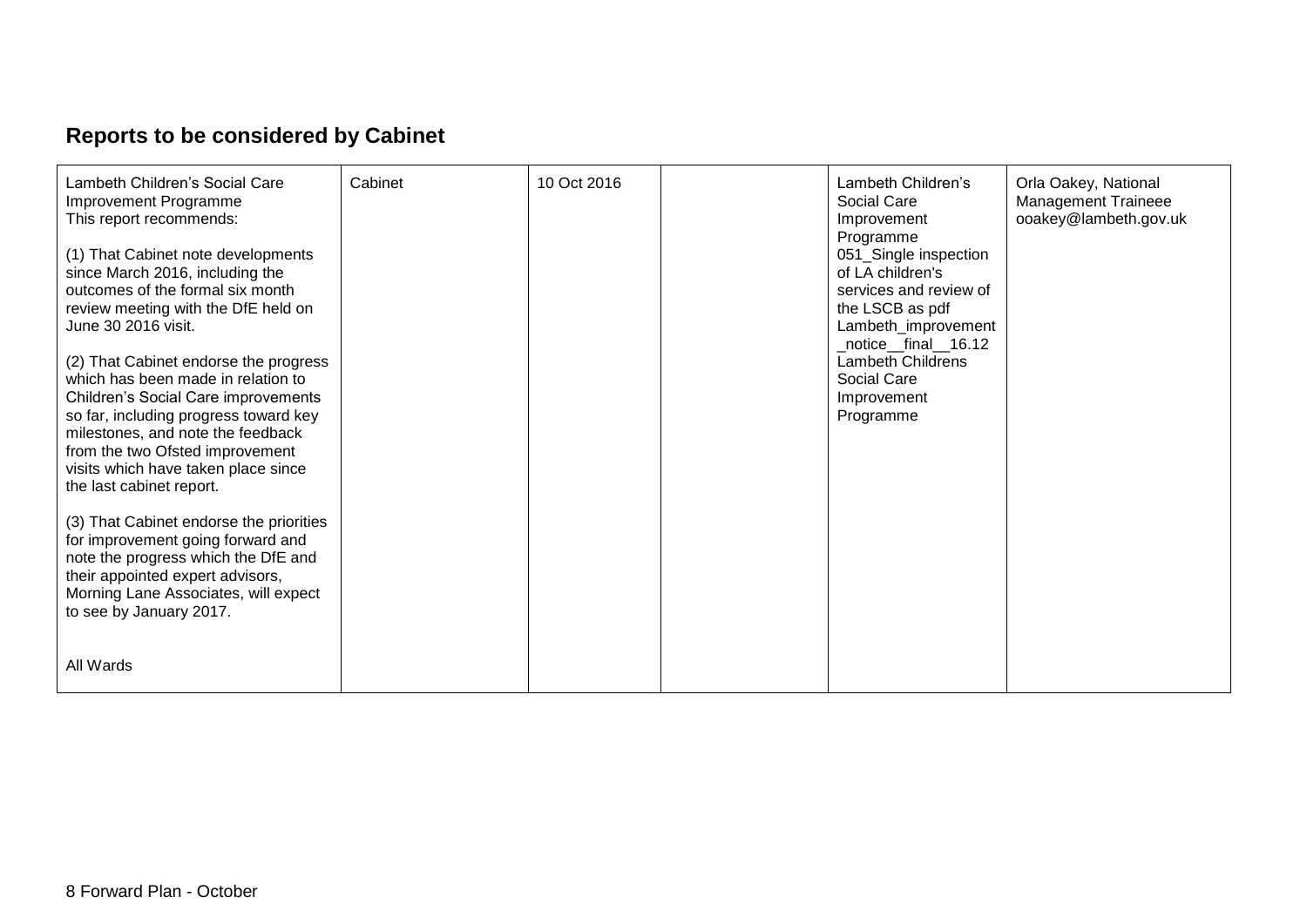| <b>Key Decision (Including Brief</b><br><b>Summary &amp; Expected Outcome)</b><br>(including ward) {1}                                                                                                                                                                                                                                                                                                          | Decision-maker,<br><b>Edition of Forward</b><br><b>Plan when first</b><br>appeared and whether<br>any confidential or<br>exempt Information is<br>to be considered {2} | Date decision<br>to be taken $\{3\}$ | <b>External</b><br><b>Consultation:</b><br>Who<br><b>How</b><br>Closing date {4} | <b>Relevant documents</b><br>${5}$                                                                                                                                | Lead Officer (to whom<br>representations should be<br>made, and holder of<br>documents) {6}   |
|-----------------------------------------------------------------------------------------------------------------------------------------------------------------------------------------------------------------------------------------------------------------------------------------------------------------------------------------------------------------------------------------------------------------|------------------------------------------------------------------------------------------------------------------------------------------------------------------------|--------------------------------------|----------------------------------------------------------------------------------|-------------------------------------------------------------------------------------------------------------------------------------------------------------------|-----------------------------------------------------------------------------------------------|
| Public Space Protection Order: Street<br><b>Gambling &amp; Gaming</b><br>Implementation of the proposed public<br>space protection order to ban street<br>gambling and gaming from<br>Westminster bridge and associated<br>areas following the public consultation.<br>Bishop's                                                                                                                                 | Cabinet<br>Information which is<br>likely to reveal the<br>identity of an individual.                                                                                  | 10 Oct 2016                          |                                                                                  | <b>Public Space</b><br><b>Protection Order:</b><br><b>Street Gambling &amp;</b><br>Gaming<br>ASB_Guidance_v8_Jul<br>y2014_final_2_(1)                             | Kristian Aspinall<br>kaspinall@lambeth.gov.uk                                                 |
| 4 Year Settlement Guarantee and<br><b>Efficiency Plan</b><br>The Government has offered a 4 year<br>guaranteed minimum grant envelope<br>to increase local authority certainty<br>and confidence towards financial<br>planning for the period April 2016 -<br>March 2020.<br>If the Council wishes to accept the<br>four year settlement it is required to<br>publish an efficiency plan by 14<br>October 2016. | Cabinet<br>Open                                                                                                                                                        | 10 Oct 2016                          |                                                                                  | 4 Year Settlement<br>Guarantee and<br><b>Efficiency Plan</b><br>Revenue and Capital<br>Budget 201617 to<br>201819<br>ec-2015-16-Statement-<br>of-Accounts-Draft 1 | Christina Thompson, Director<br>of Finance<br>Hambrook House, 5th Floor<br>Tel: 020 7926 2634 |
| All Wards                                                                                                                                                                                                                                                                                                                                                                                                       |                                                                                                                                                                        |                                      |                                                                                  |                                                                                                                                                                   |                                                                                               |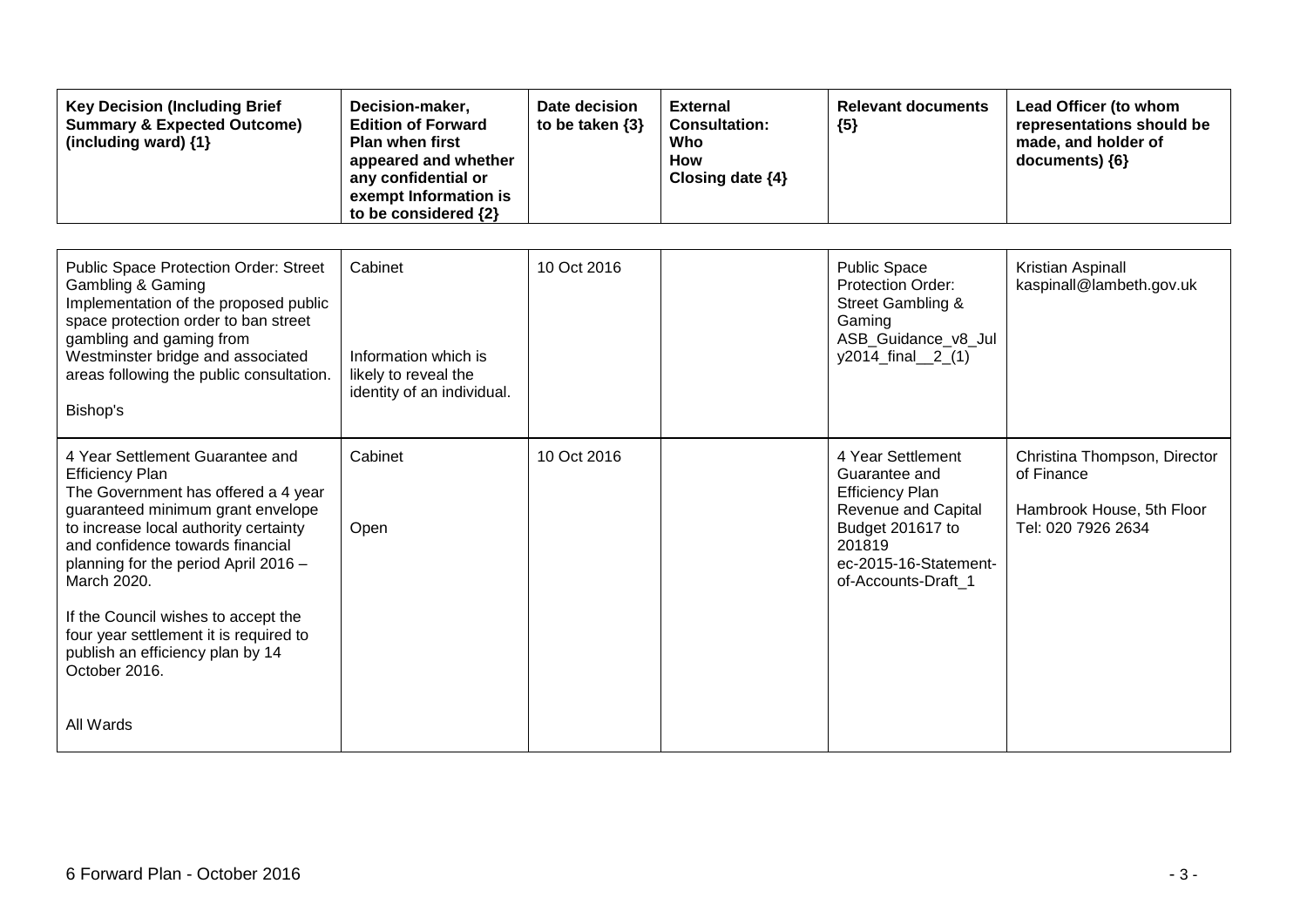| <b>Key Decision (Including Brief</b><br><b>Summary &amp; Expected Outcome)</b><br>(including ward) {1}                                                                                                                                                                                                                                                                                                                                                                                                                                                                                                                                                                                                                      | Decision-maker,<br><b>Edition of Forward</b><br><b>Plan when first</b><br>appeared and whether<br>any confidential or<br>exempt Information is<br>to be considered {2} | Date decision<br>to be taken $\{3\}$ | <b>External</b><br><b>Consultation:</b><br>Who<br><b>How</b><br>Closing date $\{4\}$ | <b>Relevant documents</b><br>${5}$                                                                                                                          | Lead Officer (to whom<br>representations should be<br>made, and holder of<br>documents) {6}                   |
|-----------------------------------------------------------------------------------------------------------------------------------------------------------------------------------------------------------------------------------------------------------------------------------------------------------------------------------------------------------------------------------------------------------------------------------------------------------------------------------------------------------------------------------------------------------------------------------------------------------------------------------------------------------------------------------------------------------------------------|------------------------------------------------------------------------------------------------------------------------------------------------------------------------|--------------------------------------|--------------------------------------------------------------------------------------|-------------------------------------------------------------------------------------------------------------------------------------------------------------|---------------------------------------------------------------------------------------------------------------|
| Somerleyton Road (Land by<br>Somerleyton Road, Coldharbour Lane<br>and Railway Line, SW9: Resolution to<br>make a Compulsory Purchase Order<br>To update members following the<br>previous cabinet decision to progress<br>the CPO (which is now mainly<br>focussed on a much smaller part of<br>the site) and to define the approach in<br>respect of this. London Borough of<br>Lambeth's (Somerleyton Road)<br>Compulsory Purchase Order ("CPO")<br>is needed to acquire certain land<br>essential for the project and interests<br>in respect of the same and to delegate<br>authority to Cabinet Members and<br>officers to undertake all necessary<br>steps to pursue the CPO and its<br>confirmation.<br>Coldharbour | Cabinet                                                                                                                                                                | 7 Nov 2016                           |                                                                                      | Somerleyton Road<br>(Land by Somerleyton<br>Road, Coldharbour<br>Lane and Railway<br>Line, SW9: Resolution<br>to make a Compulsory<br><b>Purchase Order</b> | Stuart Dixon, Project<br>Manager<br>sdixon@lambeth.gov.uk<br><b>International House</b><br>Tel: 020 7926 3208 |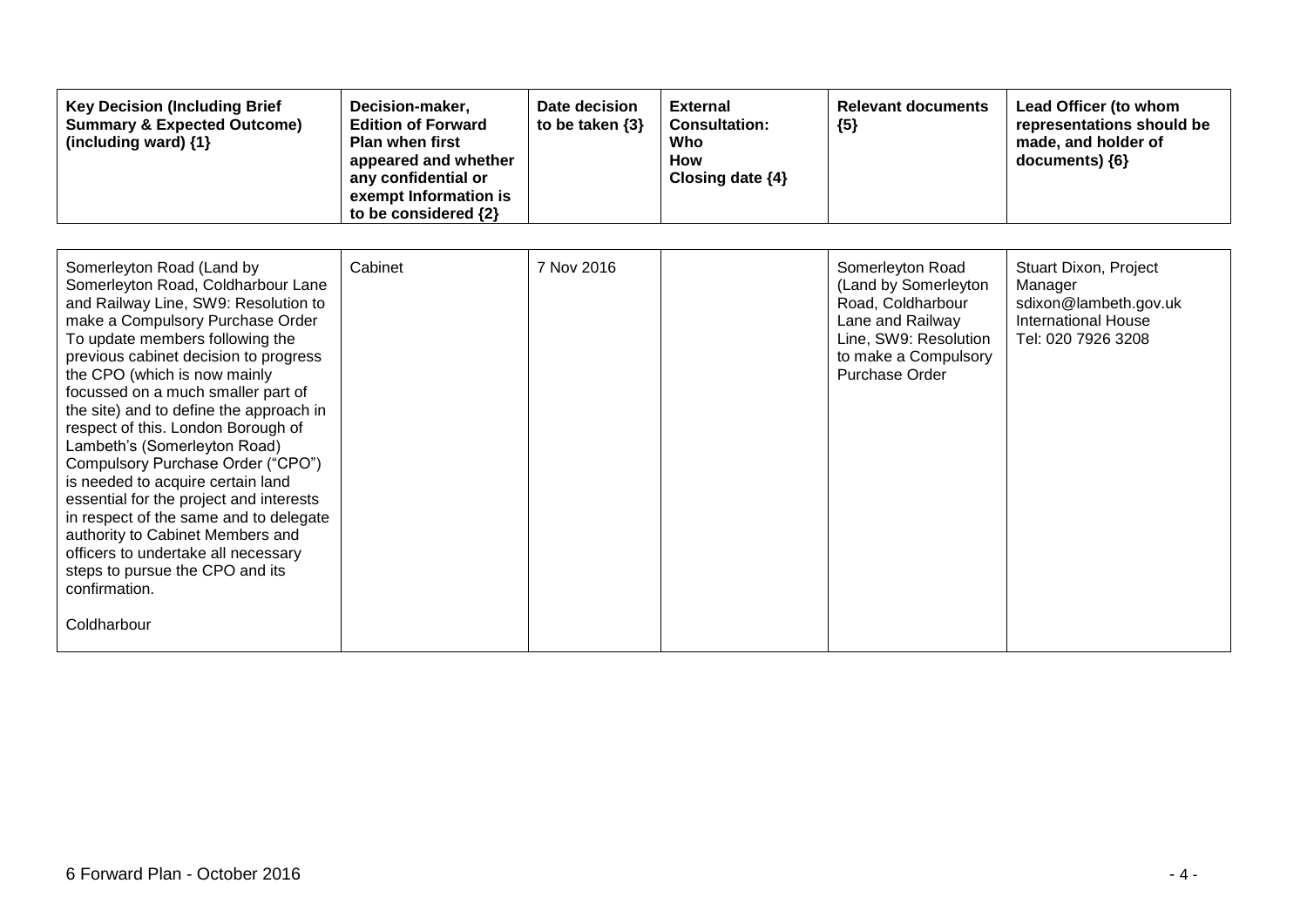| <b>Key Decision (Including Brief</b><br><b>Summary &amp; Expected Outcome)</b><br>(including ward) {1}                                                                                                                                                                                                                                                       | Decision-maker,<br><b>Edition of Forward</b><br><b>Plan when first</b><br>appeared and whether<br>any confidential or<br>exempt Information is<br>to be considered {2} | Date decision<br>to be taken $\{3\}$ | <b>External</b><br><b>Consultation:</b><br>Who<br>How<br>Closing date {4} | <b>Relevant documents</b><br>${5}$ | Lead Officer (to whom<br>representations should be<br>made, and holder of<br>documents) {6}                                                                                            |
|--------------------------------------------------------------------------------------------------------------------------------------------------------------------------------------------------------------------------------------------------------------------------------------------------------------------------------------------------------------|------------------------------------------------------------------------------------------------------------------------------------------------------------------------|--------------------------------------|---------------------------------------------------------------------------|------------------------------------|----------------------------------------------------------------------------------------------------------------------------------------------------------------------------------------|
| Pupil Place Planning and Capital<br>Schools building programme<br>To approve the next stage of the<br>Capital Schools Building programme<br>in light of the revised Pupil place<br>planning projections<br>All Wards                                                                                                                                         | Cabinet                                                                                                                                                                | 7 Nov 2016                           |                                                                           |                                    | Maggie Harriott, Education<br><b>Strategy Manager</b><br>MHarriott@lambeth.gov.uk<br>10th Floor, International<br>House, Canterbury Crescent,<br>London, SW9 7QE<br>Tel: 020 7926 2108 |
| <b>Procurement Policy</b><br>Lambeth's Procurement Policy is out<br>of date. This decision would establish<br>a new Procurement Policy to reflect<br>the Council's current position, respond<br>to the National Procurement Strategy<br>for Local Government and provide<br>policy direction for future procurement<br>and commercial activity.<br>All Wards | Cabinet                                                                                                                                                                | 7 Nov 2016                           |                                                                           | <b>Procurement Policy</b>          | Rachel Willsher, Head of<br>Procurement<br>rwillsher@lambeth.gov.uk                                                                                                                    |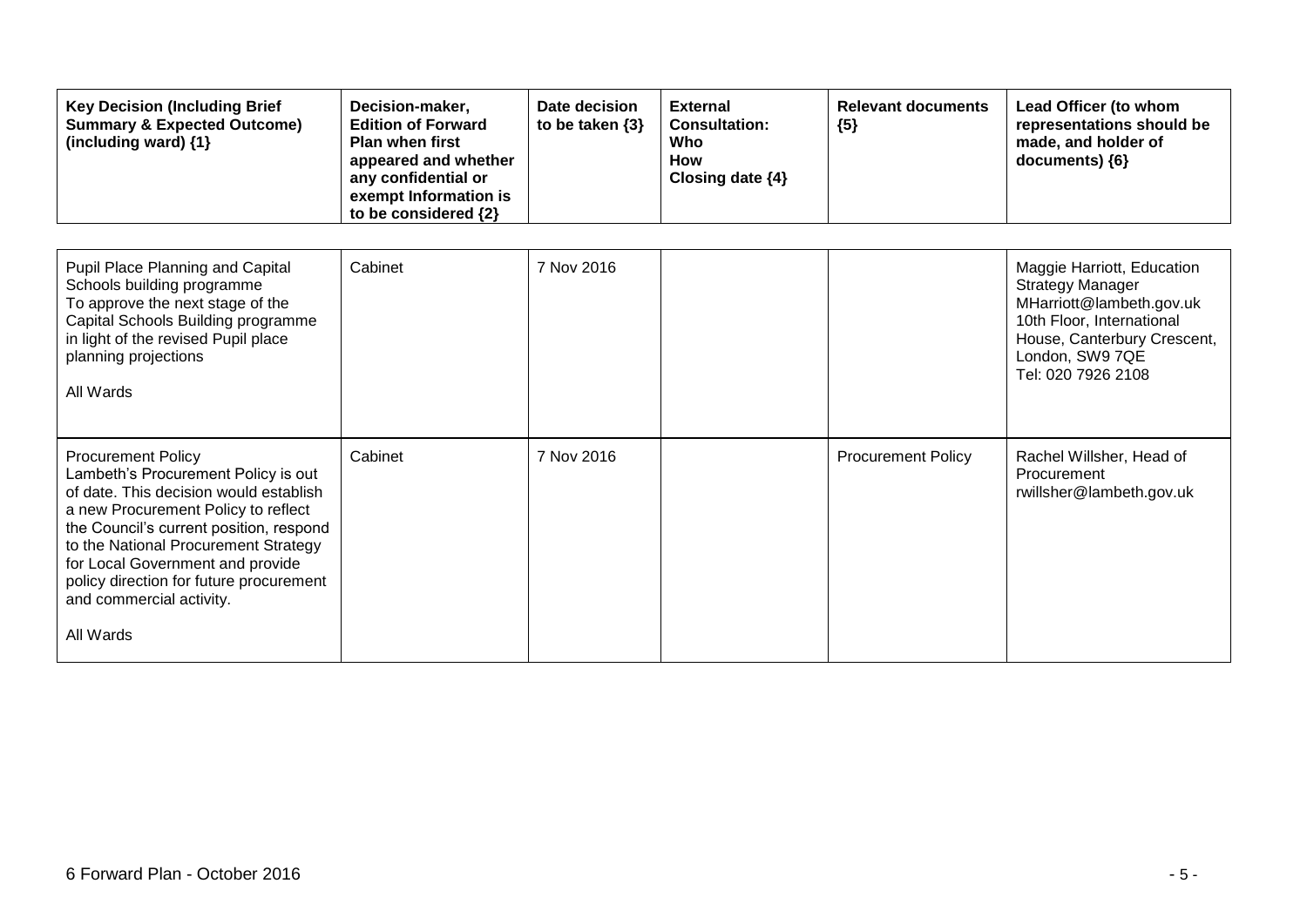| <b>Key Decision (Including Brief</b><br><b>Summary &amp; Expected Outcome)</b><br>(including ward) {1}                                                                                                                                                                                        | Decision-maker,<br><b>Edition of Forward</b><br><b>Plan when first</b><br>appeared and whether<br>any confidential or<br>exempt Information is<br>to be considered {2} | Date decision<br>to be taken $\{3\}$ | <b>External</b><br><b>Consultation:</b><br>Who<br>How<br>Closing date {4} | <b>Relevant documents</b><br>${5}$                              | Lead Officer (to whom<br>representations should be<br>made, and holder of<br>documents) {6}                                                                               |
|-----------------------------------------------------------------------------------------------------------------------------------------------------------------------------------------------------------------------------------------------------------------------------------------------|------------------------------------------------------------------------------------------------------------------------------------------------------------------------|--------------------------------------|---------------------------------------------------------------------------|-----------------------------------------------------------------|---------------------------------------------------------------------------------------------------------------------------------------------------------------------------|
| Lambeth Development Viability<br><b>Supplementary Planning Document</b><br>Approval to undertake public<br>consultation on the draft Development<br>Viability SPD.<br>All Wards                                                                                                               | Cabinet                                                                                                                                                                | 7 Nov 2016                           |                                                                           |                                                                 | Catherine Carpenter,<br><b>Principal Planning Policy</b><br>Officer<br>ccarpenter@lambeth.gov.uk<br>1st Floor, Phoenix House, 10<br>Wandsworth Road<br>Tel: 020 7926 1251 |
| Financial Planning Report 2017-20<br>The November Financial Planning<br>Report will provide an update on the<br>economic outlook, risk areas and<br>revenue budget implementations<br>plans for 2017-18 and the Capital<br>investment Programme and Asset<br>Disposals Strategy.<br>All Wards | Cabinet                                                                                                                                                                | 7 Nov 2016                           |                                                                           | <b>Financial Planning</b><br>Report 2017-20                     | Christina Thompson, Director<br>of Finance<br>Hambrook House, 5th Floor<br>Tel: 020 7926 2634                                                                             |
| Terms of reference for new resident<br>engagement structures<br>To agree the terms of reference for<br>the Area Boards and Resident<br>Assemblies<br>All Wards                                                                                                                                | Cabinet                                                                                                                                                                | 12 Dec 2016                          |                                                                           | Terms of reference for<br>new resident<br>engagement structures | Mark Howarth<br>MHowarth@lambethliving.org<br>.uk<br>Lambeth Living, Hambrook<br>House                                                                                    |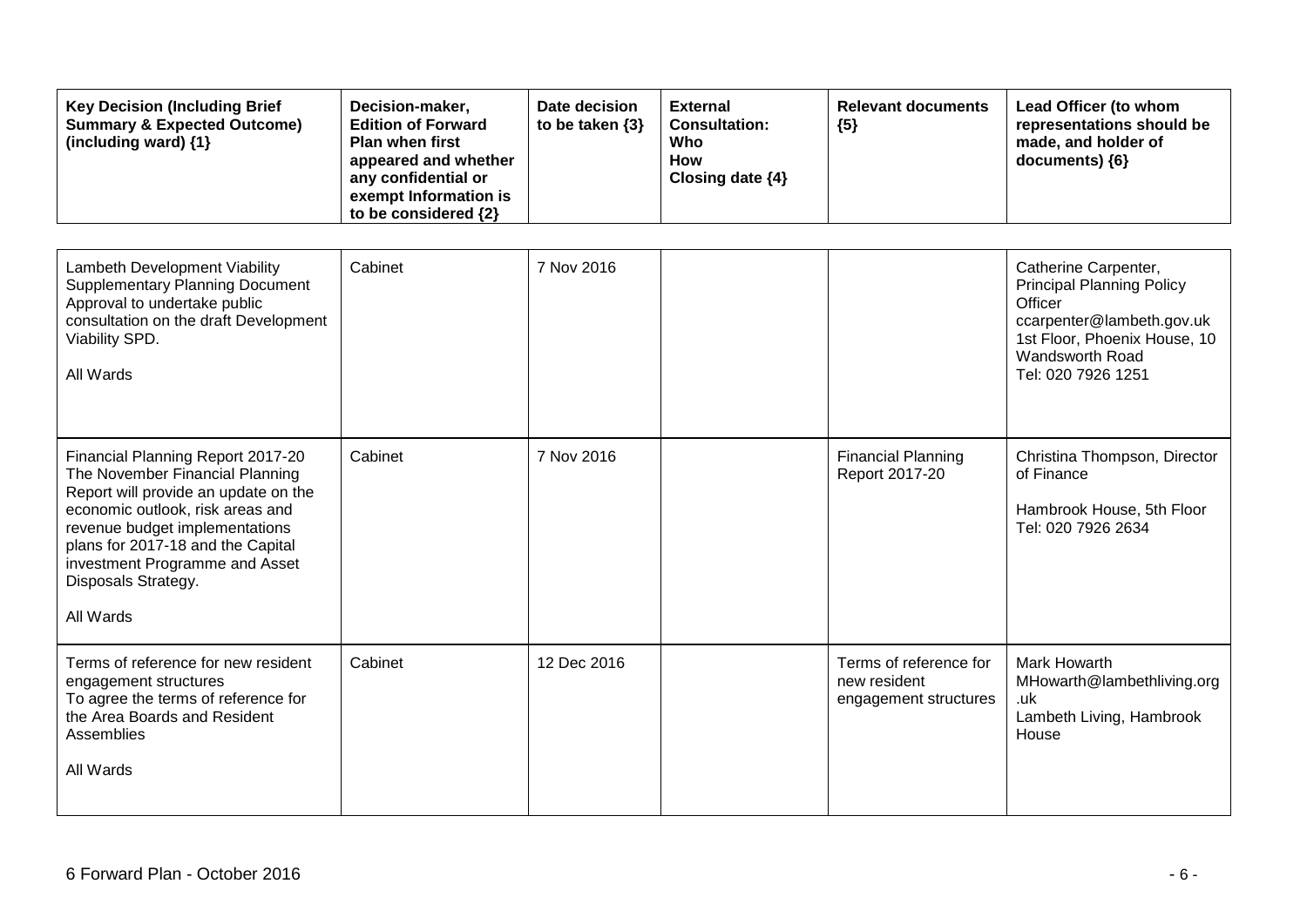| <b>Key Decision (Including Brief</b><br><b>Summary &amp; Expected Outcome)</b><br>(including ward) $\{1\}$ | Decision-maker,<br><b>Edition of Forward</b><br><b>Plan when first</b><br>appeared and whether<br>any confidential or<br>exempt Information is<br>to be considered {2} | Date decision<br>to be taken $\{3\}$ | <b>External</b><br><b>Consultation:</b><br>Who<br>How<br>Closing date $\{4\}$ | <b>Relevant documents</b><br>${5}$   | Lead Officer (to whom<br>representations should be<br>made, and holder of<br>$documents)$ {6} |
|------------------------------------------------------------------------------------------------------------|------------------------------------------------------------------------------------------------------------------------------------------------------------------------|--------------------------------------|-------------------------------------------------------------------------------|--------------------------------------|-----------------------------------------------------------------------------------------------|
|                                                                                                            |                                                                                                                                                                        |                                      |                                                                               |                                      |                                                                                               |
| <b>Housing Strategy Statement</b><br>To outline Lambeth's strategic                                        | Cabinet                                                                                                                                                                | 12 Dec 2016                          |                                                                               | <b>Housing Strategy</b><br>Statement | Tom Tyson (Strategy Team<br>Leader), Strategy and Policy                                      |

| To outline Lambeth's strategic<br>approach to housing over the next 3<br>years<br>All Wards               |         |             | Statement                                   | Leader), Strategy and Policy<br>Manager<br>ttyson@lambeth.gov.uk<br>Hambrook House<br>Tel: 020 7926 3544                  |
|-----------------------------------------------------------------------------------------------------------|---------|-------------|---------------------------------------------|---------------------------------------------------------------------------------------------------------------------------|
| Carers Strategy - a framework for<br>action<br>To approve the carers strategy for<br>Lambeth<br>All Wards | Cabinet | 12 Dec 2016 | Carers Strategy - a<br>framework for action | Denis O'Rourke, Assistant<br>Director Integrated<br>Commissioning - Adult<br><b>Mental Health</b><br>denisorourke@nhs.net |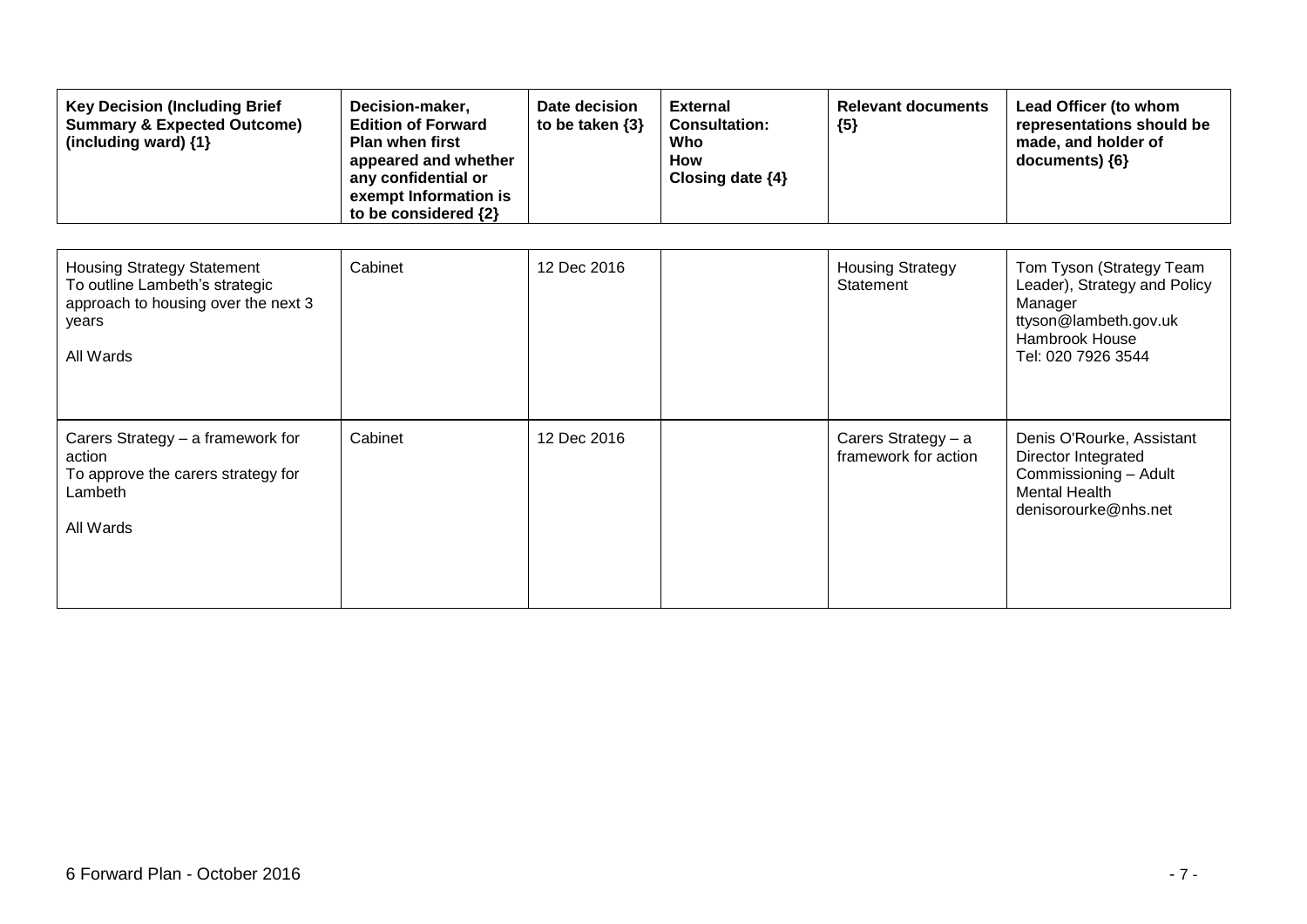| <b>Key Decision (Including Brief</b><br><b>Summary &amp; Expected Outcome)</b><br>(including ward) $\{1\}$ | Decision-maker,<br><b>Edition of Forward</b><br><b>Plan when first</b><br>appeared and whether<br>any confidential or<br>exempt Information is<br>to be considered $\{2\}$ | Date decision<br>to be taken $\{3\}$ | <b>External</b><br><b>Consultation:</b><br>Who<br>How<br>Closing date $\{4\}$ | <b>Relevant documents</b><br>${5}$ | Lead Officer (to whom<br>representations should be<br>made, and holder of<br>documents) ${6}$ |
|------------------------------------------------------------------------------------------------------------|----------------------------------------------------------------------------------------------------------------------------------------------------------------------------|--------------------------------------|-------------------------------------------------------------------------------|------------------------------------|-----------------------------------------------------------------------------------------------|
|------------------------------------------------------------------------------------------------------------|----------------------------------------------------------------------------------------------------------------------------------------------------------------------------|--------------------------------------|-------------------------------------------------------------------------------|------------------------------------|-----------------------------------------------------------------------------------------------|

**Reports to be approved by the Health and Wellbeing Board**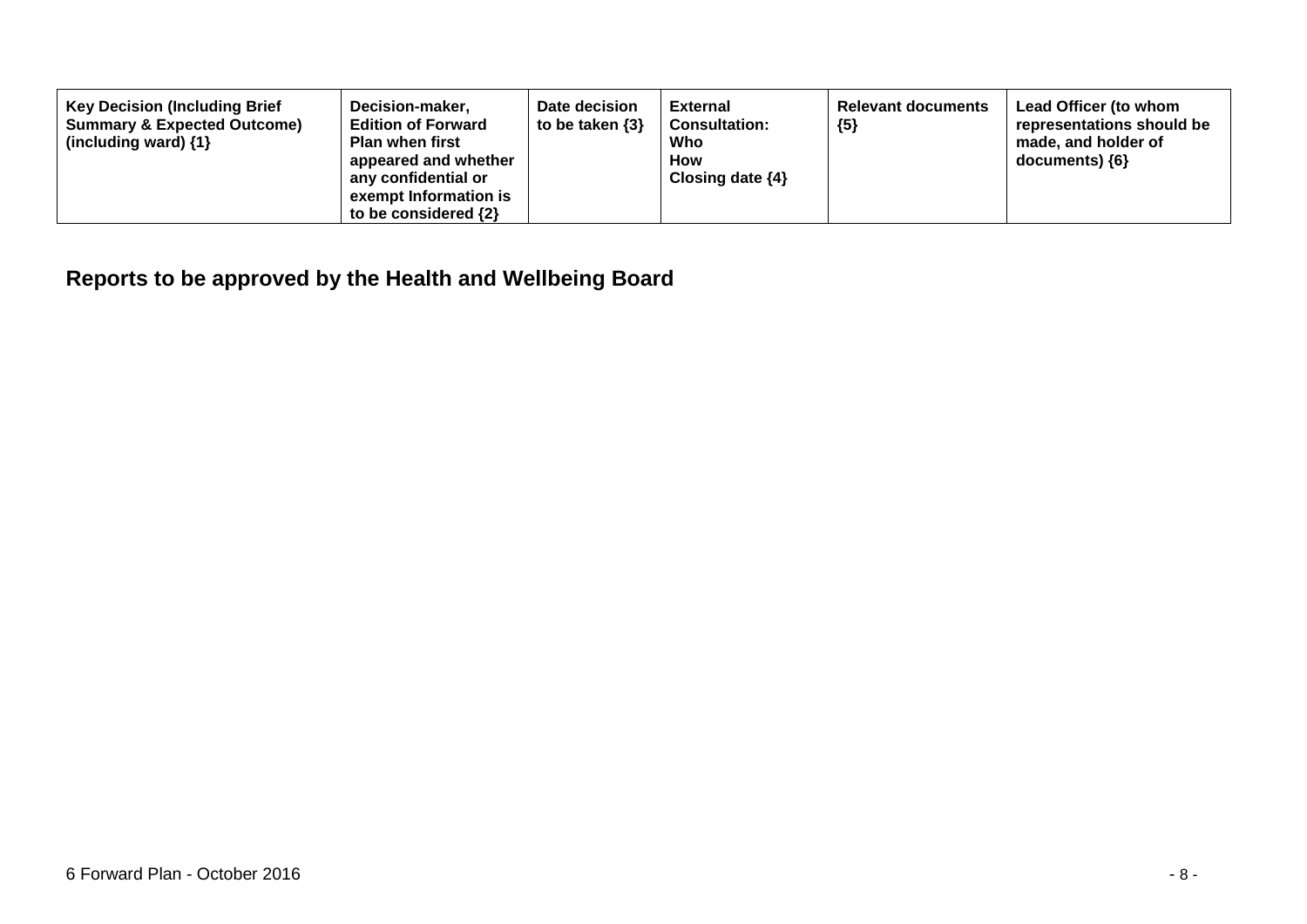| Decision-maker,<br><b>Key Decision (Including Brief</b><br><b>Summary &amp; Expected Outcome)</b><br><b>Edition of Forward</b><br><b>Plan when first</b><br>(including ward) $\{1\}$<br>appeared and whether<br>any confidential or<br>exempt Information is<br>to be considered $\{2\}$ | Date decision<br>to be taken $\{3\}$ | <b>External</b><br><b>Consultation:</b><br>Who<br><b>How</b><br>Closing date $\{4\}$ | <b>Relevant documents</b><br>${5}$ | Lead Officer (to whom<br>representations should be<br>made, and holder of<br>documents) {6} |
|------------------------------------------------------------------------------------------------------------------------------------------------------------------------------------------------------------------------------------------------------------------------------------------|--------------------------------------|--------------------------------------------------------------------------------------|------------------------------------|---------------------------------------------------------------------------------------------|
|------------------------------------------------------------------------------------------------------------------------------------------------------------------------------------------------------------------------------------------------------------------------------------------|--------------------------------------|--------------------------------------------------------------------------------------|------------------------------------|---------------------------------------------------------------------------------------------|

### **Reports to be approved by Cabinet Members**

#### **Leader of the Council**

## **Deputy Leader of the Council (Finance)**

| New fees and charges for Parks (1)<br>The decision is to approve new and<br>increased fees and charges for<br>activities within Lambeth's parks and<br>Open Spaces. | Deputy Leader of the<br>Council (Finance) | Not before 11<br>Jul 2016 |  | Kevin Crook, Waste Strategy<br>Manager<br>kcrook@lambeth.gov.uk<br><b>Shakespeare House</b><br>Tel: 020 7926 8973 |
|---------------------------------------------------------------------------------------------------------------------------------------------------------------------|-------------------------------------------|---------------------------|--|-------------------------------------------------------------------------------------------------------------------|
| All Wards                                                                                                                                                           |                                           |                           |  |                                                                                                                   |

**Deputy Leader of the Council (Investment and Partnerships)**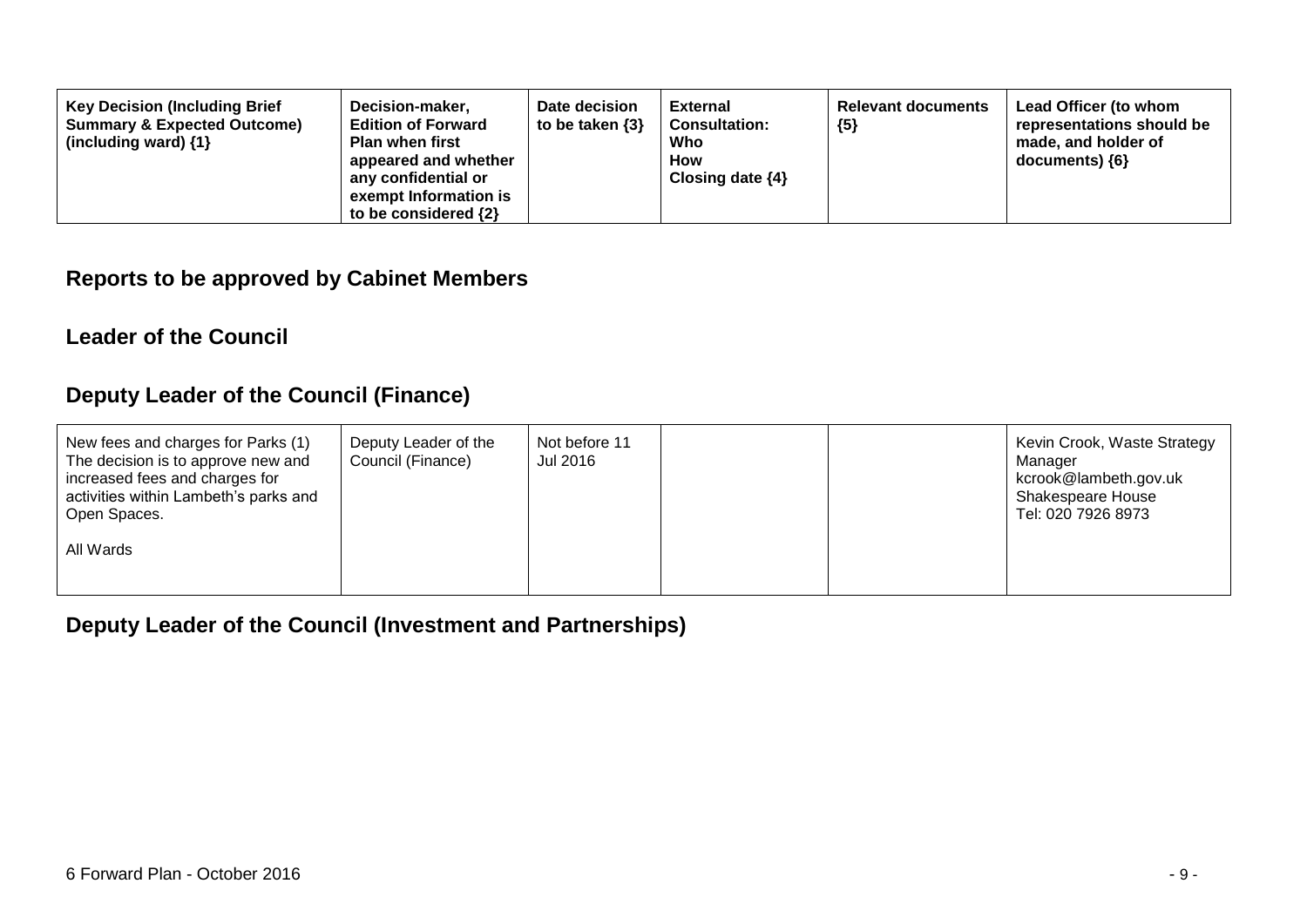| <b>Key Decision (Including Brief</b><br><b>Summary &amp; Expected Outcome)</b><br>(including ward) {1}                                                                                                                                                               | Decision-maker,<br><b>Edition of Forward</b><br><b>Plan when first</b><br>appeared and whether<br>any confidential or<br>exempt Information is<br>to be considered {2}                                                                  | Date decision<br>to be taken $\{3\}$ | <b>External</b><br><b>Consultation:</b><br>Who<br><b>How</b><br>Closing date {4} | <b>Relevant documents</b><br>${5}$                                                  | Lead Officer (to whom<br>representations should be<br>made, and holder of<br>documents) {6}                                                  |
|----------------------------------------------------------------------------------------------------------------------------------------------------------------------------------------------------------------------------------------------------------------------|-----------------------------------------------------------------------------------------------------------------------------------------------------------------------------------------------------------------------------------------|--------------------------------------|----------------------------------------------------------------------------------|-------------------------------------------------------------------------------------|----------------------------------------------------------------------------------------------------------------------------------------------|
|                                                                                                                                                                                                                                                                      |                                                                                                                                                                                                                                         |                                      |                                                                                  |                                                                                     |                                                                                                                                              |
| Contract for Provision of<br><b>Communications Services to Harrow</b><br>Council<br>Lambeth Communications has been<br>awarded the contract to provide a full<br>communications service to Harrow<br>council from April 1 2015 up to 31<br>January 2019<br>All Wards | Deputy Leader of the<br>Council (Investment and<br>Partnerships)<br>24th December 2015                                                                                                                                                  | Not before 24<br>Dec 2015            |                                                                                  | <b>Contract for Provision</b><br>of Communications<br>Services to Harrow<br>Council | Julian Ellerby, Director<br>Campaigns and<br>Communications<br>jellerby@lambeth.gov.uk<br>Lambeth Town Hall, Brixton<br>Hill, London SW2 1RW |
| Waiver to Use Specialist Recruitment<br>Agencies to Support Lambeth Housing<br><b>Management Services</b><br>To agree unauthorised spend from 1<br>September 2015 and also to agree the<br>temporary extension of the contracts.<br>All Wards                        | Deputy Leader of the<br>Council (Investment and<br>Partnerships)<br>Part exempt<br>Information relating to<br>the financial or business<br>affairs of any particular<br>person (including the<br>authority holding that<br>information) | Not before 7<br>Mar 2016             |                                                                                  |                                                                                     | Sumitra Gomer, Interim AD<br>Strategy and Regeneration<br>SGomer@lambeth.gov.uk<br>3rd floor, Hambrook House<br>Tel: 02079263687             |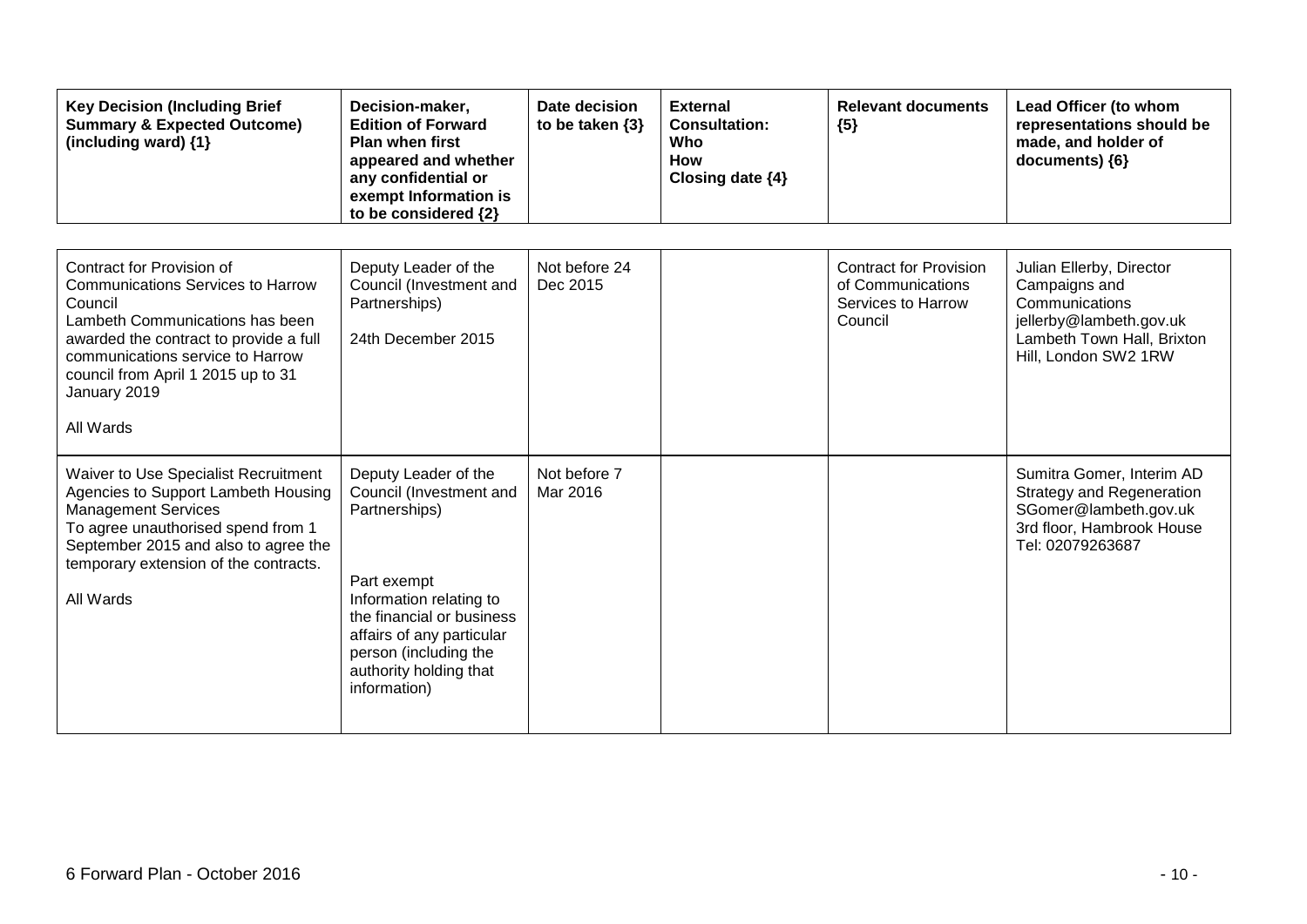| <b>Key Decision (Including Brief</b><br><b>Summary &amp; Expected Outcome)</b><br>(including ward) {1}                                                                                                                                                                      | Decision-maker,<br><b>Edition of Forward</b><br><b>Plan when first</b><br>appeared and whether<br>any confidential or<br>exempt Information is<br>to be considered {2} | Date decision<br>to be taken $\{3\}$ | <b>External</b><br><b>Consultation:</b><br>Who<br><b>How</b><br>Closing date $\{4\}$ | <b>Relevant documents</b><br>${5}$                                        | Lead Officer (to whom<br>representations should be<br>made, and holder of<br>documents) {6}                                            |
|-----------------------------------------------------------------------------------------------------------------------------------------------------------------------------------------------------------------------------------------------------------------------------|------------------------------------------------------------------------------------------------------------------------------------------------------------------------|--------------------------------------|--------------------------------------------------------------------------------------|---------------------------------------------------------------------------|----------------------------------------------------------------------------------------------------------------------------------------|
| One Oracle Contract Extension<br>To extend the existing One Oracle<br>support arrangements by a further 2<br>years. This is necessary to ensure that<br>the Council can maintain its<br>obligations of Paying people, Paying<br>suppliers and Collecting Debt.<br>All Wards | Deputy Leader of the<br>Council (Investment and<br>Partnerships)                                                                                                       | Not before 31<br>Mar 2016            |                                                                                      |                                                                           | Jason Martin, Technical<br>Project Manager<br>JMartin@lambeth.gov.uk<br>Olive Morris House - 2nd<br><b>Floor</b><br>Tel: 020 7926 6244 |
| <b>Employment and Skills Supplementary</b><br><b>Planning Document</b><br>Approval to begin public consultation<br>on a supplementary planning<br>document that will seek employment<br>and skills planning obligations from<br>major developments.<br>All Wards            | Deputy Leader of the<br>Council (Investment and<br>Partnerships)<br>Open                                                                                               | Not before 11<br>Jul 2016            |                                                                                      | <b>Employment and Skills</b><br>Supplementary<br><b>Planning Document</b> | John Bennett, Senior PEP<br>Officer<br>JBennett7@lambeth.gov.uk<br>Room 113, Lambeth Town<br>Hall<br>Tel: 020 7926 6452                |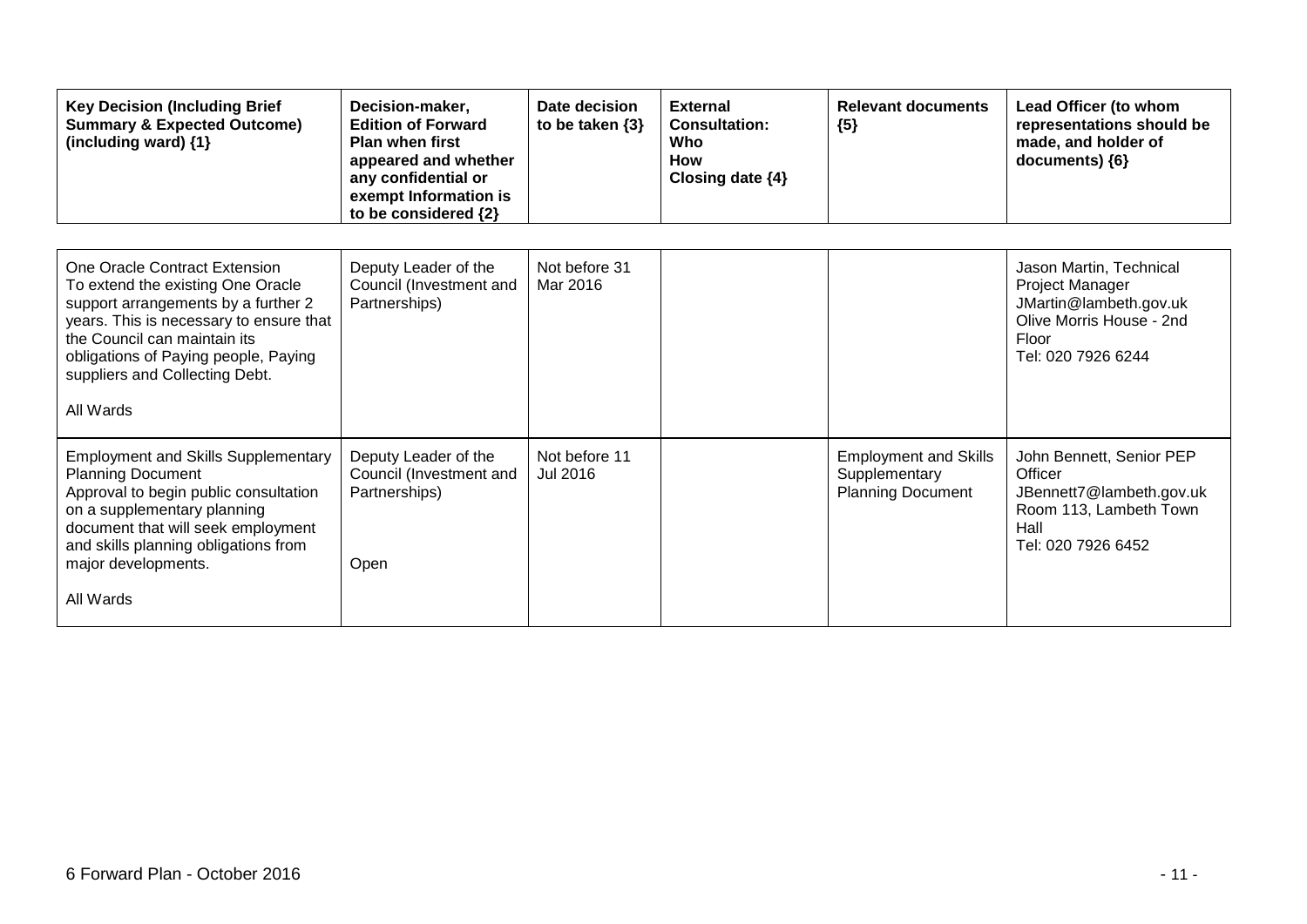| <b>Key Decision (Including Brief</b><br><b>Summary &amp; Expected Outcome)</b><br>(including ward) {1}                                                                                                                                                                                                                                                 | Decision-maker,<br><b>Edition of Forward</b><br><b>Plan when first</b><br>appeared and whether<br>any confidential or<br>exempt Information is<br>to be considered {2} | Date decision<br>to be taken $\{3\}$ | <b>External</b><br><b>Consultation:</b><br>Who<br><b>How</b><br>Closing date {4} | <b>Relevant documents</b><br>${5}$ | Lead Officer (to whom<br>representations should be<br>made, and holder of<br>documents) {6}                                                 |
|--------------------------------------------------------------------------------------------------------------------------------------------------------------------------------------------------------------------------------------------------------------------------------------------------------------------------------------------------------|------------------------------------------------------------------------------------------------------------------------------------------------------------------------|--------------------------------------|----------------------------------------------------------------------------------|------------------------------------|---------------------------------------------------------------------------------------------------------------------------------------------|
| <b>Extension of Matrix Contract</b><br>Extension of Matrix Contract for a<br>further six months during the tender of<br>a new contract. The current extension<br>comes to an end on 31 August.<br>Procurement of the new contract will<br>be underway by this time but it will not<br>be completed to award new contract<br>by this date.<br>All Wards | Deputy Leader of the<br>Council (Investment and<br>Partnerships)                                                                                                       | Not before 25<br>Aug 2016            |                                                                                  |                                    | Paul Ewing, Senior Project<br>Officer<br>pewing@lambeth.gov.uk<br>Lambeth Town Hall, Brixton<br>Hill, LONDON, SW2 1RW<br>Tel: 020 7926 2585 |
| Delivery of budget 2016-17<br>Implementation of budget<br>recommendations<br>All Wards                                                                                                                                                                                                                                                                 | Deputy Leader of the<br>Council (Investment and<br>Partnerships)                                                                                                       | Not before 6 Oct<br>2016             |                                                                                  |                                    |                                                                                                                                             |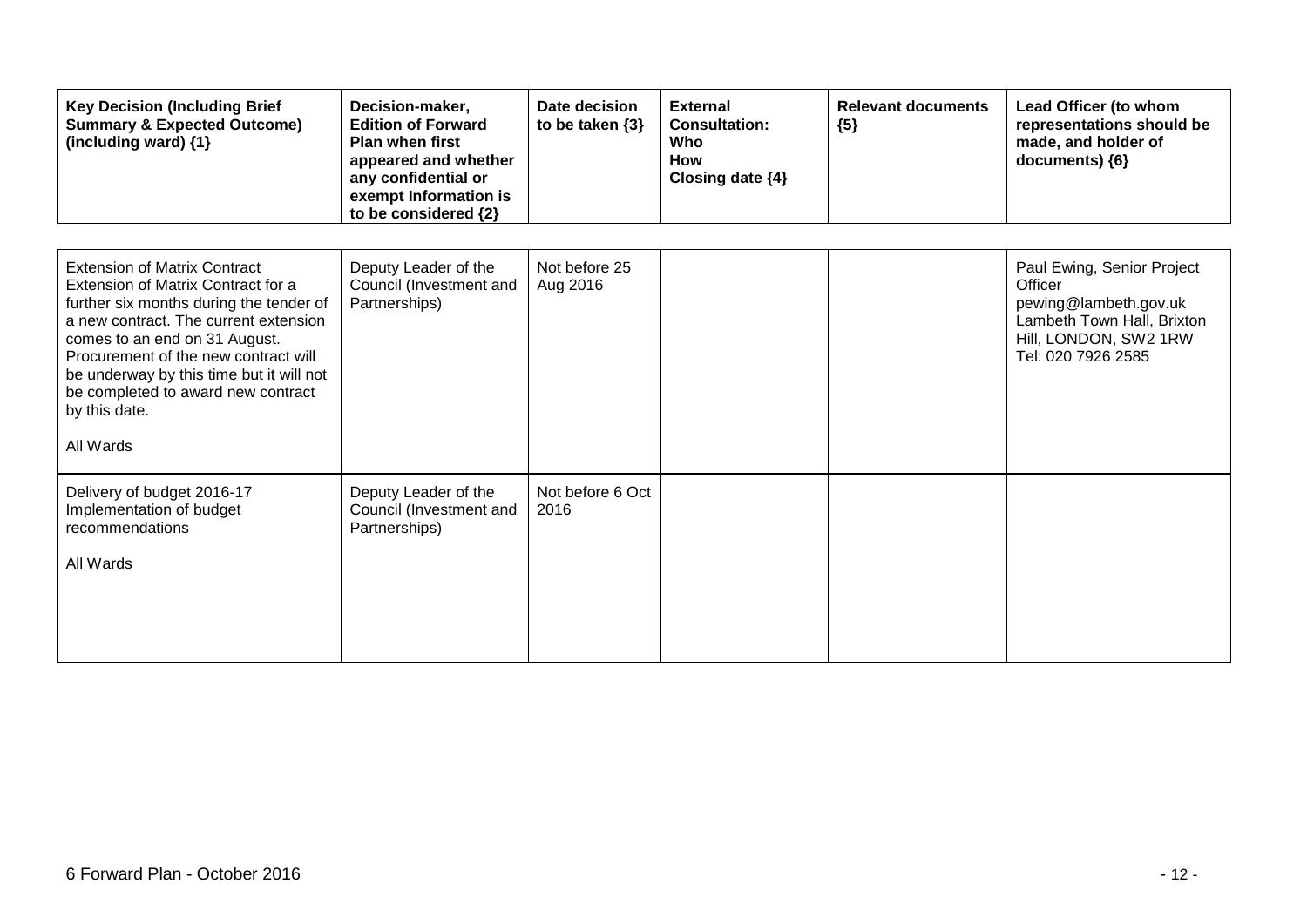| <b>Key Decision (Including Brief</b><br><b>Summary &amp; Expected Outcome)</b><br>(including ward) {1}                                                                                                                                                                                                                                                                                                                                                                        | Decision-maker,<br><b>Edition of Forward</b><br><b>Plan when first</b><br>appeared and whether<br>any confidential or<br>exempt Information is<br>to be considered {2}                                                                  | Date decision<br>to be taken $\{3\}$ | <b>External</b><br><b>Consultation:</b><br>Who<br><b>How</b><br>Closing date $\{4\}$ | <b>Relevant documents</b><br>${5}$                                                 | Lead Officer (to whom<br>representations should be<br>made, and holder of<br>documents) ${6}$                                               |
|-------------------------------------------------------------------------------------------------------------------------------------------------------------------------------------------------------------------------------------------------------------------------------------------------------------------------------------------------------------------------------------------------------------------------------------------------------------------------------|-----------------------------------------------------------------------------------------------------------------------------------------------------------------------------------------------------------------------------------------|--------------------------------------|--------------------------------------------------------------------------------------|------------------------------------------------------------------------------------|---------------------------------------------------------------------------------------------------------------------------------------------|
| Award of contract for recruitment<br>advertising and communications<br>services<br>To recommend the direct award to<br>Penna Plc for recruitment advertising<br>services as part of the Eastern Shires<br>Purchasing Organisation (ESPO)<br>framework. This will enable the council<br>to draw on a managed provider of<br>recruitment services for a fixed price<br>as and when it requires advertising<br>services for complex or senior level<br>recruitment.<br>All Wards | Deputy Leader of the<br>Council (Investment and<br>Partnerships)<br>Part exempt<br>Information relating to<br>the financial or business<br>affairs of any particular<br>person (including the<br>authority holding that<br>information) | Not before 10<br>Oct 2016            |                                                                                      | Award of contract for<br>recruitment advertising<br>and communications<br>services | Paul Ewing, Senior Project<br>Officer<br>pewing@lambeth.gov.uk<br>Lambeth Town Hall, Brixton<br>Hill, LONDON, SW2 1RW<br>Tel: 020 7926 2585 |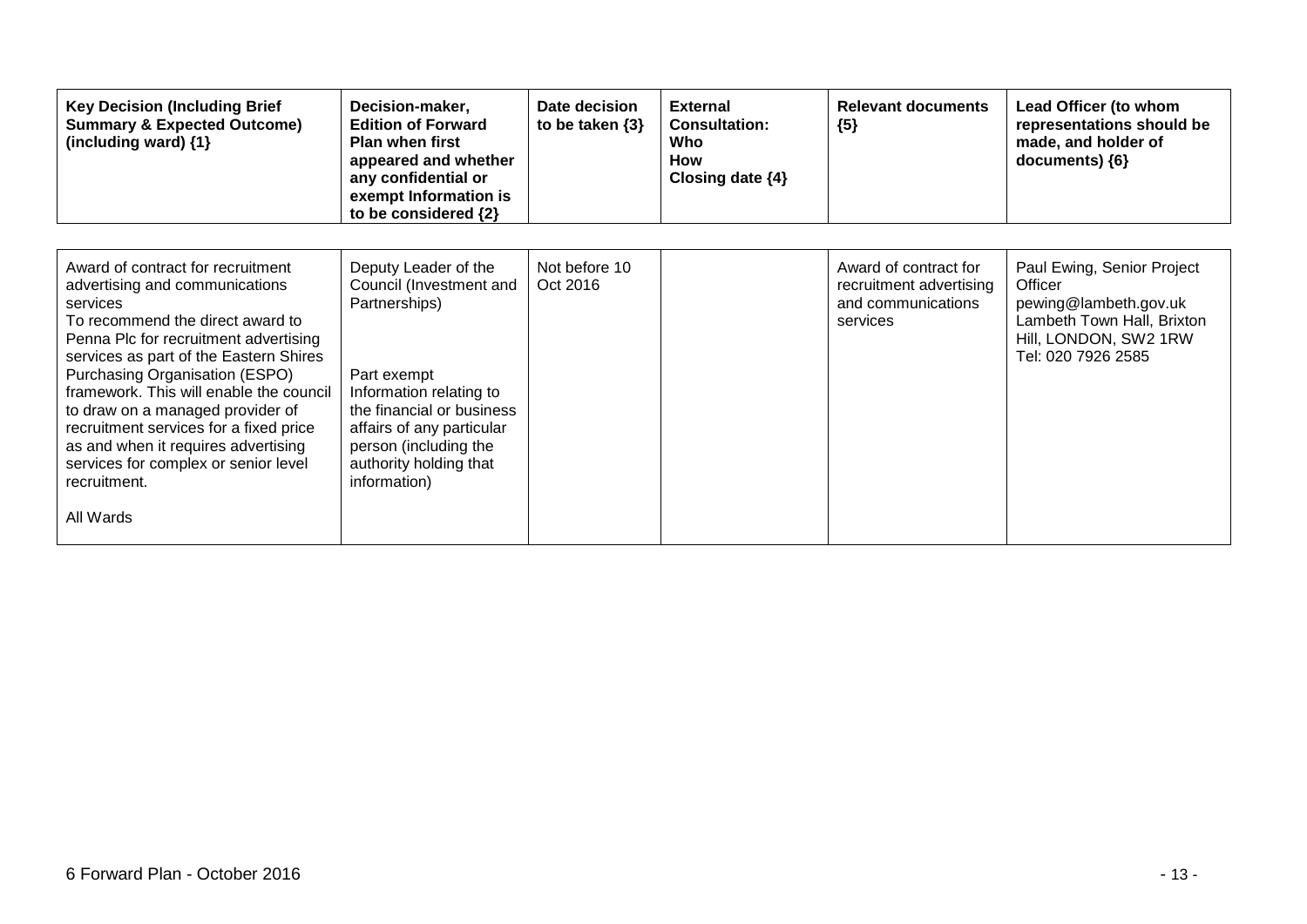| <b>Key Decision (Including Brief</b><br><b>Summary &amp; Expected Outcome)</b><br>(including ward) {1}                                                                                                                                                                                                                                                                                                                                                                                                                                                                                                                                                                                                                                                                                                                                                                                                                                            | Decision-maker,<br><b>Edition of Forward</b><br><b>Plan when first</b><br>appeared and whether<br>any confidential or<br>exempt Information is<br>to be considered {2} | Date decision<br>to be taken $\{3\}$ | <b>External</b><br><b>Consultation:</b><br>Who<br><b>How</b><br>Closing date {4} | <b>Relevant documents</b><br>${5}$              | Lead Officer (to whom<br>representations should be<br>made, and holder of<br>documents) {6}                            |
|---------------------------------------------------------------------------------------------------------------------------------------------------------------------------------------------------------------------------------------------------------------------------------------------------------------------------------------------------------------------------------------------------------------------------------------------------------------------------------------------------------------------------------------------------------------------------------------------------------------------------------------------------------------------------------------------------------------------------------------------------------------------------------------------------------------------------------------------------------------------------------------------------------------------------------------------------|------------------------------------------------------------------------------------------------------------------------------------------------------------------------|--------------------------------------|----------------------------------------------------------------------------------|-------------------------------------------------|------------------------------------------------------------------------------------------------------------------------|
| Leasehold Building Insurance<br>Contract<br>Lambeth are members of the<br>Insurance London Consortium (ILC).<br>In 2012 the ILC published a notice in<br>OJEU for a 60 month Leasehold<br>Building Insurance contract. Lambeth<br>entered into a contract for 48 months<br>and it is now proposed that the<br>Council remains in contract for the<br>additional 12 months.<br>Lambeth leaseholders will be brought<br>back into line with the other Insurance<br>London Consortium ILC members<br>enabling another full joint procurement<br>exercise to be run for the benefit of<br>Lambeth leaseholders for a contract<br>start date of 01/04/2018.<br>ILC acquired the best terms offered for<br>Lambeth at the time which was<br>sufficient at 48 months. Insurers (NIG)<br>are now offering the full 60 months as<br>originally requested at expiring rates<br>which is more financially<br>advantageous for our leaseholders.<br>All Wards | Deputy Leader of the<br>Council (Investment and<br>Partnerships)                                                                                                       | Not before 7<br>Nov 2016             |                                                                                  | Leasehold Building<br><b>Insurance Contract</b> | Maureen Dennie, Insurance<br>Manager<br>mdennie@lambeth.gov.uk<br>Room 213, Lambeth Town<br>Hall<br>Tel: 020 7926 9846 |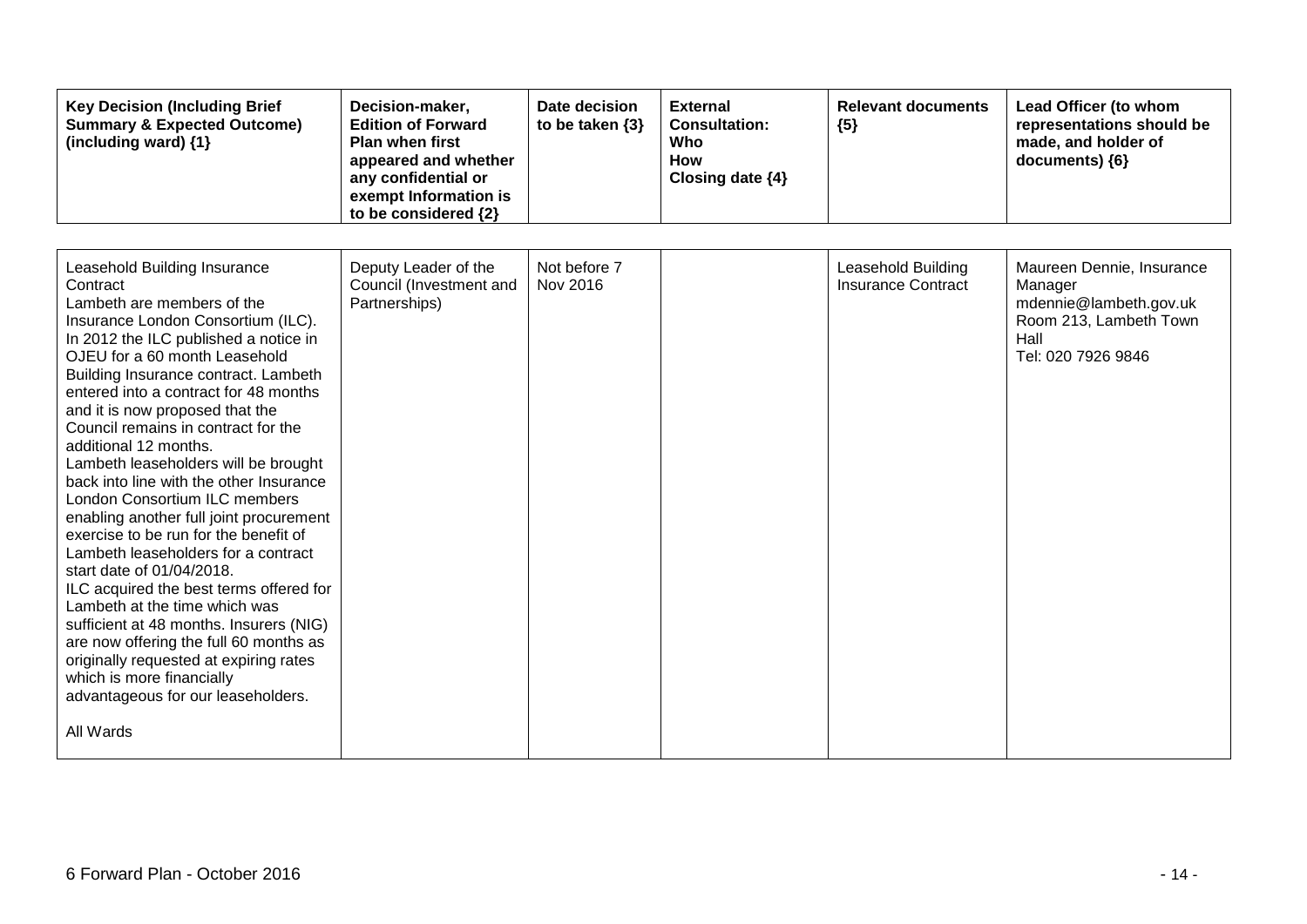| <b>Key Decision (Including Brief</b><br><b>Summary &amp; Expected Outcome)</b><br>(including ward) $\{1\}$ | Decision-maker,<br><b>Edition of Forward</b><br><b>Plan when first</b><br>appeared and whether<br>any confidential or<br>exempt Information is<br>to be considered $\{2\}$ | Date decision<br>to be taken $\{3\}$ | <b>External</b><br><b>Consultation:</b><br>Who<br>How<br>Closing date $\{4\}$ | <b>Relevant documents</b><br>${5}$ | Lead Officer (to whom<br>representations should be<br>made, and holder of<br>documents) ${6}$ |
|------------------------------------------------------------------------------------------------------------|----------------------------------------------------------------------------------------------------------------------------------------------------------------------------|--------------------------------------|-------------------------------------------------------------------------------|------------------------------------|-----------------------------------------------------------------------------------------------|
|------------------------------------------------------------------------------------------------------------|----------------------------------------------------------------------------------------------------------------------------------------------------------------------------|--------------------------------------|-------------------------------------------------------------------------------|------------------------------------|-----------------------------------------------------------------------------------------------|

### **Adult Social Care**

| Establishment of an Integrated<br>Reablement Service hosted by Guys<br>and St Thomas' Trust<br>All Wards | Cabinet Member for<br><b>Adult Social Care</b><br>24th December 2015<br>FIELD FIRST PUB | 3 Oct 2016 |  | <b>Ginny Hume, Commissioning</b><br>Lead- Domiciliary Care<br>GHume@lambeth.gov.uk<br><b>Phoenix House</b><br>Tel: 020 7926 5178 |
|----------------------------------------------------------------------------------------------------------|-----------------------------------------------------------------------------------------|------------|--|----------------------------------------------------------------------------------------------------------------------------------|
|                                                                                                          |                                                                                         |            |  |                                                                                                                                  |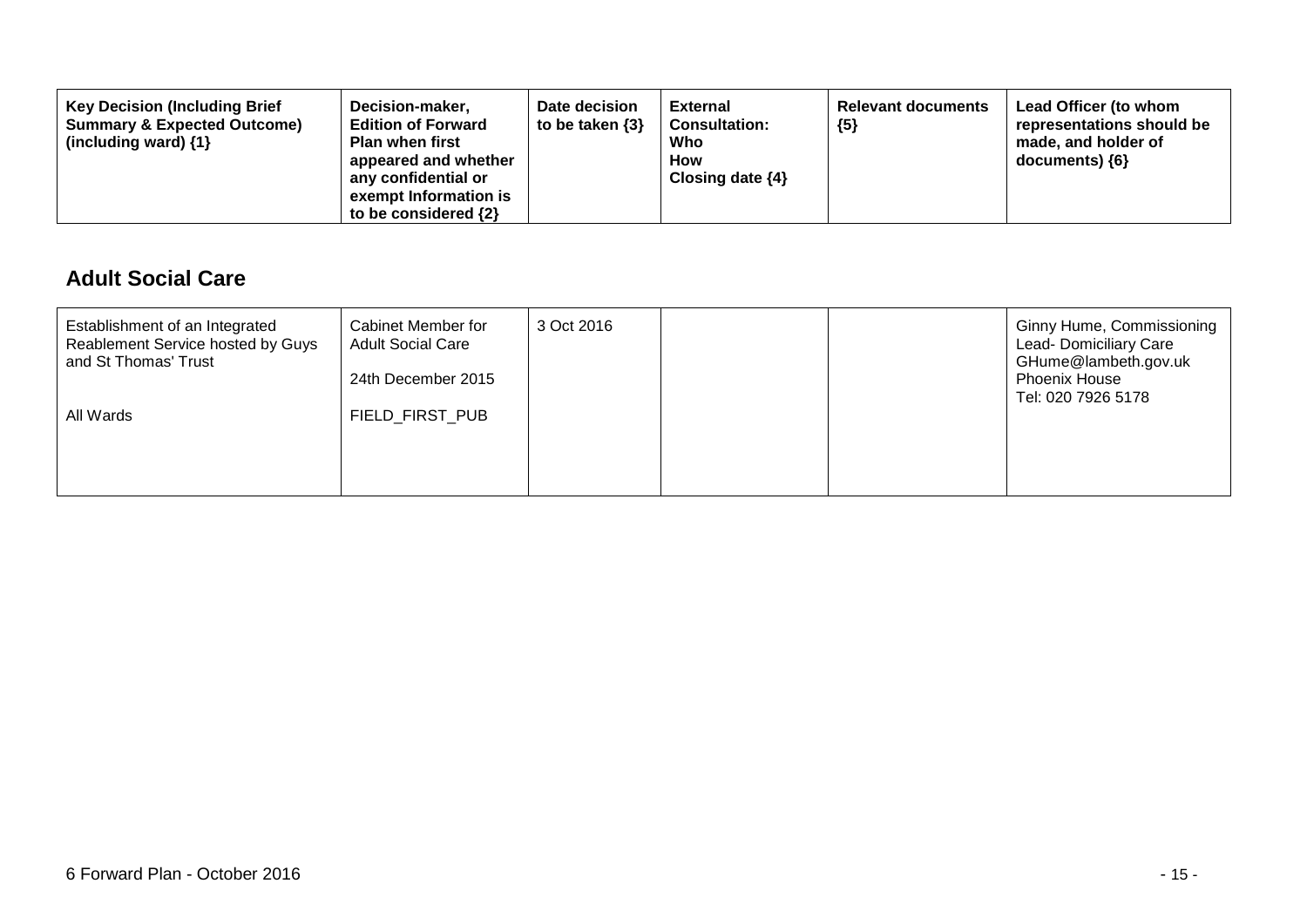| <b>Key Decision (Including Brief</b><br><b>Summary &amp; Expected Outcome)</b><br>(including ward) {1}                                                                                                                                                                                                                                                                                                                                                                                                                                                                                                                                                                                                                                                                                                            | Decision-maker,<br><b>Edition of Forward</b><br><b>Plan when first</b><br>appeared and whether<br>any confidential or<br>exempt Information is<br>to be considered {2} | Date decision<br>to be taken $\{3\}$ | <b>External</b><br><b>Consultation:</b><br>Who<br><b>How</b><br>Closing date $\{4\}$                                                                                                                                                                                                                                                                                                                                                                                          | <b>Relevant documents</b><br>${5}$ | Lead Officer (to whom<br>representations should be<br>made, and holder of<br>documents) {6}                                               |
|-------------------------------------------------------------------------------------------------------------------------------------------------------------------------------------------------------------------------------------------------------------------------------------------------------------------------------------------------------------------------------------------------------------------------------------------------------------------------------------------------------------------------------------------------------------------------------------------------------------------------------------------------------------------------------------------------------------------------------------------------------------------------------------------------------------------|------------------------------------------------------------------------------------------------------------------------------------------------------------------------|--------------------------------------|-------------------------------------------------------------------------------------------------------------------------------------------------------------------------------------------------------------------------------------------------------------------------------------------------------------------------------------------------------------------------------------------------------------------------------------------------------------------------------|------------------------------------|-------------------------------------------------------------------------------------------------------------------------------------------|
| Extra Care Housing Developments at<br><b>Elderberry Grove and Denby Court</b><br>A competitive selection process is<br>planned in order to identify a suitably<br>experienced and qualified Registered<br>Provider of Social Housing to design,<br>build and operate two extra care<br>housing schemes on the sites of<br>current sheltered housing schemes<br>which are in the process of being<br>decommissioned. The proposed<br>selection process is robust and<br>transparent and described in a<br>Procurement Strategy report to be<br>approved by the Council's<br>Procurement Board. Following the<br>selection process a decision will be<br>required to enter into formal contract<br>negotiations including land transfer,<br>development and nomination<br>agreements with the successful<br>bidder. | Cabinet Member for<br><b>Adult Social Care</b><br>19.02.15                                                                                                             | Not before 18<br>Nov 2015            | Co production with<br>tenants on service<br>requirement has<br>been underway since<br>decision to redevelop<br>schemes was taken<br>in November 2013.<br>Tenants'<br>representatives are<br>included in<br>production of tender<br>documentation and<br>will be included in the<br>valuation and<br>selection process.<br>Shortlisted providers<br>will be required to<br>present to wider<br>tenants group and<br>feedback will<br>contribute to the<br>selection of the RP. |                                    | David Worrall, Senior<br>Commissioning Manager,<br>Health and Wellbeing<br>dworrall@lambeth.gov.uk<br>Phoenix House<br>Tel: 020 7926 9978 |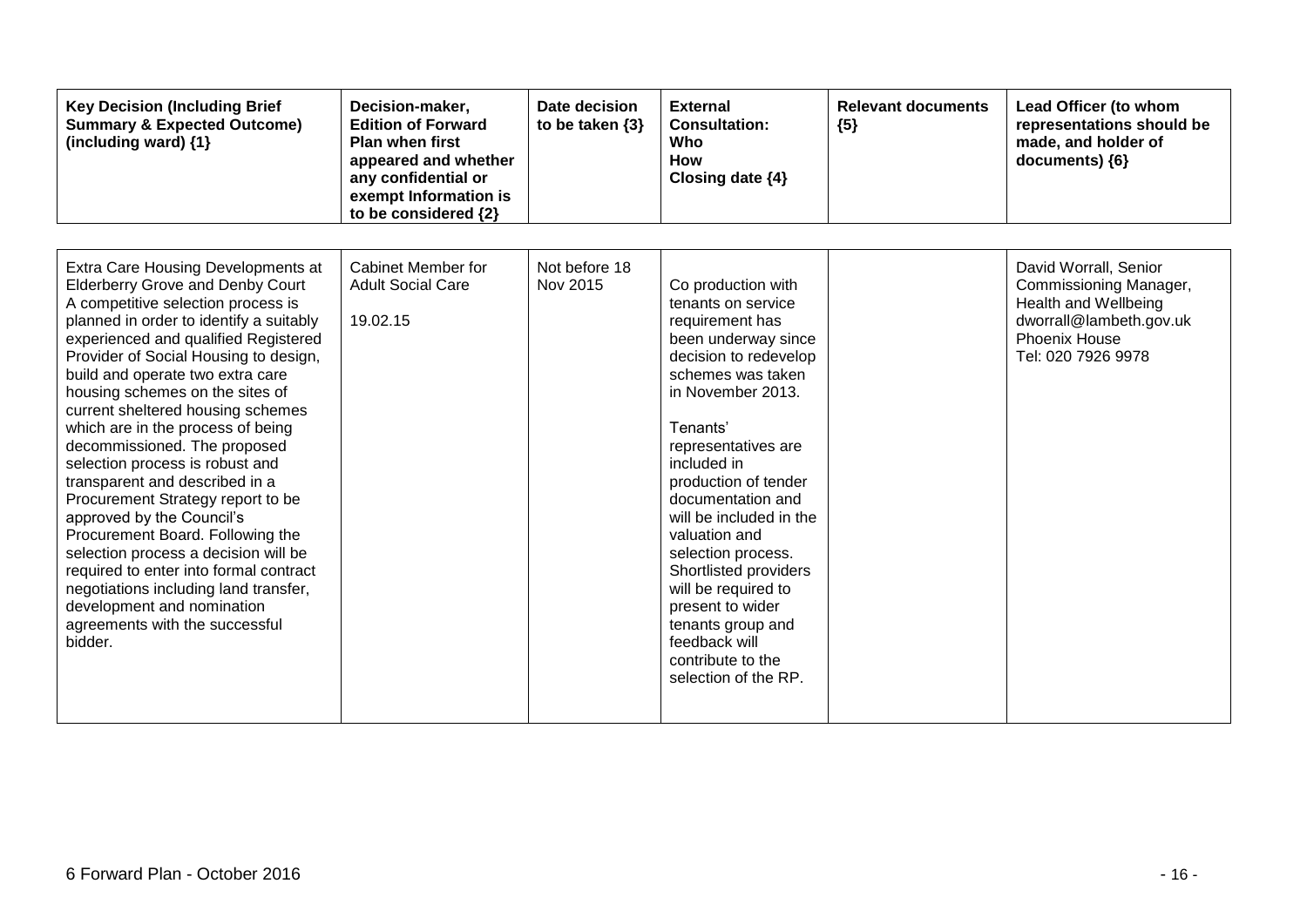| <b>Key Decision (Including Brief</b><br><b>Summary &amp; Expected Outcome)</b><br>(including ward) {1}                                                                                                                                                                                                                                                                                                                      | Decision-maker,<br><b>Edition of Forward</b><br><b>Plan when first</b><br>appeared and whether<br>any confidential or<br>exempt Information is<br>to be considered {2} | Date decision<br>to be taken $\{3\}$ | <b>External</b><br><b>Consultation:</b><br>Who<br><b>How</b><br>Closing date $\{4\}$ | <b>Relevant documents</b><br>${5}$ | Lead Officer (to whom<br>representations should be<br>made, and holder of<br>documents) {6}                               |
|-----------------------------------------------------------------------------------------------------------------------------------------------------------------------------------------------------------------------------------------------------------------------------------------------------------------------------------------------------------------------------------------------------------------------------|------------------------------------------------------------------------------------------------------------------------------------------------------------------------|--------------------------------------|--------------------------------------------------------------------------------------|------------------------------------|---------------------------------------------------------------------------------------------------------------------------|
| <b>Community Support Approved</b><br><b>Provider List Additional Providers</b><br>The community support Approved<br>Provider list was re-opened to<br>applications in October 2015.<br>18 providers met both the financial<br>and quality requirements, and a<br>decision is required to add them to the<br>list of Approved Providers. The<br>additional 18 will bring the total<br>approved providers to 41.<br>All Wards | Cabinet Member for<br><b>Adult Social Care</b><br>18th December 2015                                                                                                   | Not before 18<br>Jan 2016            |                                                                                      |                                    | Ginny Hume, Commissioning<br>Lead- Domiciliary Care<br>GHume@lambeth.gov.uk<br><b>Phoenix House</b><br>Tel: 020 7926 5178 |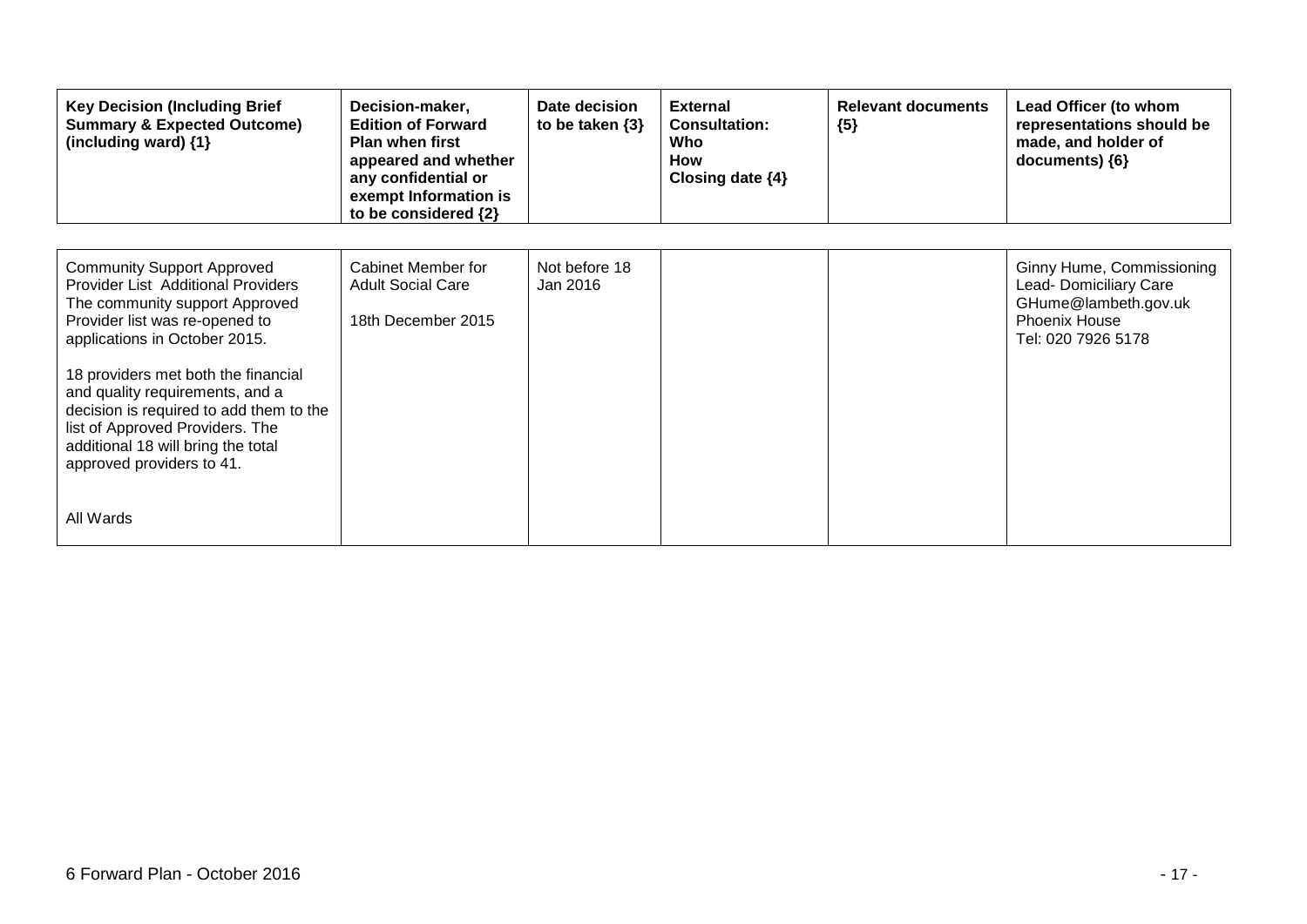| <b>Key Decision (Including Brief</b><br><b>Summary &amp; Expected Outcome)</b><br>(including ward) {1}                                                                                                                                                                                                                                                                                                                              | Decision-maker,<br><b>Edition of Forward</b><br><b>Plan when first</b><br>appeared and whether<br>any confidential or<br>exempt Information is<br>to be considered {2} | Date decision<br>to be taken $\{3\}$ | <b>External</b><br><b>Consultation:</b><br>Who<br><b>How</b><br>Closing date {4}                           | <b>Relevant documents</b><br>${5}$ | Lead Officer (to whom<br>representations should be<br>made, and holder of<br>documents) ${6}$                             |
|-------------------------------------------------------------------------------------------------------------------------------------------------------------------------------------------------------------------------------------------------------------------------------------------------------------------------------------------------------------------------------------------------------------------------------------|------------------------------------------------------------------------------------------------------------------------------------------------------------------------|--------------------------------------|------------------------------------------------------------------------------------------------------------|------------------------------------|---------------------------------------------------------------------------------------------------------------------------|
| <b>Extension of Floating Support contract</b><br>with One Housing<br>The Floating Support service provides<br>support to tenants in independent<br>sheltered housing schemes where<br>there is limited on-site support.<br>Commissioning plans to re-model this<br>service, along with the Emergency<br>Alarm service, over the next year.<br>Services to vulnerable tenants should<br>be continued until this work is<br>complete. | <b>Cabinet Member for</b><br><b>Adult Social Care</b><br>01/05/2015                                                                                                    | Not before 18<br>Nov 2015            | External consultation<br>and co-production<br>will take place, where<br>appropriate, when re-<br>modelling |                                    | Ginny Hume, Commissioning<br>Lead- Domiciliary Care<br>GHume@lambeth.gov.uk<br><b>Phoenix House</b><br>Tel: 020 7926 5178 |

## **Families and Young People**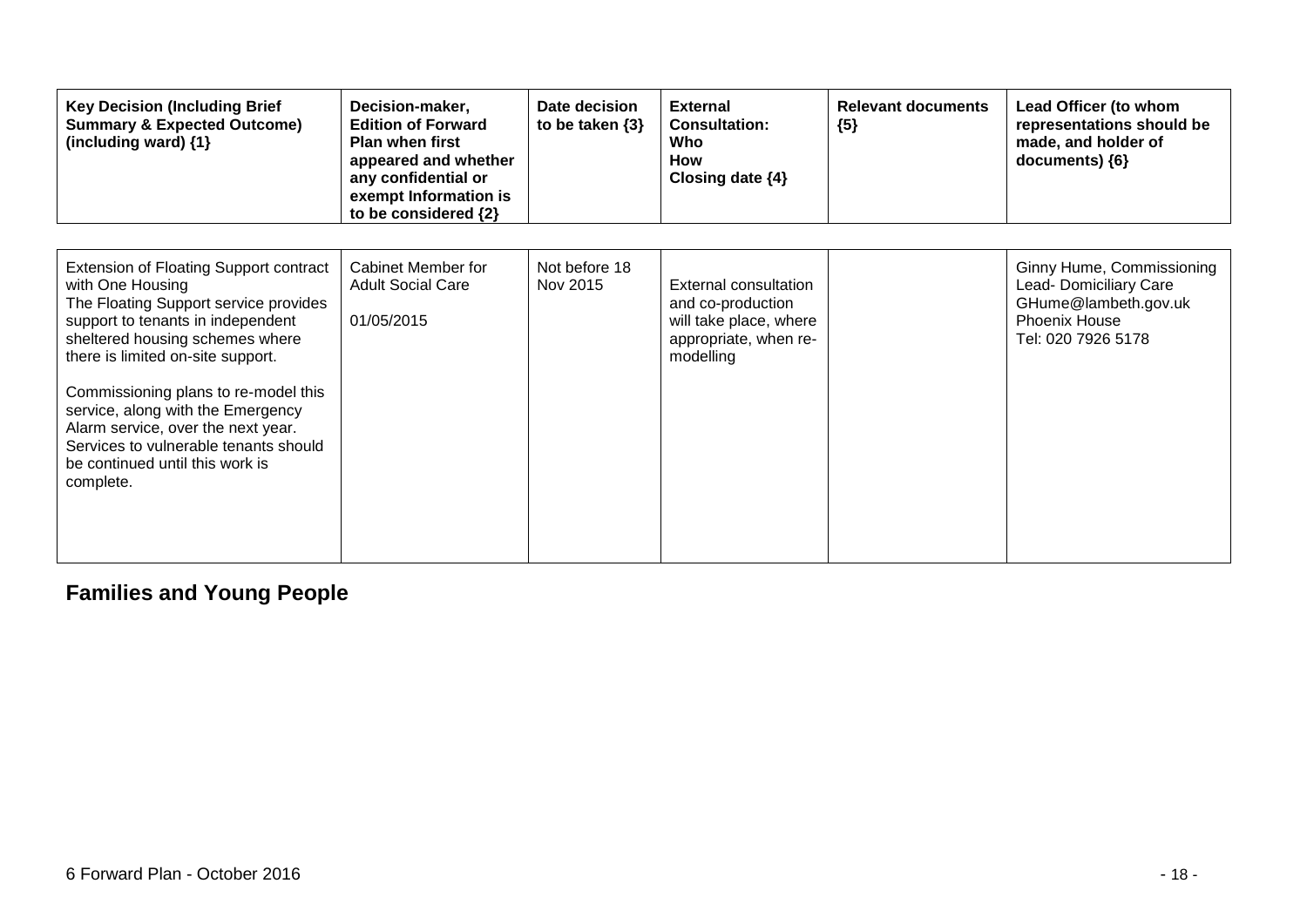| <b>Key Decision (Including Brief</b><br><b>Summary &amp; Expected Outcome)</b><br>(including ward) {1}                                                                                                                                                                                                                                                                                             | Decision-maker,<br><b>Edition of Forward</b><br><b>Plan when first</b><br>appeared and whether<br>any confidential or<br>exempt Information is<br>to be considered {2} | Date decision<br>to be taken $\{3\}$ | <b>External</b><br><b>Consultation:</b><br>Who<br>How<br>Closing date $\{4\}$ | <b>Relevant documents</b><br>${5}$ | Lead Officer (to whom<br>representations should be<br>made, and holder of<br>documents) ${6}$ |
|----------------------------------------------------------------------------------------------------------------------------------------------------------------------------------------------------------------------------------------------------------------------------------------------------------------------------------------------------------------------------------------------------|------------------------------------------------------------------------------------------------------------------------------------------------------------------------|--------------------------------------|-------------------------------------------------------------------------------|------------------------------------|-----------------------------------------------------------------------------------------------|
| Phase 1 of the Lambeth Early Action<br>Partnership (LEAP) Capital Works<br>Programme.<br>To award a contract to carry out<br>construction works at nine early years<br>premises as part of Phase 1 of the<br>Lambeth Early Action Partnership<br>(Leap) Capital Work Programme on<br>the basis of a maximum contract sum<br>which is £1,498,123.<br>Coldharbour; Stockwell; Tulse Hill;<br>Vassall | Cabinet Member for<br>Families and Young<br>People                                                                                                                     | Not before 30<br>Aug 2016            |                                                                               |                                    | Rosemary Mann<br>rmann1@lambeth.gov.uk<br>6th Floor International House<br>Tel: 020 7926 3221 |

# **Environment and Transport**

| Waste Disposal Charging Agreement<br>Cabinet Member for<br>29 Sep 2016<br>with the Western Riverside Waste<br>Environment and<br>Authority (WRWA)<br>Transport<br>To retain a pay as you throw<br>mechanism for waste disposal and to<br>benefit from waste disposal<br><i>improvements</i><br>All Wards | Doug Perry, Head of<br><b>Environmental Services &amp;</b><br>Highways<br>dperry@lambeth.gov.uk<br>Service Team House, 185-<br>205 Shakespeare Road,<br>LONDON, SE24 0PZ<br>Tel: 020 7926 1255 |
|----------------------------------------------------------------------------------------------------------------------------------------------------------------------------------------------------------------------------------------------------------------------------------------------------------|------------------------------------------------------------------------------------------------------------------------------------------------------------------------------------------------|
|----------------------------------------------------------------------------------------------------------------------------------------------------------------------------------------------------------------------------------------------------------------------------------------------------------|------------------------------------------------------------------------------------------------------------------------------------------------------------------------------------------------|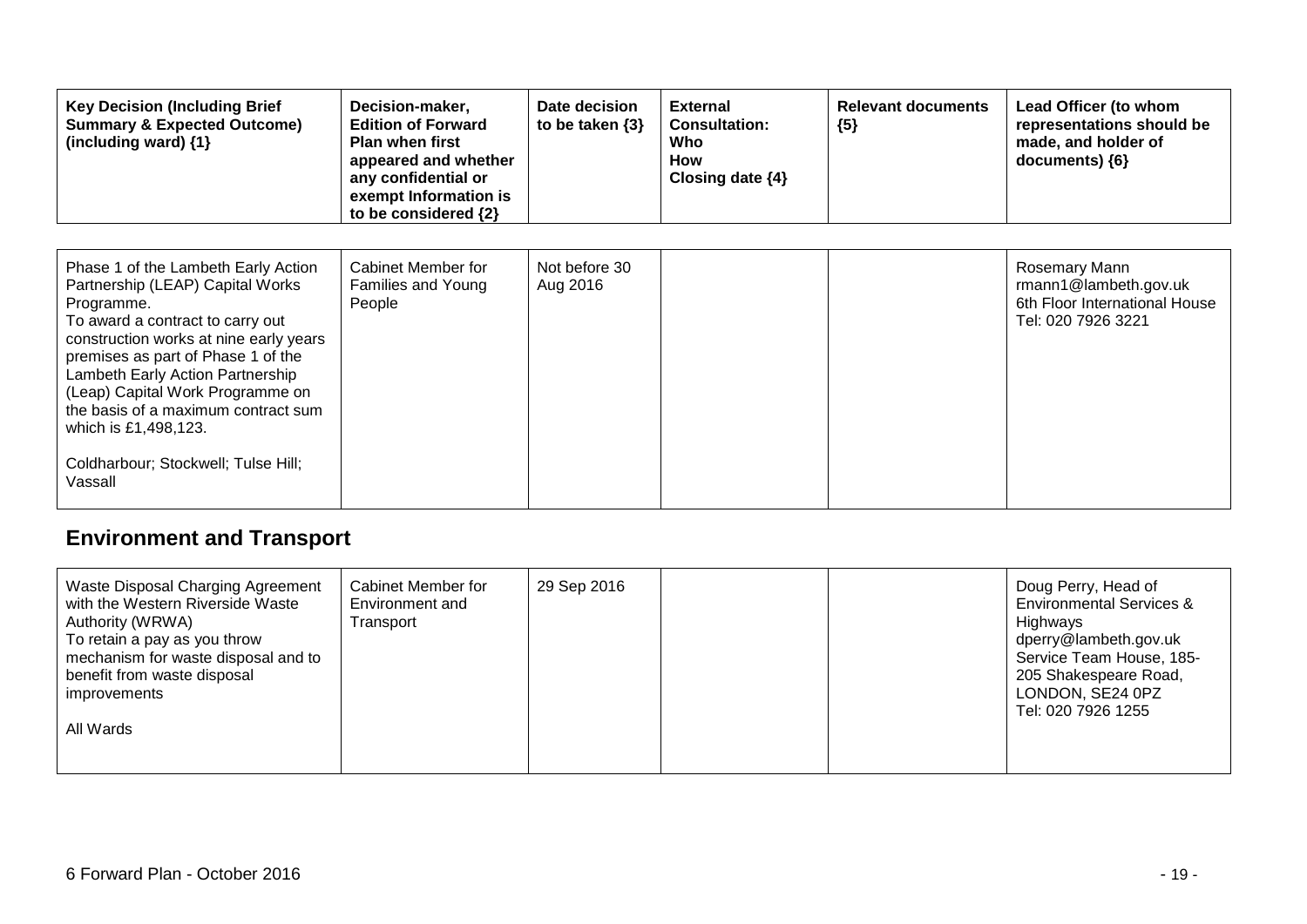| <b>Key Decision (Including Brief</b><br><b>Summary &amp; Expected Outcome)</b><br>(including ward) {1}                                                                                                 | Decision-maker,<br><b>Edition of Forward</b><br><b>Plan when first</b><br>appeared and whether<br>any confidential or<br>exempt Information is<br>to be considered {2} | Date decision<br>to be taken $\{3\}$ | <b>External</b><br><b>Consultation:</b><br>Who<br>How<br>Closing date $\{4\}$ | <b>Relevant documents</b><br>${5}$ | Lead Officer (to whom<br>representations should be<br>made, and holder of<br>documents) $\{6\}$                             |
|--------------------------------------------------------------------------------------------------------------------------------------------------------------------------------------------------------|------------------------------------------------------------------------------------------------------------------------------------------------------------------------|--------------------------------------|-------------------------------------------------------------------------------|------------------------------------|-----------------------------------------------------------------------------------------------------------------------------|
| Norwood Road Improvement Scheme<br>To note the results of the public<br>consultation on the proposed changes<br>and to approve construction.<br>Gipsy Hill; Knight's Hill; Thurlow Park;<br>Tulse Hill | Cabinet Member for<br>Environment and<br>Transport                                                                                                                     | Not before 24<br>Oct 2016            |                                                                               |                                    | Steven Wong, Principal<br><b>Highways Engineer</b><br>SWong1@lambeth.gov.uk<br><b>Blue Star House</b><br>Tel: 020 7926 0388 |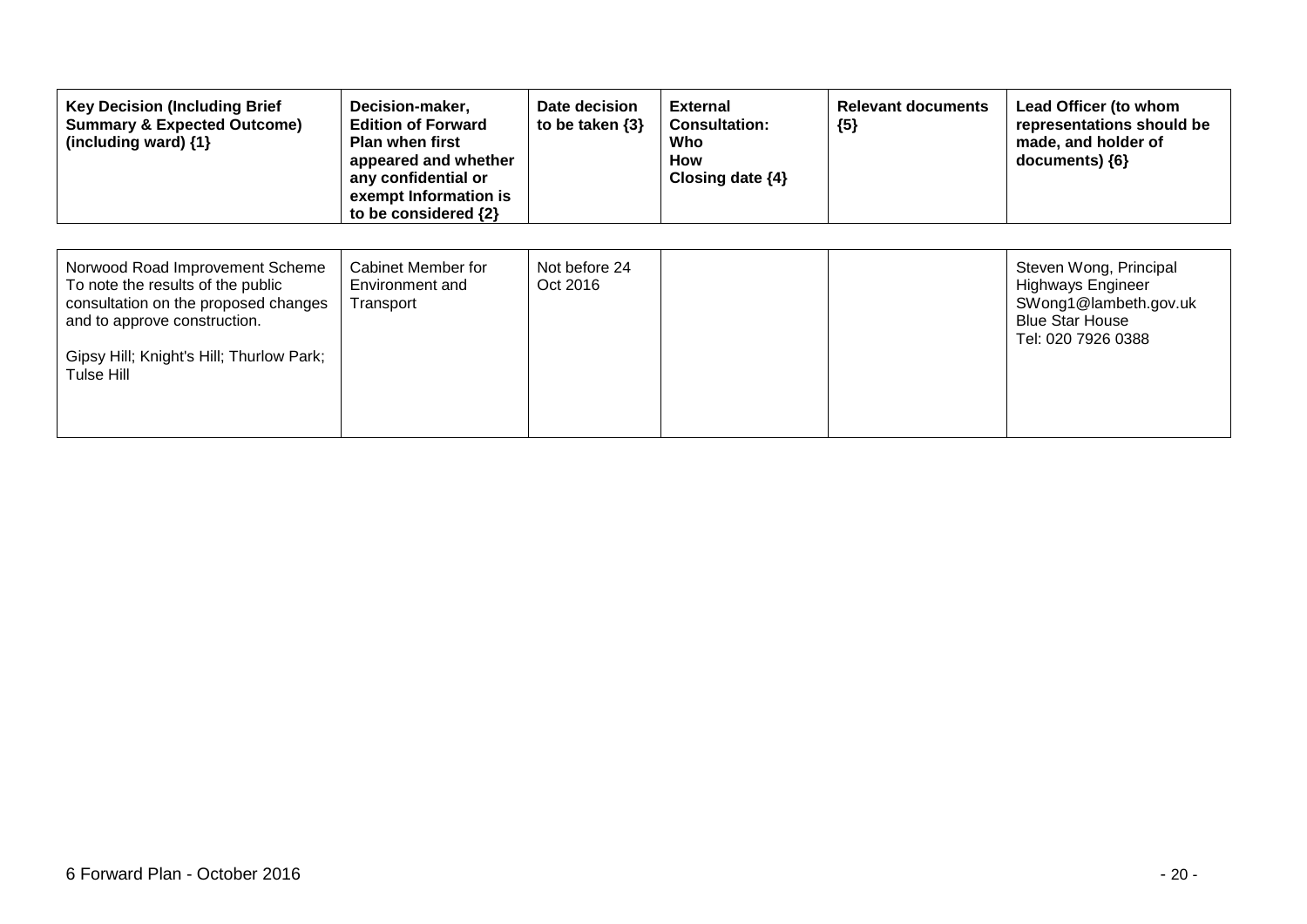| <b>Key Decision (Including Brief</b><br><b>Summary &amp; Expected Outcome)</b><br>(including ward) $\{1\}$ | Decision-maker,<br><b>Edition of Forward</b><br><b>Plan when first</b><br>appeared and whether<br>any confidential or<br>exempt Information is<br>to be considered $\{2\}$ | Date decision<br>to be taken $\{3\}$ | <b>External</b><br><b>Consultation:</b><br>Who<br><b>How</b><br>Closing date $\{4\}$ | <b>Relevant documents</b><br>${5}$ | Lead Officer (to whom<br>representations should be<br>made, and holder of<br>documents) ${6}$ |
|------------------------------------------------------------------------------------------------------------|----------------------------------------------------------------------------------------------------------------------------------------------------------------------------|--------------------------------------|--------------------------------------------------------------------------------------|------------------------------------|-----------------------------------------------------------------------------------------------|
|------------------------------------------------------------------------------------------------------------|----------------------------------------------------------------------------------------------------------------------------------------------------------------------------|--------------------------------------|--------------------------------------------------------------------------------------|------------------------------------|-----------------------------------------------------------------------------------------------|

# **Healthier and Stronger Communities**

| Transfer of 2013/14 funding from NHS<br>to Lambeth<br>Transfer of funding via s256 for<br>2013/14 from NHS England to London<br>Borough of Lambeth<br>All Wards   | <b>Cabinet Member for</b><br><b>Healthier and Stronger</b><br>Communities (job-<br>share)<br>7 February 2014 | Not before 26<br>Jun 2015 | Engagement with<br>LINk/ HealthWatch<br>roundtables, CCG<br>engagement on<br>planning and the BIG<br>Lambeth Health<br>Debate, SLIC<br>Citizens' panel work<br>and Lambeth Living<br>Well Collaborative<br>co-productive work<br>on mental health.<br>This work is ongoing<br>and developing. |                                                                                                                           |
|-------------------------------------------------------------------------------------------------------------------------------------------------------------------|--------------------------------------------------------------------------------------------------------------|---------------------------|-----------------------------------------------------------------------------------------------------------------------------------------------------------------------------------------------------------------------------------------------------------------------------------------------|---------------------------------------------------------------------------------------------------------------------------|
| Mental Health Accommodation and<br>Community Support contract.<br>Extension of the Mental Health<br>Accommodation and Community<br>Support contract.<br>All Wards | <b>Cabinet Member for</b><br>Healthier and Stronger<br>Communities (job-<br>share)<br>16.05.14               | Not before 26<br>Jun 2015 |                                                                                                                                                                                                                                                                                               | Denis O'Rourke, Assistant<br>Director Integrated<br>Commissioning - Adult<br><b>Mental Health</b><br>denisorourke@nhs.net |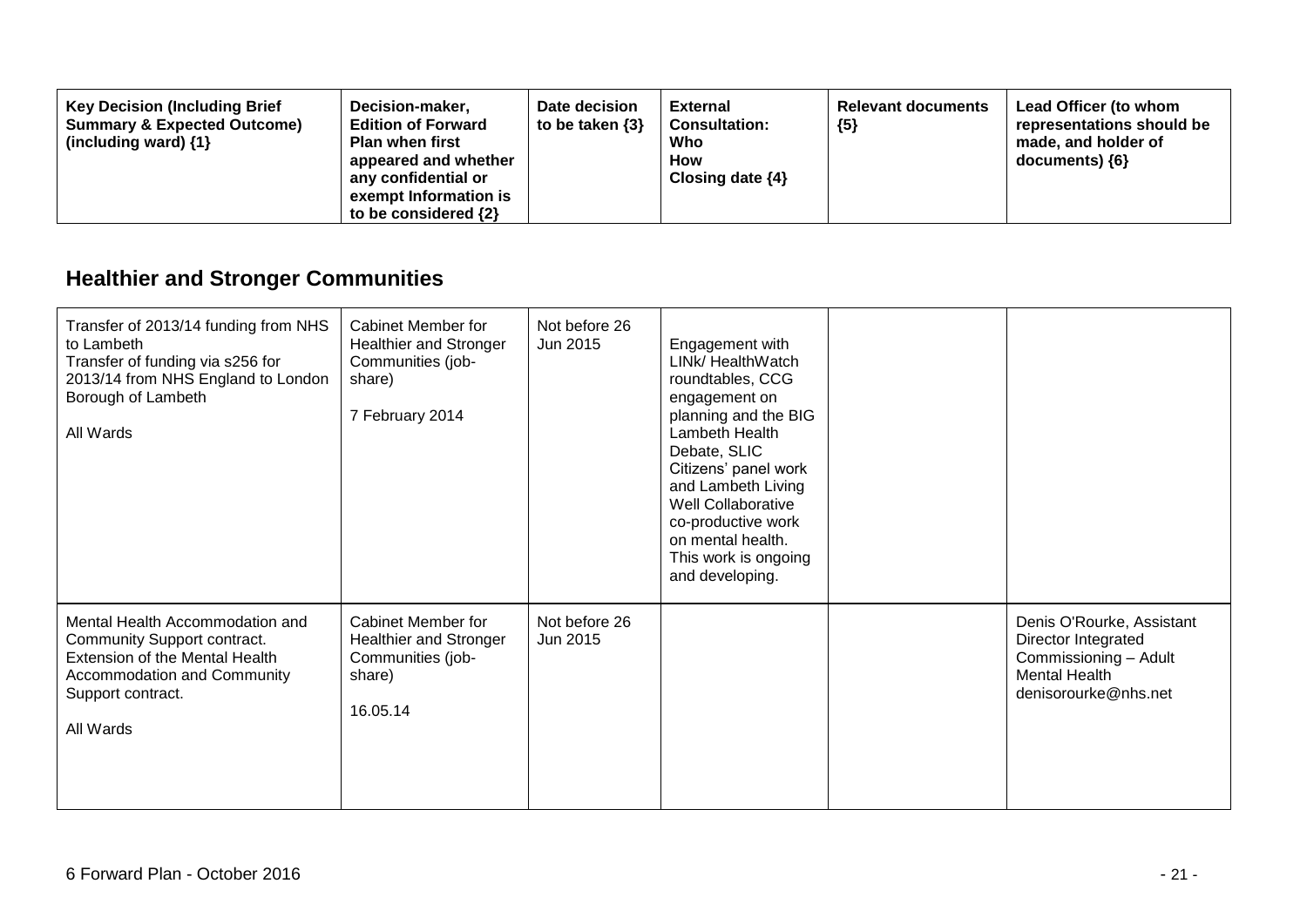| <b>Key Decision (Including Brief</b><br><b>Summary &amp; Expected Outcome)</b><br>(including ward) {1}                                      | Decision-maker,<br><b>Edition of Forward</b><br><b>Plan when first</b><br>appeared and whether<br>any confidential or<br>exempt Information is<br>to be considered {2} | Date decision<br>to be taken $\{3\}$ | <b>External</b><br><b>Consultation:</b><br>Who<br><b>How</b><br>Closing date $\{4\}$                                                                                                                                                                                                          | <b>Relevant documents</b><br>${5}$ | Lead Officer (to whom<br>representations should be<br>made, and holder of<br>documents) ${6}$      |
|---------------------------------------------------------------------------------------------------------------------------------------------|------------------------------------------------------------------------------------------------------------------------------------------------------------------------|--------------------------------------|-----------------------------------------------------------------------------------------------------------------------------------------------------------------------------------------------------------------------------------------------------------------------------------------------|------------------------------------|----------------------------------------------------------------------------------------------------|
| <b>Better Care Fund</b><br>To finalise and agree the approach to<br>developing the Better Care Fund for<br>Lambeth for 2014-16<br>All Wards | Cabinet Member for<br><b>Healthier and Stronger</b><br>Communities (job-<br>share)<br>7 February 2014                                                                  | Not before 26<br>Jun 2015            | Engagement with<br>LINk/ HealthWatch<br>roundtables, CCG<br>engagement on<br>planning and the BIG<br>Lambeth Health<br>Debate, SLIC<br>Citizens' panel work<br>and Lambeth Living<br>Well Collaborative<br>co-productive work<br>on mental health.<br>This work is ongoing<br>and developing. |                                    | Moira McGrath, Director of<br><b>Strategy and Commissioning</b><br>Adults<br>moira.mcgrath@nhs.net |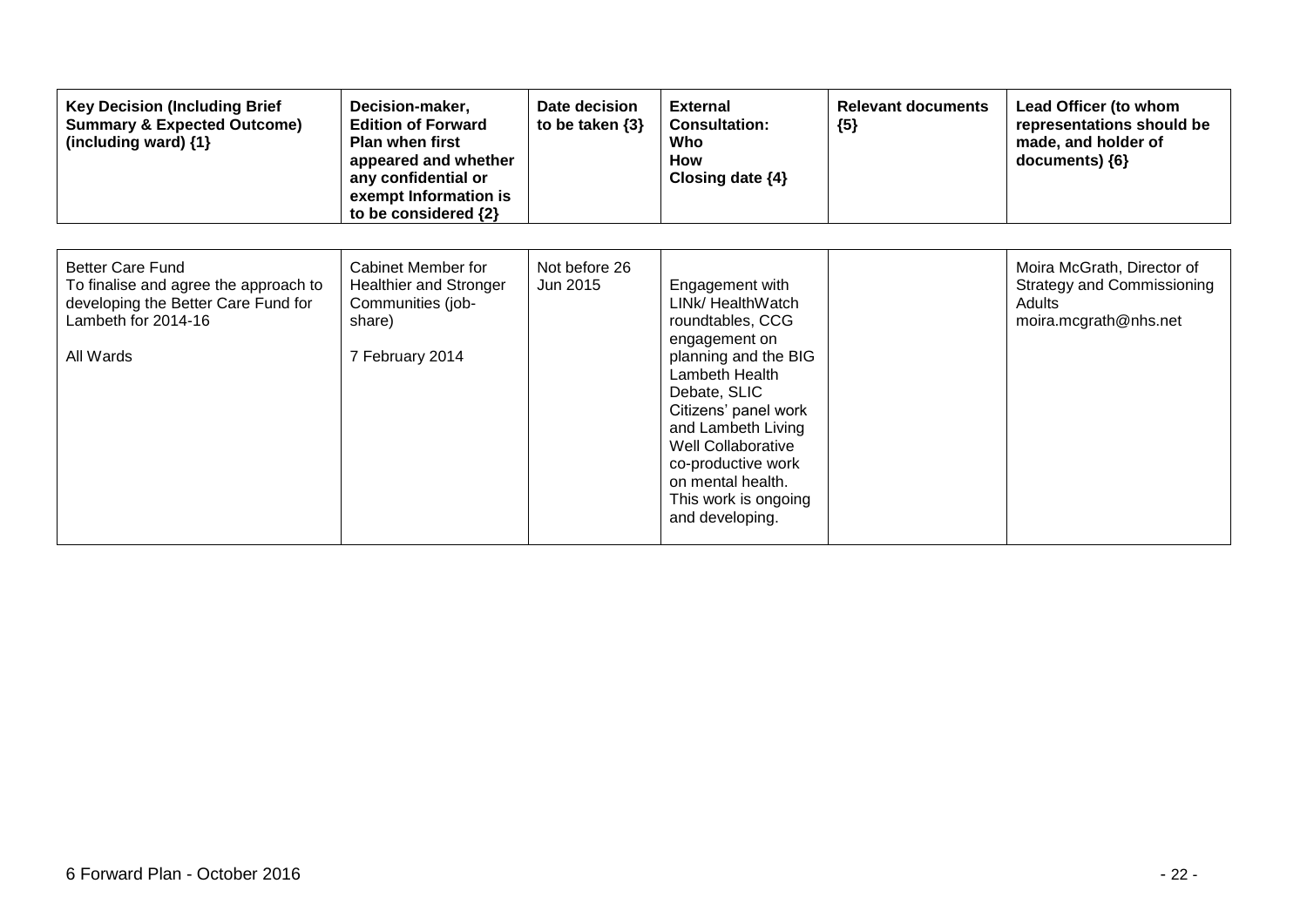| <b>Key Decision (Including Brief</b><br><b>Summary &amp; Expected Outcome)</b><br>(including ward) {1}                                                                                                                                                                                                                                                                                                                                                                                                         | Decision-maker,<br><b>Edition of Forward</b><br><b>Plan when first</b><br>appeared and whether<br>any confidential or<br>exempt Information is<br>to be considered {2} | Date decision<br>to be taken $\{3\}$ | <b>External</b><br><b>Consultation:</b><br>Who<br><b>How</b><br>Closing date $\{4\}$                                                                                                                                                                                                                                          | <b>Relevant documents</b><br>${5}$ | Lead Officer (to whom<br>representations should be<br>made, and holder of<br>documents) {6} |
|----------------------------------------------------------------------------------------------------------------------------------------------------------------------------------------------------------------------------------------------------------------------------------------------------------------------------------------------------------------------------------------------------------------------------------------------------------------------------------------------------------------|------------------------------------------------------------------------------------------------------------------------------------------------------------------------|--------------------------------------|-------------------------------------------------------------------------------------------------------------------------------------------------------------------------------------------------------------------------------------------------------------------------------------------------------------------------------|------------------------------------|---------------------------------------------------------------------------------------------|
| Extension to pilot level 3 specialist<br>weight management service for<br>children<br>Decision to extend the above contract<br>for 2 years. This contract is part of a<br>healthy weight programme that was<br>set up as a pilot following a tender that<br>was carried out in 2011. The pilot will<br>be evaluated over the next year and a<br>tender will be carried out again in<br>2016 (for the full healthy weight<br>programme) following analysis of the<br>findings from the evaluation.<br>All Wards | Cabinet Member for<br><b>Healthier and Stronger</b><br>Communities (job-<br>share)<br>13 June 2014                                                                     | Not before 26<br>Jun 2015            | Qualitative data is<br>being captured<br>through the<br>evaluation.<br>Programme<br>participants provide<br>feedback following<br>their involvement.<br>Relevant<br>professionals and<br>stakeholders will be<br>consulted during the<br>evaluation and during<br>the tender process<br>which will be carried<br>out in 2016. |                                    | <b>Candice Clark</b><br>candiceclark@nhs.net                                                |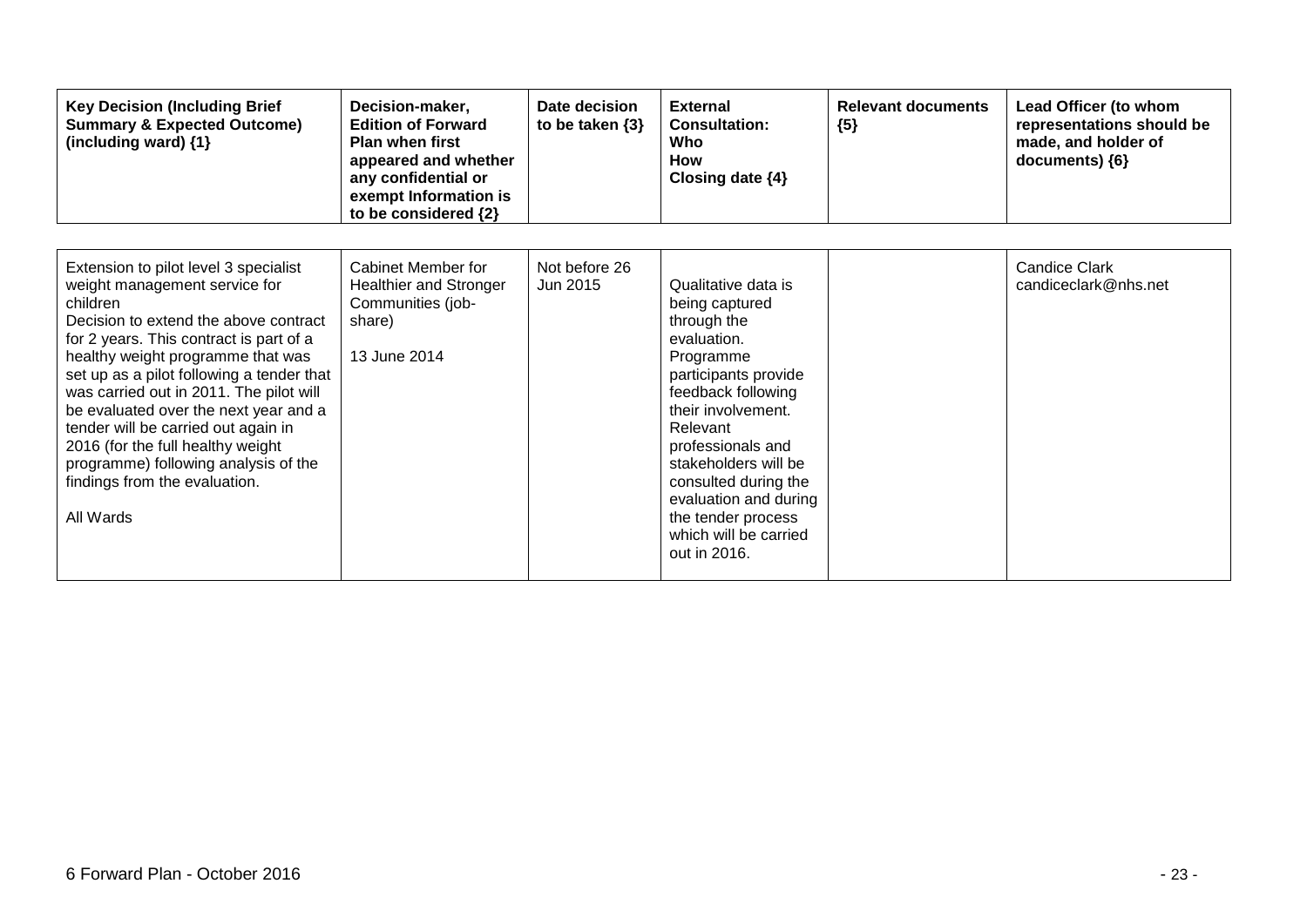| <b>Key Decision (Including Brief</b><br><b>Summary &amp; Expected Outcome)</b><br>(including ward) {1}                                                                                                                                                                                                                                                                                                                                                                                                                                                                                                          | Decision-maker,<br><b>Edition of Forward</b><br><b>Plan when first</b><br>appeared and whether<br>any confidential or<br>exempt Information is<br>to be considered {2} | Date decision<br>to be taken $\{3\}$ | <b>External</b><br><b>Consultation:</b><br>Who<br><b>How</b><br>Closing date $\{4\}$ | <b>Relevant documents</b><br>${5}$ | Lead Officer (to whom<br>representations should be<br>made, and holder of<br>documents) {6}                                                         |
|-----------------------------------------------------------------------------------------------------------------------------------------------------------------------------------------------------------------------------------------------------------------------------------------------------------------------------------------------------------------------------------------------------------------------------------------------------------------------------------------------------------------------------------------------------------------------------------------------------------------|------------------------------------------------------------------------------------------------------------------------------------------------------------------------|--------------------------------------|--------------------------------------------------------------------------------------|------------------------------------|-----------------------------------------------------------------------------------------------------------------------------------------------------|
| Recommissioning Healthchecks<br>Healthchecks is a health screening<br>initiative for people aged 45-74 who<br>are not already diagnosed with a<br>cardio-vascular disease or diabetes.<br>Currently GPs and pharmacies offer<br>the service, and GSTT are<br>commissioned to provide a specialist<br>service to hard to reach communities.<br>The proposed decision is $-$ in<br>partnership with Southwark - to<br>recommission the healthchecks<br>provided by community services into a<br>cluster configuration, and to retender<br>the specialist service. Southwark will<br>lead the procurement process. | Cabinet Member for<br><b>Healthier and Stronger</b><br>Communities (job-<br>share)<br>16 January 2015                                                                  | Not before 26<br>Jun 2015            | Via Community<br><b>Wellbeing Outcomes</b><br>panel                                  |                                    | Elizabeth Clowes, Assistant<br>Director for Strategy &<br>Commissioning<br>eclowes@lambeth.gov.uk<br>3rd Floor, Phoenix House<br>Tel: 020 7926 4781 |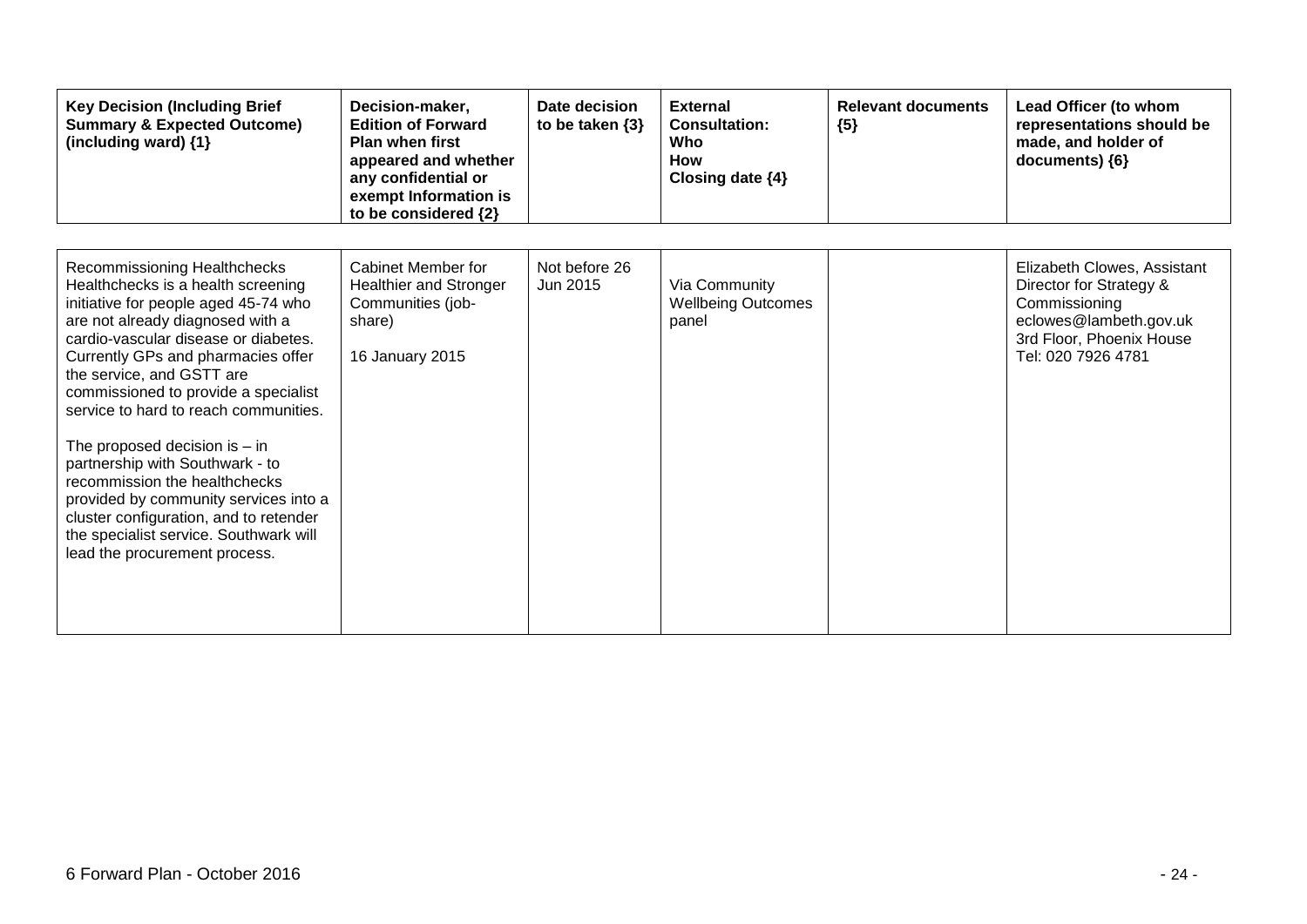| <b>Key Decision (Including Brief</b><br><b>Summary &amp; Expected Outcome)</b><br>(including ward) {1}                                                                                                                                                                                                                                                                                                                                                                       | Decision-maker,<br><b>Edition of Forward</b><br><b>Plan when first</b><br>appeared and whether<br>any confidential or<br>exempt Information is<br>to be considered {2} | Date decision<br>to be taken $\{3\}$ | <b>External</b><br><b>Consultation:</b><br>Who<br>How<br>Closing date {4} | <b>Relevant documents</b><br>${5}$ | Lead Officer (to whom<br>representations should be<br>made, and holder of<br>documents) {6}                                                        |
|------------------------------------------------------------------------------------------------------------------------------------------------------------------------------------------------------------------------------------------------------------------------------------------------------------------------------------------------------------------------------------------------------------------------------------------------------------------------------|------------------------------------------------------------------------------------------------------------------------------------------------------------------------|--------------------------------------|---------------------------------------------------------------------------|------------------------------------|----------------------------------------------------------------------------------------------------------------------------------------------------|
| <b>Contracting for Genito-Urinary</b><br>Medicine<br>Lambeth has operated collaboratively<br>with 24 other boroughs to have a<br>common approach to contracting for<br>GUM services across London. A<br>single contract template has been<br>developed, and each host borough for<br>each acute trust providing GUM<br>services will hold a contract, with the<br>other boroughs as party to that<br>contract and responsible for their own<br>financial flows.<br>All Wards | Cabinet Member for<br><b>Healthier and Stronger</b><br>Communities (job-<br>share)<br>10 April 2015                                                                    | Not before 21<br>Aug 2015            |                                                                           |                                    | Michelle Binfield, Associate<br>Director, Public Health<br>Commissioning<br>mbinfield@lambeth.gov.uk<br><b>Phoenix House</b><br>Tel: 020 7926 4610 |
| Extension and Variation of s75<br>partnership agreement with NHS<br>Lambeth Clinical Commissioning<br>Group<br>Decision to extend s75 agreement for<br>a year to the end of March 2017 and<br>to enable the CCG to contract on<br>behalf of the council for children's<br>services with Guy's & St Thomas'<br>Trust.<br>All Wards                                                                                                                                            | Cabinet Member for<br><b>Healthier and Stronger</b><br>Communities (job-<br>share)                                                                                     | Not before 22<br>Apr 2016            |                                                                           |                                    | Moira McGrath, Director of<br><b>Strategy and Commissioning</b><br>Adults<br>moira.mcgrath@nhs.net                                                 |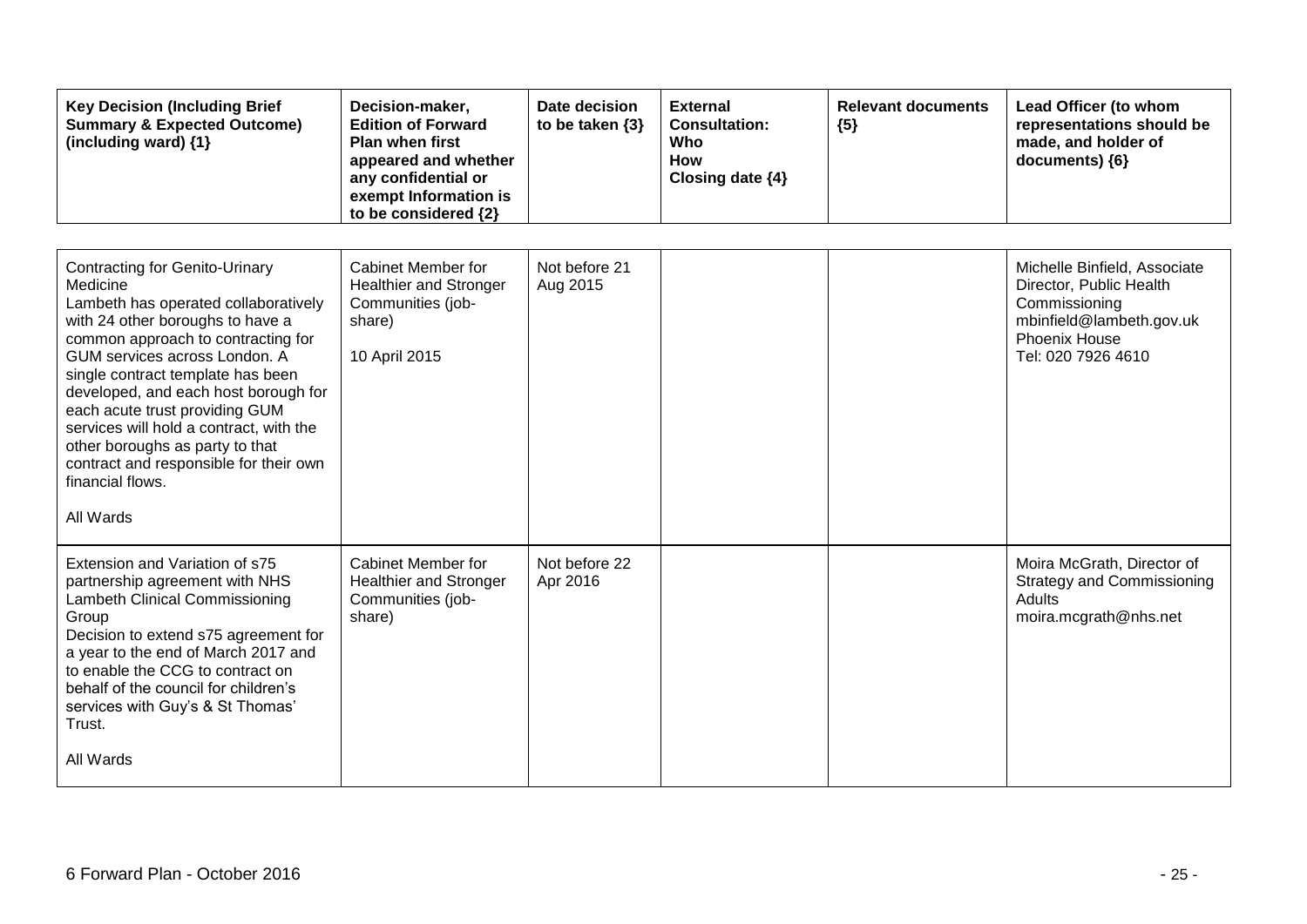| <b>Key Decision (Including Brief</b><br><b>Summary &amp; Expected Outcome)</b><br>(including ward) {1}                                                                                                                                                                                                                                                                                                                                                                                                                                                                                                                                                 | Decision-maker,<br><b>Edition of Forward</b><br><b>Plan when first</b><br>appeared and whether<br>any confidential or<br>exempt Information is<br>to be considered {2} | Date decision<br>to be taken $\{3\}$ | <b>External</b><br><b>Consultation:</b><br>Who<br><b>How</b><br>Closing date {4} | <b>Relevant documents</b><br>${5}$ | Lead Officer (to whom<br>representations should be<br>made, and holder of<br>documents) ${6}$ |
|--------------------------------------------------------------------------------------------------------------------------------------------------------------------------------------------------------------------------------------------------------------------------------------------------------------------------------------------------------------------------------------------------------------------------------------------------------------------------------------------------------------------------------------------------------------------------------------------------------------------------------------------------------|------------------------------------------------------------------------------------------------------------------------------------------------------------------------|--------------------------------------|----------------------------------------------------------------------------------|------------------------------------|-----------------------------------------------------------------------------------------------|
| Gateway Mental Health Support<br>Service<br>This proposed decision is for a three-<br>year block contract with two-year<br>extension option to be awarded to<br>Look Ahead Housing and Support Ltd.<br>The contract award will be made<br>under waiver. Look Ahead have<br>submitted proposals to develop a 14-<br>bed mental health supported housing<br>service which will offer support to<br>people with complex needs.<br>This provision will be developed to<br>support move on from Lambeth<br>rehabilitation wards and residential<br>care homes as part of the Integrated<br>Personalised Support Alliance (IPSA)<br>initiative.<br>All Wards | Cabinet Member for<br><b>Healthier and Stronger</b><br>Communities (job-<br>share)                                                                                     | Not before 22<br>Aug 2016            |                                                                                  |                                    | <b>Karen Clarke</b><br>KClarke1@lambeth.gov.uk                                                |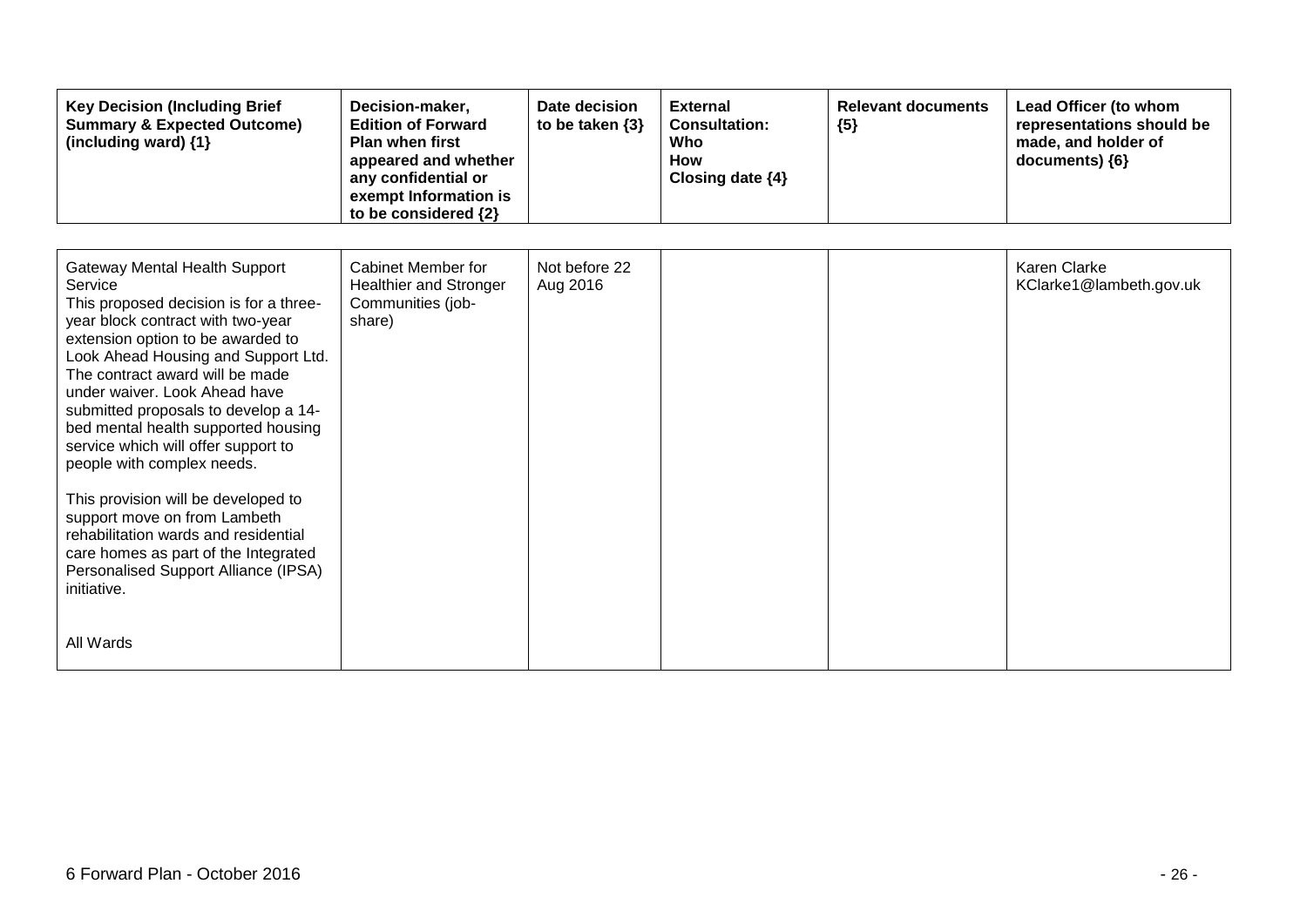| <b>Key Decision (Including Brief</b><br>Decision-maker,<br><b>Summary &amp; Expected Outcome)</b><br><b>Edition of Forward</b><br>(including ward) $\{1\}$<br><b>Plan when first</b><br>appeared and whether<br>any confidential or<br>exempt Information is<br>to be considered $\{2\}$ | Date decision<br>to be taken $\{3\}$ | External<br><b>Consultation:</b><br>Who<br>How<br>Closing date $\{4\}$ | <b>Relevant documents</b><br>${5}$ | Lead Officer (to whom<br>representations should be<br>made, and holder of<br>$documents)$ {6} |
|------------------------------------------------------------------------------------------------------------------------------------------------------------------------------------------------------------------------------------------------------------------------------------------|--------------------------------------|------------------------------------------------------------------------|------------------------------------|-----------------------------------------------------------------------------------------------|
|------------------------------------------------------------------------------------------------------------------------------------------------------------------------------------------------------------------------------------------------------------------------------------------|--------------------------------------|------------------------------------------------------------------------|------------------------------------|-----------------------------------------------------------------------------------------------|

## **Housing**

| Approval of Additional Spend for<br>Insulation Works and Boiler<br>Installation at Cedars Road Estate<br>To approve additional spend for works<br>carried out by Lawtech Ltd on the | Cabinet Member for<br>Housing<br>27th November 2015 | Not before 30<br>Nov 2015 |  | Sumitra Gomer, Interim AD<br><b>Strategy and Regeneration</b><br>SGomer@lambeth.gov.uk<br>3rd floor, Hambrook House<br>Tel: 02079263687 |
|-------------------------------------------------------------------------------------------------------------------------------------------------------------------------------------|-----------------------------------------------------|---------------------------|--|-----------------------------------------------------------------------------------------------------------------------------------------|
| Cedars Road Estate in relation to<br>External Insulation.                                                                                                                           |                                                     |                           |  |                                                                                                                                         |
| Clapham Town                                                                                                                                                                        |                                                     |                           |  |                                                                                                                                         |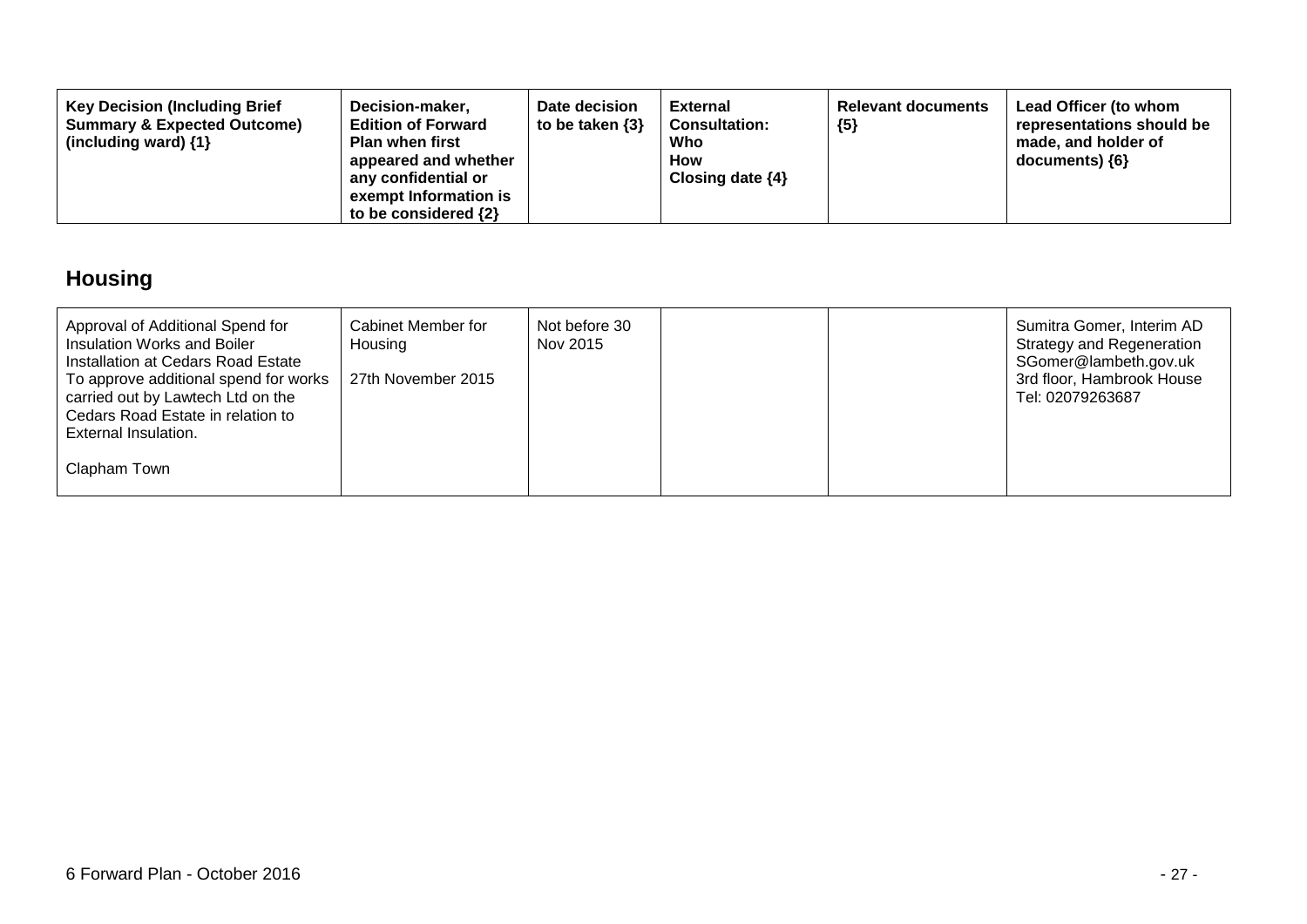| <b>Key Decision (Including Brief</b><br><b>Summary &amp; Expected Outcome)</b><br>(including ward) {1}                                                                                                                                                                                                                                                                                                                                                                                                                                   | Decision-maker,<br><b>Edition of Forward</b><br><b>Plan when first</b><br>appeared and whether<br>any confidential or<br>exempt Information is<br>to be considered {2} | Date decision<br>to be taken $\{3\}$ | <b>External</b><br><b>Consultation:</b><br>Who<br>How<br>Closing date $\{4\}$                                                                                                                                                                                                                                                               | <b>Relevant documents</b><br>${5}$ | Lead Officer (to whom<br>representations should be<br>made, and holder of<br>documents) {6}                     |
|------------------------------------------------------------------------------------------------------------------------------------------------------------------------------------------------------------------------------------------------------------------------------------------------------------------------------------------------------------------------------------------------------------------------------------------------------------------------------------------------------------------------------------------|------------------------------------------------------------------------------------------------------------------------------------------------------------------------|--------------------------------------|---------------------------------------------------------------------------------------------------------------------------------------------------------------------------------------------------------------------------------------------------------------------------------------------------------------------------------------------|------------------------------------|-----------------------------------------------------------------------------------------------------------------|
| <b>Tender Approval for Building Services</b><br>Engineer Duties through Lewisham<br>Framework (Lot 7a)<br>Lambeth Living Ltd secures Building<br>Services Engineer Duties as part of<br>the Arm's Length Management<br>Organisation (ALMO) management<br>agreement to provide sufficiency of<br>skills, resources and expertise to<br>undertake a range of construction<br>related projects.<br>Approval is sought to award the<br>contract for this service across the<br>borough for the proposed remaining<br>programme.<br>All Wards | Cabinet Member for<br>Housing<br>6 February 2015                                                                                                                       | Not before 26<br>Jun 2015            | Utilising an already<br>established<br>framework via<br>Lewisham enables<br>Lambeth to meet its<br>statutory<br>requirements for<br>health and safety<br>related works, as well<br>as the option of<br>accessing other<br><b>Construction related</b><br>professional services<br>as and when it's<br>required for LHS<br>prioritised works |                                    | Abigail Acosta, Strategic<br><b>Contract Management</b><br><b>Procurement Officer</b><br>AAcosta@lambeth.gov.uk |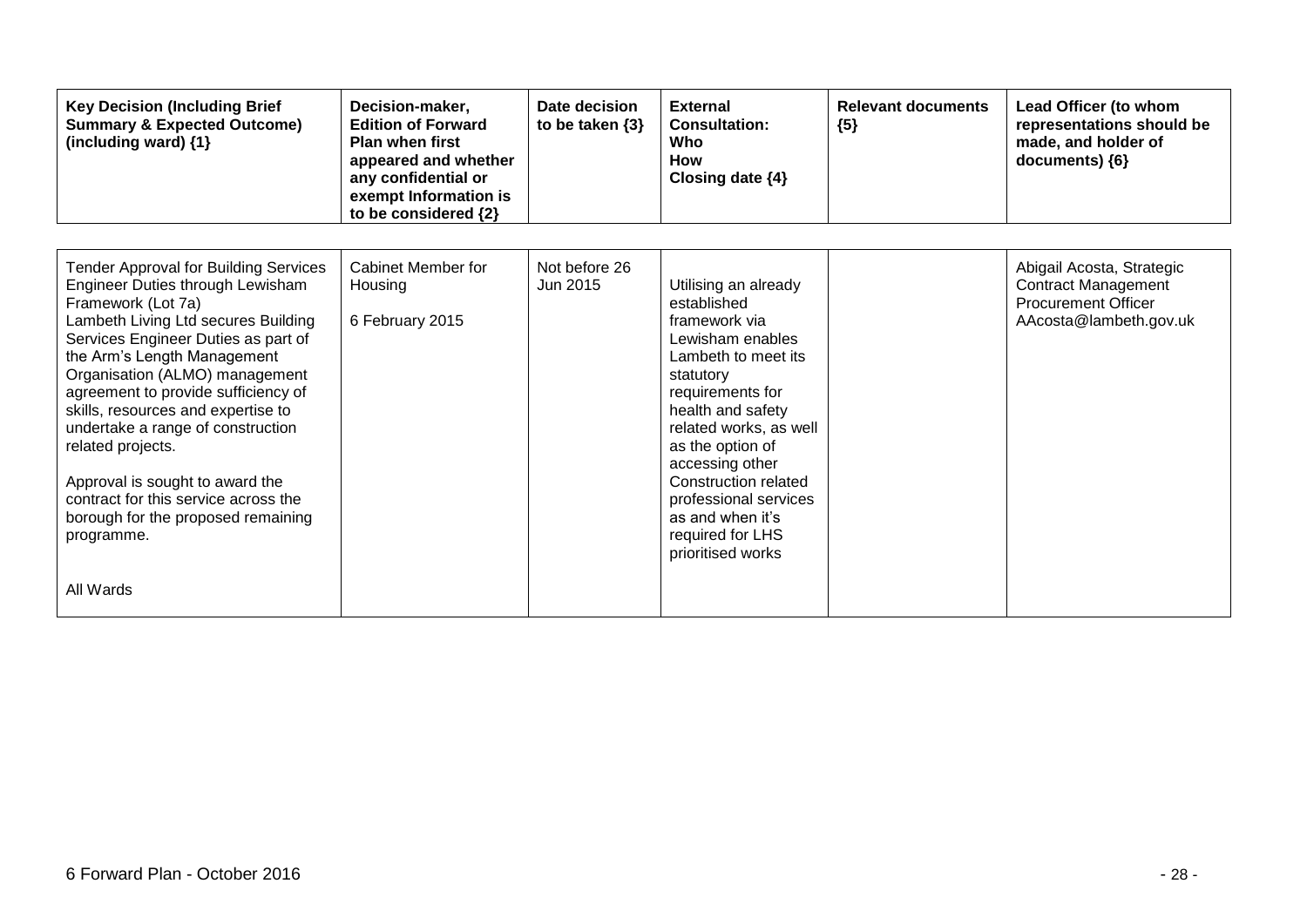| <b>Key Decision (Including Brief</b><br><b>Summary &amp; Expected Outcome)</b><br>(including ward) {1}                                                                                                                                                                                                                        | Decision-maker,<br><b>Edition of Forward</b><br><b>Plan when first</b><br>appeared and whether<br>any confidential or<br>exempt Information is<br>to be considered {2} | Date decision<br>to be taken $\{3\}$ | <b>External</b><br><b>Consultation:</b><br>Who<br><b>How</b><br>Closing date $\{4\}$                                                                                                                                                                                                                                             | <b>Relevant documents</b><br>${5}$ | Lead Officer (to whom<br>representations should be<br>made, and holder of<br>documents) ${6}$                   |
|-------------------------------------------------------------------------------------------------------------------------------------------------------------------------------------------------------------------------------------------------------------------------------------------------------------------------------|------------------------------------------------------------------------------------------------------------------------------------------------------------------------|--------------------------------------|----------------------------------------------------------------------------------------------------------------------------------------------------------------------------------------------------------------------------------------------------------------------------------------------------------------------------------|------------------------------------|-----------------------------------------------------------------------------------------------------------------|
| Tender Approval for Building Engineer<br>Services Lead in a Multi Disciplinary<br>Team through Lewisham Framework<br>(Lot 3)<br>Approval is to be sought to award the<br>contract for this service across the<br>borough for the proposed remaining<br>two year programme both of LHS and<br>Lewisham Frameworks<br>All Wards | <b>Cabinet Member for</b><br>Housing<br>6 February 2015                                                                                                                | Not before 11<br>Jan 2016            | Utilising an already<br>established<br>framework via<br>Lewisham enables<br>Lambeth to meet its<br>statutory<br>requirements for<br>health and safety<br>related works, as well<br>as the option<br>toaccess other<br>Construction related<br>professional services<br>as and when it's<br>required for LHS<br>prioritised works |                                    | Abigail Acosta, Strategic<br><b>Contract Management</b><br><b>Procurement Officer</b><br>AAcosta@lambeth.gov.uk |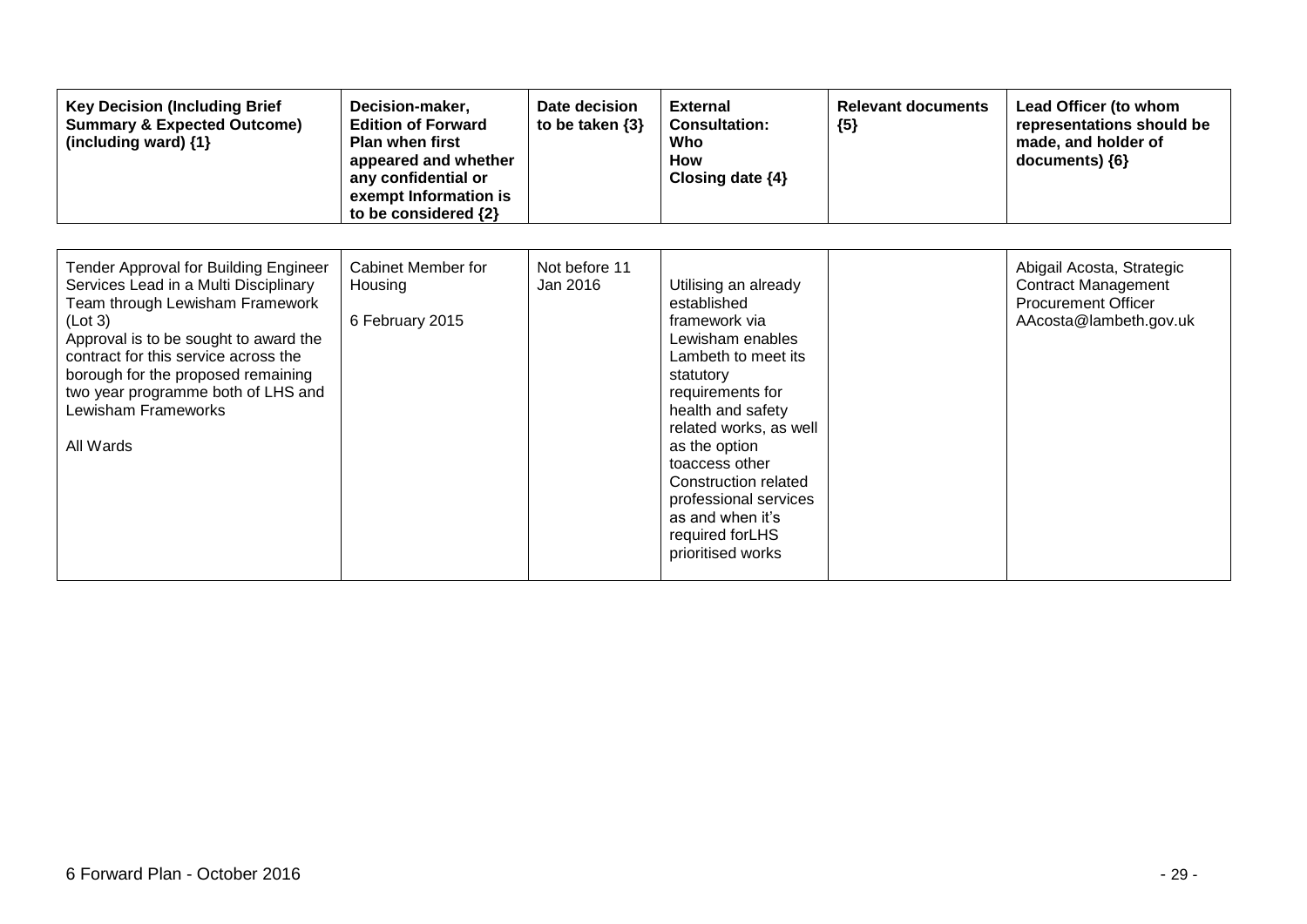| <b>Key Decision (Including Brief</b><br><b>Summary &amp; Expected Outcome)</b><br>(including ward) {1}                                                                                                        | Decision-maker,<br><b>Edition of Forward</b><br><b>Plan when first</b><br>appeared and whether<br>any confidential or<br>exempt Information is<br>to be considered {2} | Date decision<br>to be taken $\{3\}$ | <b>External</b><br><b>Consultation:</b><br>Who<br>How<br>Closing date $\{4\}$                                                                                                                                                                                                                                                         | <b>Relevant documents</b><br>${5}$ | Lead Officer (to whom<br>representations should be<br>made, and holder of<br>documents) {6}                                           |
|---------------------------------------------------------------------------------------------------------------------------------------------------------------------------------------------------------------|------------------------------------------------------------------------------------------------------------------------------------------------------------------------|--------------------------------------|---------------------------------------------------------------------------------------------------------------------------------------------------------------------------------------------------------------------------------------------------------------------------------------------------------------------------------------|------------------------------------|---------------------------------------------------------------------------------------------------------------------------------------|
| Development Options Appraisal -<br><b>Fenwick Estate</b><br>To approve the opportunity sites in<br>Fenwick estate as the location for<br>offsite affordable housing provision by<br>Sainsbury/TfL<br>Larkhall | Cabinet Member for<br>Housing<br>2 May 2014                                                                                                                            | Not before 26<br>Jun 2015            | Local residents and<br>ward councillors<br>Resident participation<br>in the project will be<br>designed in close<br>liaison with the TRA.<br>A communications<br>plan will be<br>developed by the<br>project team<br>involving drop in,<br>newsletters, events<br>etc to engage with<br>residents and<br>coproduce a project<br>plan. |                                    | Lesley Johnson, Interim<br><b>Housing Regeneration</b><br>Manager<br>Ljohnson3@lambeth.gov.uk<br>Hambrook House<br>Tel: 020 7926 3765 |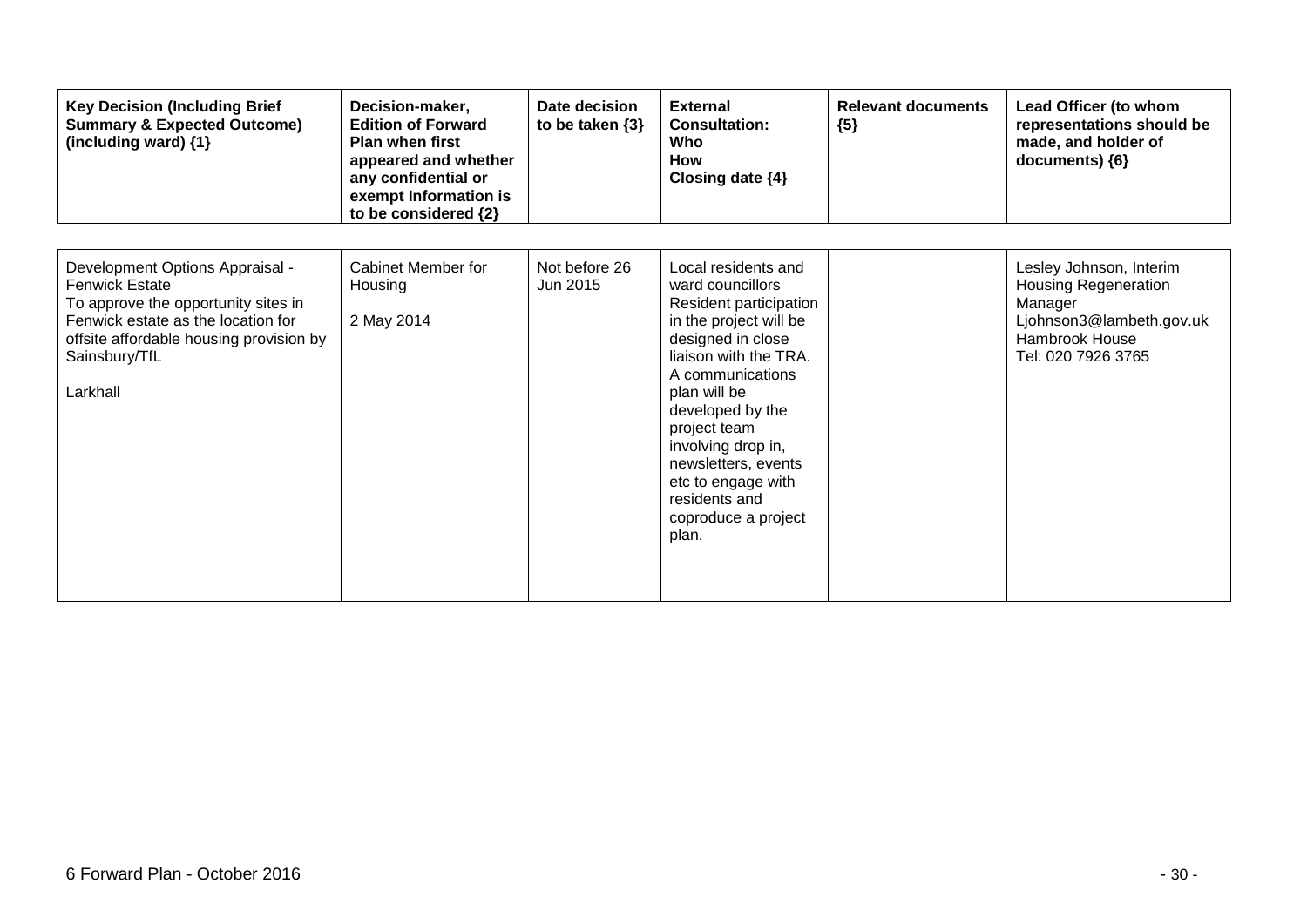| <b>Key Decision (Including Brief</b><br><b>Summary &amp; Expected Outcome)</b><br>(including ward) {1}                                                                                                                                                                                                                                                                                                                                     | Decision-maker,<br><b>Edition of Forward</b><br><b>Plan when first</b><br>appeared and whether<br>any confidential or<br>exempt Information is<br>to be considered {2} | Date decision<br>to be taken $\{3\}$ | <b>External</b><br><b>Consultation:</b><br>Who<br>How<br>Closing date {4}         | <b>Relevant documents</b><br>${5}$ | Lead Officer (to whom<br>representations should be<br>made, and holder of<br>documents) {6}                                                   |
|--------------------------------------------------------------------------------------------------------------------------------------------------------------------------------------------------------------------------------------------------------------------------------------------------------------------------------------------------------------------------------------------------------------------------------------------|------------------------------------------------------------------------------------------------------------------------------------------------------------------------|--------------------------------------|-----------------------------------------------------------------------------------|------------------------------------|-----------------------------------------------------------------------------------------------------------------------------------------------|
| Authorisation to proceed to sign the<br>New Modular Management<br>Agreement<br>It is proposed that authorisation is<br>given to help proceed with the signing<br>of the new Modular Management<br>Agreement. Although a Management<br>Agreement is already in place with<br>these TMOs, the policies and<br>procedures within those agreements<br>require urgent update.<br>Brixton Hill; Clapham Town;<br>Coldharbour; Ferndale; Prince's | <b>Cabinet Member for</b><br>Housing<br>16 January 2015                                                                                                                | Not before 26<br>Jun 2015            | Other than with<br>CETRA, all planned<br>external consultation<br>have concluded. |                                    | Paula Phillips<br>pphillips@lambeth.gov.uk<br>3rd Floor, Hambrook House,<br>Proden Road, London, SW2<br>5RW<br>Tel: 020 7926 3628             |
| Proposal to Appoint Mears Ltd<br>(Interim) for South Area - Waiver<br>An urgent waiver report has been<br>prepared recommending Mears Ltd to<br>take over delivery of repairs and voids<br>works in the south as an interim<br>arrangement only for a period of 18<br>months.<br>All Wards                                                                                                                                                 | Cabinet Member for<br>Housing<br>20 June 2014                                                                                                                          | Not before 26<br>Sep 2015            | High-level meetings<br>with Cabinet<br>Member/ LL Board/<br>Contractor            |                                    | Ola Akinfe, Director of<br><b>Property Services</b><br>OAkinfe@lambethliving.org.u<br>Lambeth Living, Hambrook<br>House<br>Tel: 0207 926 3427 |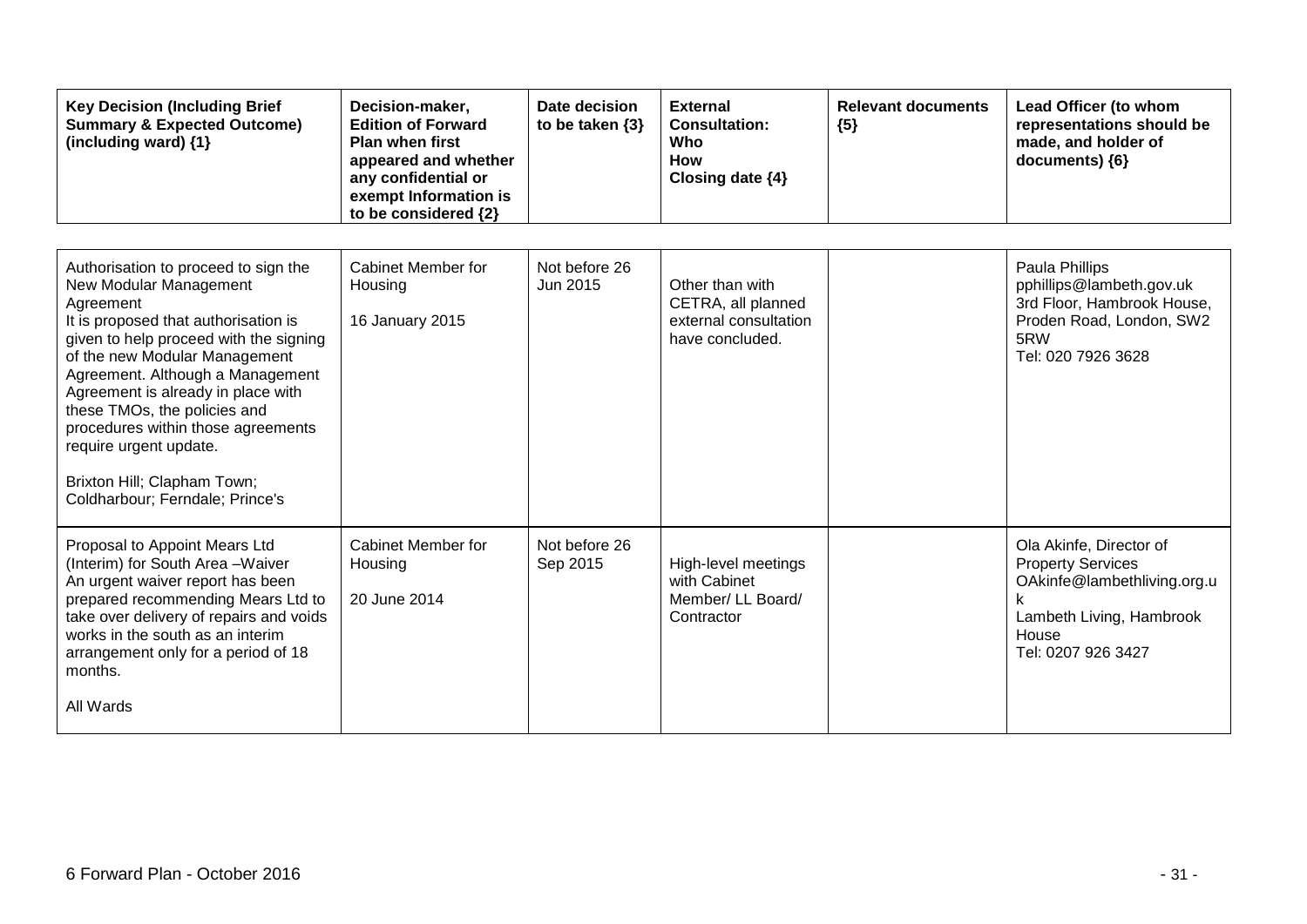| <b>Key Decision (Including Brief</b><br><b>Summary &amp; Expected Outcome)</b><br>(including ward) {1}                                                                                                                                                                                                                         | Decision-maker,<br><b>Edition of Forward</b><br><b>Plan when first</b><br>appeared and whether<br>any confidential or<br>exempt Information is<br>to be considered {2} | Date decision<br>to be taken $\{3\}$ | <b>External</b><br><b>Consultation:</b><br>Who<br><b>How</b><br>Closing date {4} | <b>Relevant documents</b><br>${5}$ | Lead Officer (to whom<br>representations should be<br>made, and holder of<br>documents) {6}                                                                                           |
|--------------------------------------------------------------------------------------------------------------------------------------------------------------------------------------------------------------------------------------------------------------------------------------------------------------------------------|------------------------------------------------------------------------------------------------------------------------------------------------------------------------|--------------------------------------|----------------------------------------------------------------------------------|------------------------------------|---------------------------------------------------------------------------------------------------------------------------------------------------------------------------------------|
| Hemans Estate Housing Development<br>Project<br>The report will summarise the design<br>and engagement work to date on the<br>Hemans estate and recommends that<br>the next stage of consultation focuses<br>on a single site on the estate leading<br>to a cabinet decision on infill proposals<br>in December."<br>Stockwell | <b>Cabinet Member for</b><br>Housing                                                                                                                                   | Not before 14<br>Mar 2016            |                                                                                  |                                    | Huw Jones, Housing Project<br>Officer<br>hjones@lambeth.gov.uk<br><b>Hambrook House</b><br>Tel: 0207 926 3649                                                                         |
| <b>Removals and Storage Service</b><br>To award contracts for small scale<br>removals (these often need to be<br>completed quickly in order to get a<br>house ready for a new tenant) and for<br>larger scale decants.<br>All Wards                                                                                            | Cabinet Member for<br>Housing                                                                                                                                          | Not before 4 Apr<br>2016             |                                                                                  |                                    | Neil Wightman, Director of<br><b>Housing Services</b><br>NWightman@lambeth.gov.uk<br>1st Floor, Blue Star House,<br>Stockwell Road, Brixton,<br>SW <sub>9</sub><br>Tel: 020 7926 7051 |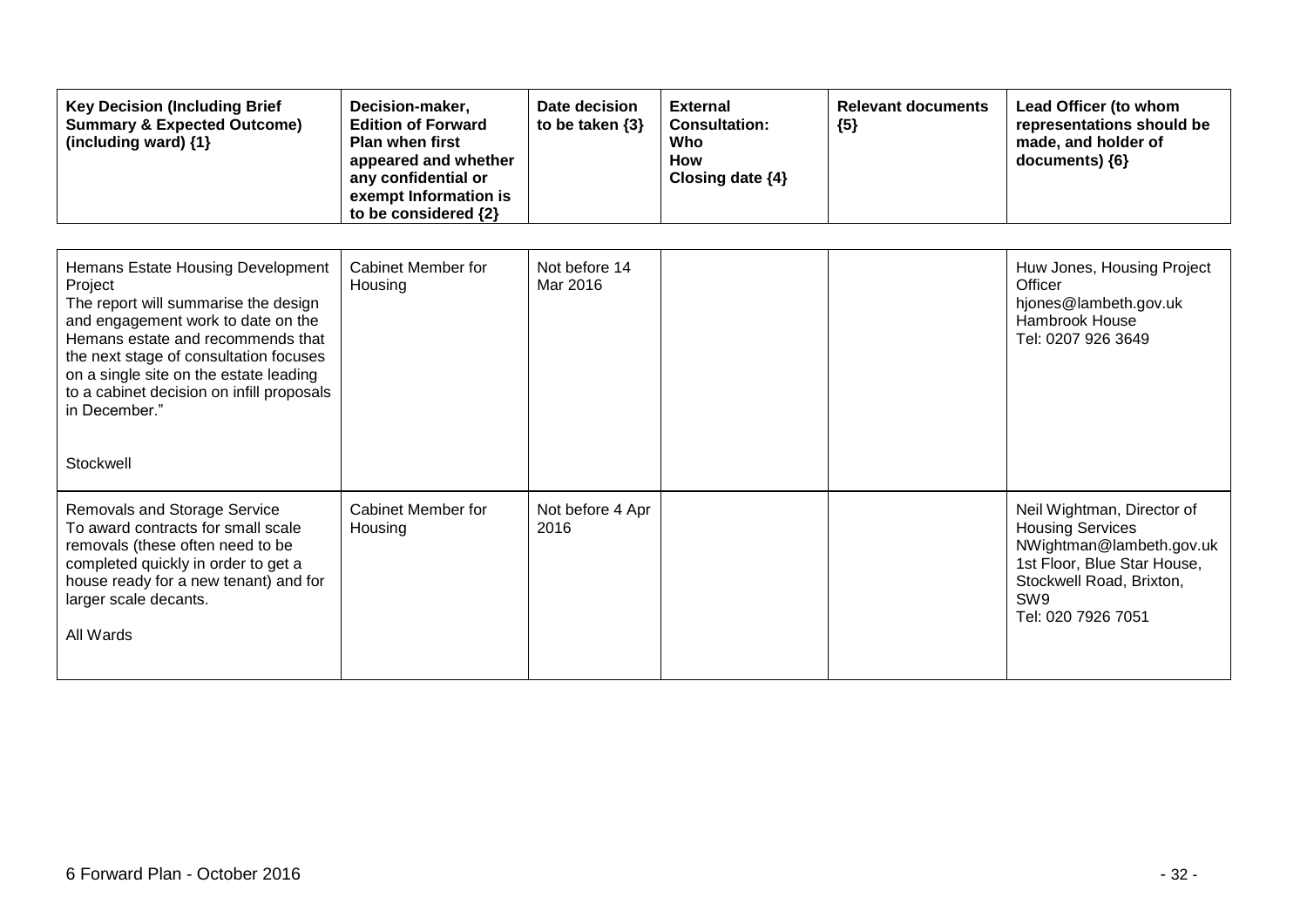| <b>Key Decision (Including Brief</b><br><b>Summary &amp; Expected Outcome)</b><br>(including ward) {1}                                                                                                                                                                                                                                                                                                                                                                                                                                                                                                  | Decision-maker,<br><b>Edition of Forward</b><br><b>Plan when first</b><br>appeared and whether<br>any confidential or<br>exempt Information is<br>to be considered {2} | Date decision<br>to be taken $\{3\}$ | <b>External</b><br><b>Consultation:</b><br>Who<br><b>How</b><br>Closing date {4} | <b>Relevant documents</b><br>${5}$ | Lead Officer (to whom<br>representations should be<br>made, and holder of<br>documents) {6}                                                                          |
|---------------------------------------------------------------------------------------------------------------------------------------------------------------------------------------------------------------------------------------------------------------------------------------------------------------------------------------------------------------------------------------------------------------------------------------------------------------------------------------------------------------------------------------------------------------------------------------------------------|------------------------------------------------------------------------------------------------------------------------------------------------------------------------|--------------------------------------|----------------------------------------------------------------------------------|------------------------------------|----------------------------------------------------------------------------------------------------------------------------------------------------------------------|
| <b>Future Considerations of Lambeth</b><br>Partnering Contracts (LPC)<br>To consider options to deliver the re-<br>procurement of LPC contracts post<br>October 2017.<br>All Wards                                                                                                                                                                                                                                                                                                                                                                                                                      | <b>Cabinet Member for</b><br>Housing                                                                                                                                   | Not before 24<br>Oct 2016            |                                                                                  |                                    | Sumitra Gomer, Interim AD<br><b>Strategy and Regeneration</b><br>SGomer@lambeth.gov.uk<br>3rd floor, Hambrook House<br>Tel: 02079263687                              |
| Social Investment Property Fund -<br><b>Temporary Accommodation</b><br>To invest £15m into a Social<br>Investment Property fund for the<br>purpose of providing a more<br>affordable/cost effective form of<br>temporary accommodation. The<br>investment will be for a term of 7 years<br>and allow the council nomination<br>rights to approximately 47 units in<br>order to discharge the council's<br>statutory homeless duty. This will in<br>turn deliver savings to the council over<br>the term as well as an expected return<br>on the investment over the same<br>period of approximately £5m | Cabinet Member for<br>Housing                                                                                                                                          | Not before 24<br>Oct 2016            |                                                                                  |                                    | Mandy Green (Associate<br>Director Commissioning),<br><b>Assistant Director</b><br><b>Accommodation &amp; Property</b><br>mgreen3@lambeth.gov.uk<br>Tel: 02079267020 |
| All Wards                                                                                                                                                                                                                                                                                                                                                                                                                                                                                                                                                                                               |                                                                                                                                                                        |                                      |                                                                                  |                                    |                                                                                                                                                                      |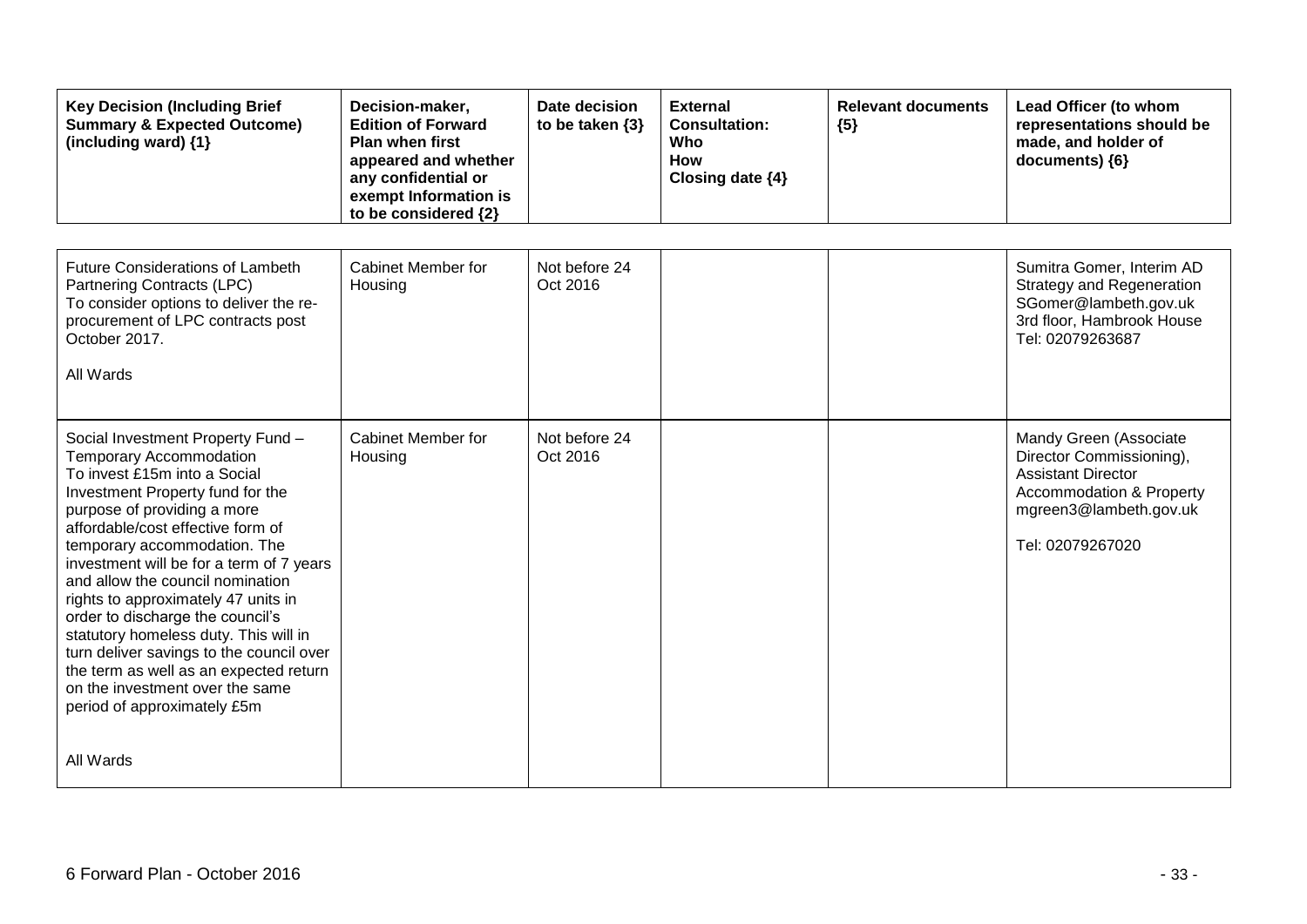| <b>Key Decision (Including Brief</b><br><b>Summary &amp; Expected Outcome)</b><br>(including ward) {1}                                                                                              | Decision-maker,<br><b>Edition of Forward</b><br><b>Plan when first</b><br>appeared and whether<br>any confidential or<br>exempt Information is<br>to be considered {2} | Date decision<br>to be taken $\{3\}$ | <b>External</b><br><b>Consultation:</b><br>Who<br>How<br>Closing date $\{4\}$ | <b>Relevant documents</b><br>${5}$ | Lead Officer (to whom<br>representations should be<br>made, and holder of<br>documents) ${6}$                                    |
|-----------------------------------------------------------------------------------------------------------------------------------------------------------------------------------------------------|------------------------------------------------------------------------------------------------------------------------------------------------------------------------|--------------------------------------|-------------------------------------------------------------------------------|------------------------------------|----------------------------------------------------------------------------------------------------------------------------------|
| Future Considerations of Lot 3 of the<br>Lambeth Partnering Contracts (LPC)<br>To consider options to deliver the re-<br>procurement of Lot 3 of the LPC<br>contract post October 2017<br>All Wards | Cabinet Member for<br>Housing                                                                                                                                          | Not before 7<br>Nov 2016             |                                                                               |                                    | Sumitra Gomer, Interim AD<br>Strategy and Regeneration<br>SGomer@lambeth.gov.uk<br>3rd floor, Hambrook House<br>Tel: 02079263687 |

## **Regeneration, Business and Culture**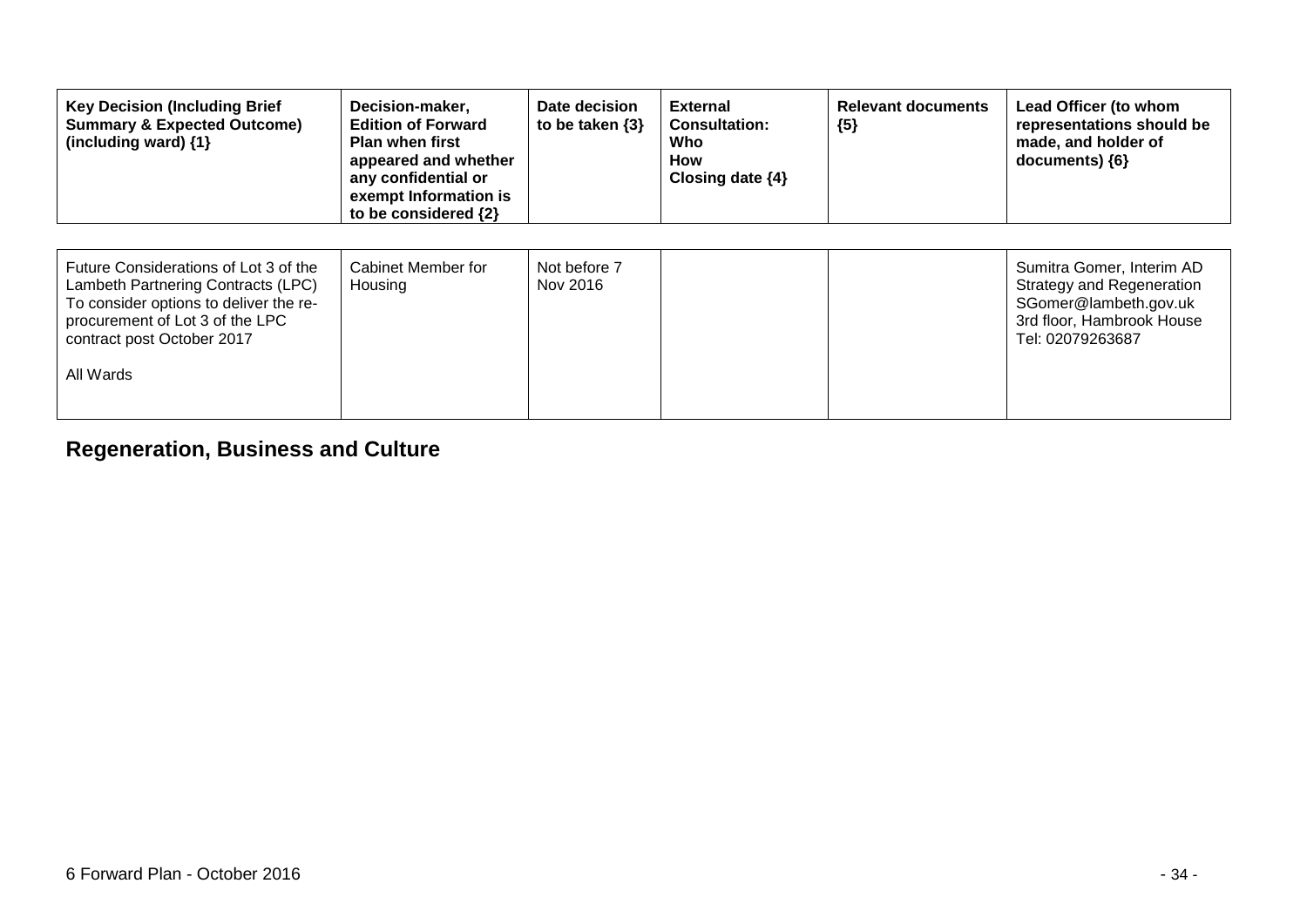| <b>Key Decision (Including Brief</b><br><b>Summary &amp; Expected Outcome)</b><br>(including ward) $\{1\}$                                                                                                                                                                                                                                                                                                                                                                                                                                                    | Decision-maker,<br><b>Edition of Forward</b><br><b>Plan when first</b><br>appeared and whether<br>any confidential or<br>exempt Information is<br>to be considered {2} | Date decision<br>to be taken $\{3\}$ | <b>External</b><br><b>Consultation:</b><br>Who<br><b>How</b><br>Closing date {4} | <b>Relevant documents</b><br>${5}$                       | Lead Officer (to whom<br>representations should be<br>made, and holder of<br>documents) {6}                                                                                                |
|---------------------------------------------------------------------------------------------------------------------------------------------------------------------------------------------------------------------------------------------------------------------------------------------------------------------------------------------------------------------------------------------------------------------------------------------------------------------------------------------------------------------------------------------------------------|------------------------------------------------------------------------------------------------------------------------------------------------------------------------|--------------------------------------|----------------------------------------------------------------------------------|----------------------------------------------------------|--------------------------------------------------------------------------------------------------------------------------------------------------------------------------------------------|
| <b>Transforming Vauxhall Funding</b><br>Agreement<br>To formalise the actual funding<br>amount and funding profiling<br>agreement in regard to the Council's<br>£12m contribution towards the project.<br>The Cabinet decision is also required<br>to formally allocate £12m to the<br>Capital Investment Programme (CIP)<br>and Capital Pipeline.<br>This follows a Cabinet Member<br>delegated decision taken on 7 April<br>2015, whereby the Council's financial<br>contribution of £12m towards the<br>project was agreed in principle.<br>Oval; Prince's | <b>Cabinet Member for</b><br>Regeneration, Business<br>and Culture<br>18 September 2015                                                                                | Not before 1<br>Feb 2016             |                                                                                  | <b>Transforming Vauxhall</b><br><b>Funding Agreement</b> | Conor McDonagh, Delivery<br>Lead - Regeneration<br>cmcdonagh@lambeth.gov.uk<br>1st Floor, Phoenix House, 10<br>Wandsworth Road, London,<br><b>SW8 2LL</b><br>Tel: 020 7926 5980            |
| <b>Brixton Recreation Centre</b><br>Appointment of Contractor from the<br>Scape Framework to carry out<br>urgently required repairs and<br>refurbishment to the Brixton<br><b>Recreation Centre.</b><br>Coldharbour                                                                                                                                                                                                                                                                                                                                           | <b>Cabinet Member for</b><br>Regeneration, Business<br>and Culture                                                                                                     | Not before 22<br>Feb 2016            |                                                                                  |                                                          | Mike Pocock, Delivery<br>Director, Business, Growth<br>and Regeneration<br>mpocock@lambeth.gov.uk<br>International House,<br>Canterbury Crescent,<br>London, SW9 7QE<br>Tel: 020 7926 3228 |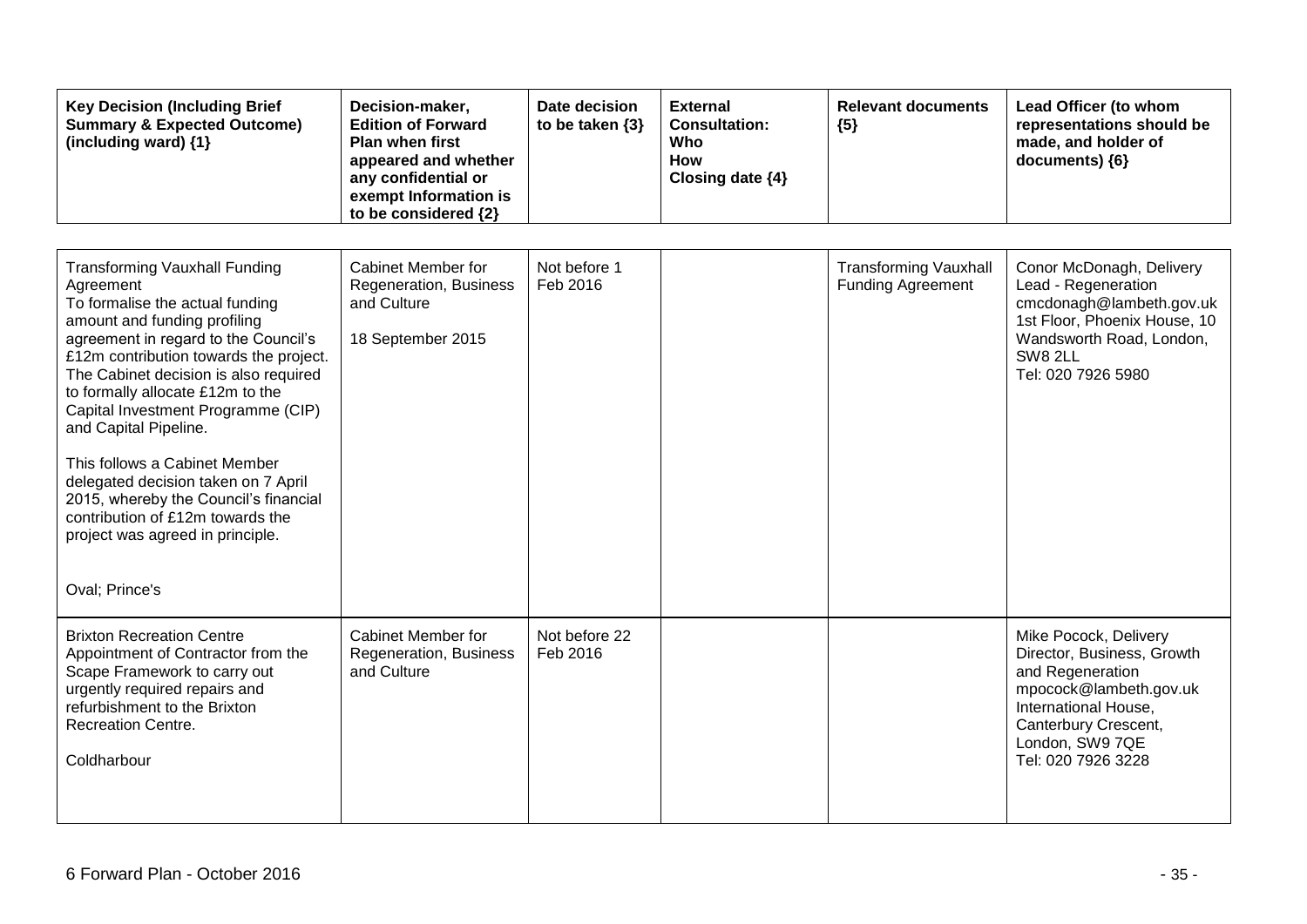| <b>Key Decision (Including Brief</b><br><b>Summary &amp; Expected Outcome)</b><br>(including ward) $\{1\}$                                                                                                                                                                                                                                                                                                                           | Decision-maker,<br><b>Edition of Forward</b><br><b>Plan when first</b><br>appeared and whether<br>any confidential or<br>exempt Information is<br>to be considered {2} | Date decision<br>to be taken $\{3\}$ | <b>External</b><br><b>Consultation:</b><br>Who<br><b>How</b><br>Closing date $\{4\}$ | <b>Relevant documents</b><br>${5}$ | Lead Officer (to whom<br>representations should be<br>made, and holder of<br>documents) ${6}$ |
|--------------------------------------------------------------------------------------------------------------------------------------------------------------------------------------------------------------------------------------------------------------------------------------------------------------------------------------------------------------------------------------------------------------------------------------|------------------------------------------------------------------------------------------------------------------------------------------------------------------------|--------------------------------------|--------------------------------------------------------------------------------------|------------------------------------|-----------------------------------------------------------------------------------------------|
| Loughborough Junction London<br>Regeneration Fund workspace project<br>Formal approval for the allocation of<br>£1,644,388 of capital grant (from the<br>GLA's London Regeneration Fund) to<br>build affordable workspace on a<br>council-owned site, and in rail arches,<br>in Loughborough Junction. The funds<br>can only be spent on this project,<br>which formed the basis of the<br>successful bid to the GLA.<br>Coldharbour | Cabinet Member for<br>Regeneration, Business<br>and Culture                                                                                                            | Not before 7<br>Mar 2016             |                                                                                      |                                    | Tom Bridgman<br>tbridgman@lambeth.gov.uk                                                      |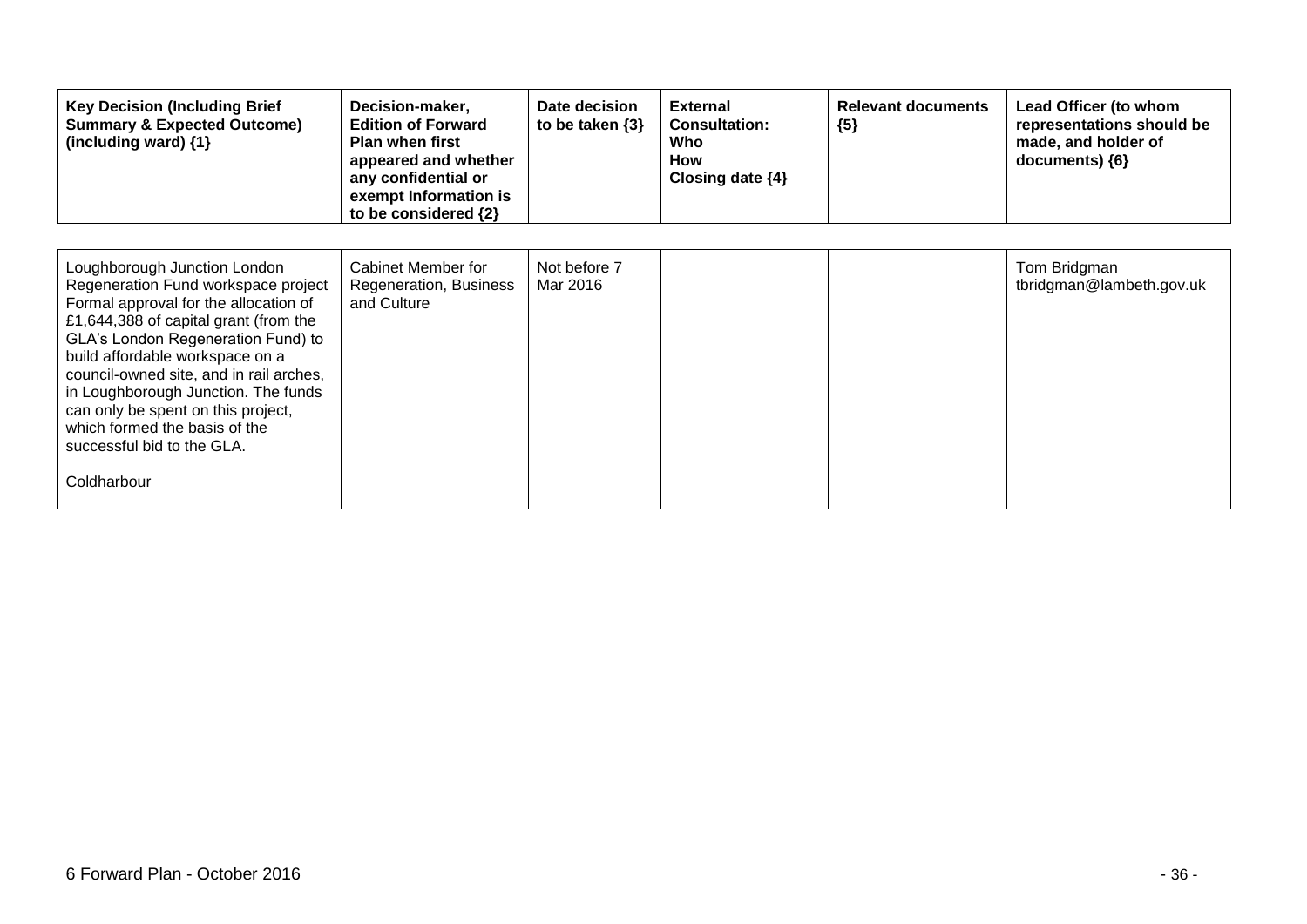| <b>Key Decision (Including Brief</b><br><b>Summary &amp; Expected Outcome)</b><br>(including ward) {1}                                                                                                                                                                                                                                                                                                                                                                                                                                                                                           | Decision-maker,<br><b>Edition of Forward</b><br><b>Plan when first</b><br>appeared and whether<br>any confidential or<br>exempt Information is<br>to be considered {2} | Date decision<br>to be taken $\{3\}$ | <b>External</b><br><b>Consultation:</b><br>Who<br><b>How</b><br>Closing date $\{4\}$ | <b>Relevant documents</b><br>${5}$ | Lead Officer (to whom<br>representations should be<br>made, and holder of<br>documents) {6}                                                                      |
|--------------------------------------------------------------------------------------------------------------------------------------------------------------------------------------------------------------------------------------------------------------------------------------------------------------------------------------------------------------------------------------------------------------------------------------------------------------------------------------------------------------------------------------------------------------------------------------------------|------------------------------------------------------------------------------------------------------------------------------------------------------------------------|--------------------------------------|--------------------------------------------------------------------------------------|------------------------------------|------------------------------------------------------------------------------------------------------------------------------------------------------------------|
| Vauxhall One Business Improvement<br>District (BID) Proposal<br>is required to 'formally consider and<br>endorse the Vauxhall One BID<br>proposal, and instruct the Returning<br>Officer to hold the necessary renewal<br>ballot'.<br>The council is statutorily bound to<br>consider the BID proposal and hold a<br>ballot on the BIDs behalf unless the<br>proposal conflicts any formally<br>adopted and published policy by the<br>council or it is likely to have a<br>significantly disproportionate financial<br>burden on any person or class of<br>persons.<br>Bishop's; Oval; Prince's | <b>Cabinet Member for</b><br>Regeneration, Business<br>and Culture                                                                                                     | Not before 10<br>Oct 2016            |                                                                                      |                                    | Sandra Roebuck, Assistant<br>Director - Investment and<br>Growth<br>SRoebuck@lambeth.gov.uk<br>Physical Regeneration,<br>Lambeth Town Hall<br>Tel: 020 7926 2594 |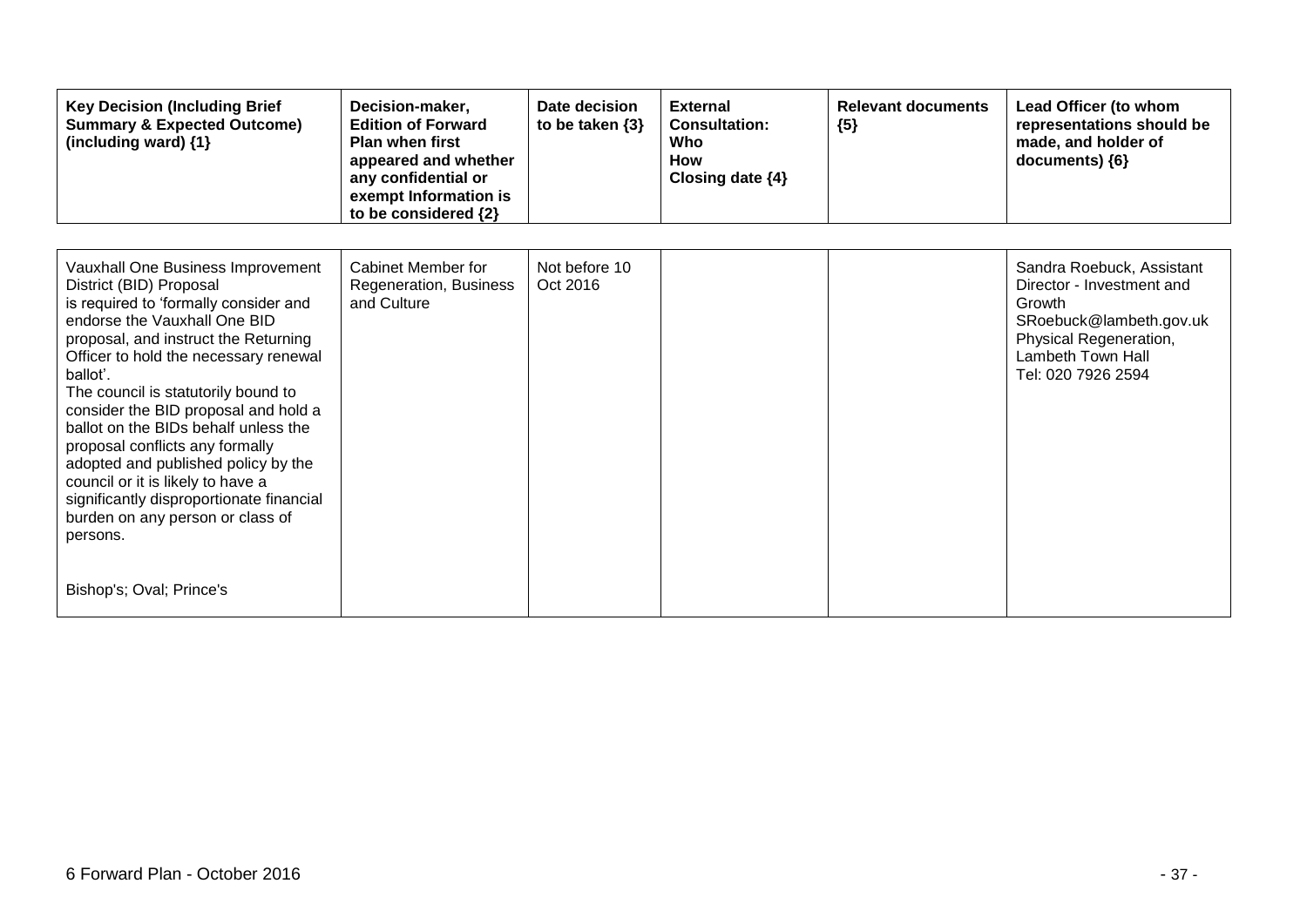| <b>Key Decision (Including Brief</b><br><b>Summary &amp; Expected Outcome)</b><br>(including ward) {1}                                                                                                                                                                                                                                                                                                                                                                                                                                                                                                                                                                                                                                                          | Decision-maker,<br><b>Edition of Forward</b><br><b>Plan when first</b><br>appeared and whether<br>any confidential or<br>exempt Information is<br>to be considered {2} | Date decision<br>to be taken $\{3\}$ | <b>External</b><br><b>Consultation:</b><br>Who<br><b>How</b><br>Closing date {4}       | <b>Relevant documents</b><br>${5}$ | Lead Officer (to whom<br>representations should be<br>made, and holder of<br>documents) {6}                        |
|-----------------------------------------------------------------------------------------------------------------------------------------------------------------------------------------------------------------------------------------------------------------------------------------------------------------------------------------------------------------------------------------------------------------------------------------------------------------------------------------------------------------------------------------------------------------------------------------------------------------------------------------------------------------------------------------------------------------------------------------------------------------|------------------------------------------------------------------------------------------------------------------------------------------------------------------------|--------------------------------------|----------------------------------------------------------------------------------------|------------------------------------|--------------------------------------------------------------------------------------------------------------------|
| Contract extensions and variations for<br>care and support services within Extra<br>Care Housing<br>The proposal was to extend both<br>current contracts for the provision of<br>care and support within extra care<br>schemes for two years from 1st April<br>2015 to 31st March 2017.<br>Outcome-based models for extra care<br>will be investigated in order to find one<br>(or more) that provide the best value<br>for both tenants and the council, while<br>promoting community involvement<br>both within and without the schemes.<br>Various models are available and best<br>practise in extra care is developing<br>rapidly. A two year extension will allow<br>time for a thorough investigation of<br>these options and a procurement<br>exercise. | Cabinet Member for<br><b>Adult Social Care</b>                                                                                                                         | 31 Oct 2016                          | Discussion with ward<br>councillors will take<br>place during the<br>extension period. |                                    | Ginny Hume, Commissioning<br>Lead- Domiciliary Care<br>GHume@lambeth.gov.uk<br>Phoenix House<br>Tel: 020 7926 5178 |
| All Wards                                                                                                                                                                                                                                                                                                                                                                                                                                                                                                                                                                                                                                                                                                                                                       |                                                                                                                                                                        |                                      |                                                                                        |                                    |                                                                                                                    |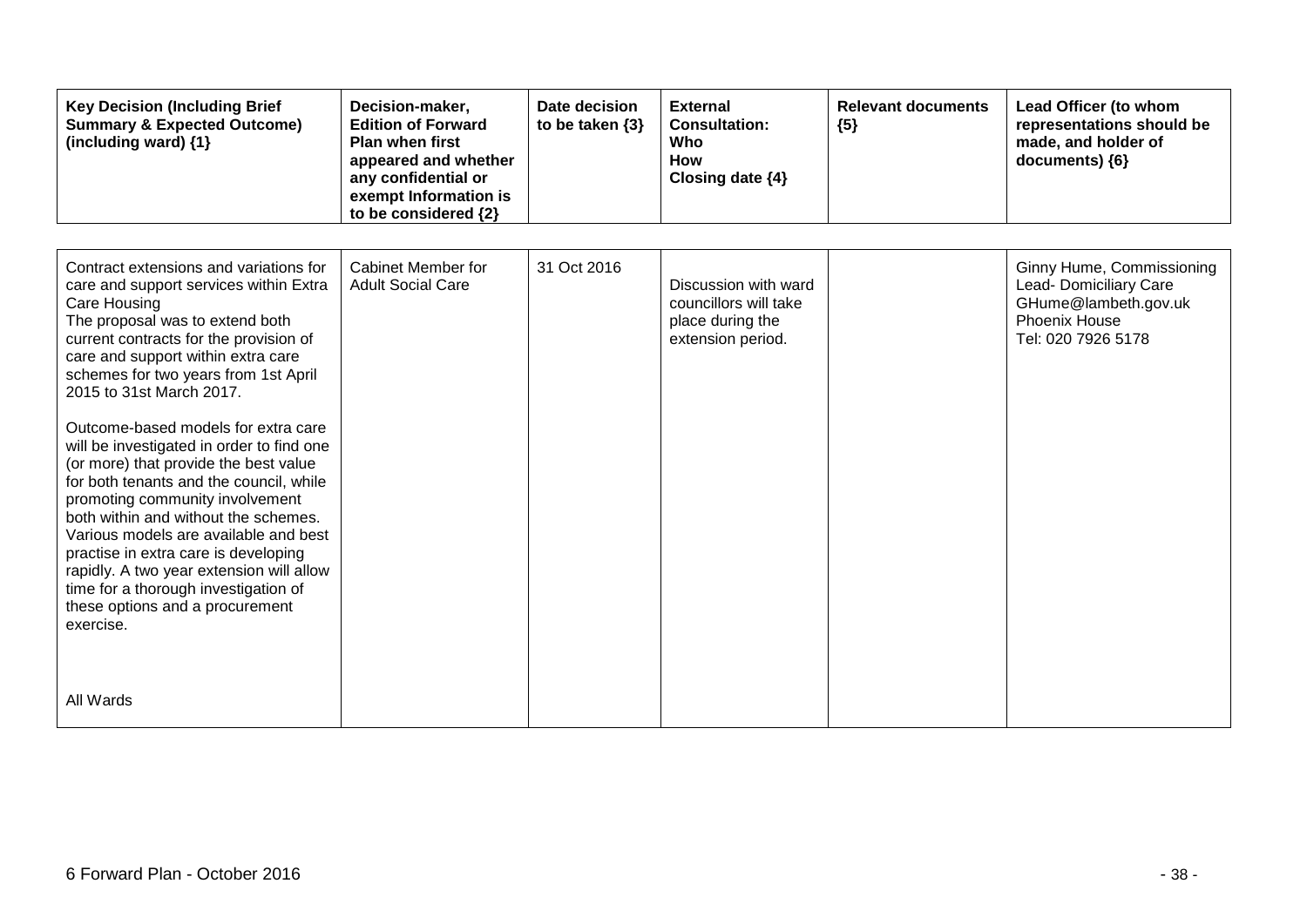| <b>Key Decision (Including Brief</b><br><b>Summary &amp; Expected Outcome)</b><br>(including ward) {1}                                                                                                                                                                                                                                                                                               | Decision-maker,<br><b>Edition of Forward</b><br><b>Plan when first</b><br>appeared and whether<br>any confidential or<br>exempt Information is<br>to be considered {2} | Date decision<br>to be taken $\{3\}$ | <b>External</b><br><b>Consultation:</b><br>Who<br><b>How</b><br>Closing date {4} | <b>Relevant documents</b><br>${5}$ | Lead Officer (to whom<br>representations should be<br>made, and holder of<br>documents) {6}                                                                      |
|------------------------------------------------------------------------------------------------------------------------------------------------------------------------------------------------------------------------------------------------------------------------------------------------------------------------------------------------------------------------------------------------------|------------------------------------------------------------------------------------------------------------------------------------------------------------------------|--------------------------------------|----------------------------------------------------------------------------------|------------------------------------|------------------------------------------------------------------------------------------------------------------------------------------------------------------|
| Stockwell, Vassall, Larkhall Co-<br>operative Local Investment Plan<br>This report will set out the priorities for<br>infrastructure investment in Stockwell,<br>Vassall and Larkhall wards for the<br>next three years. Priorities have been<br>informed by public consultation from<br>26 May to 8 July 2016, and have been<br>agreed with local ward councillors.<br>Larkhall; Stockwell; Vassall | Cabinet Member for<br>Regeneration, Business<br>and Culture                                                                                                            | Not before 24<br>Oct 2016            |                                                                                  |                                    | Sandra Roebuck, Assistant<br>Director - Investment and<br>Growth<br>SRoebuck@lambeth.gov.uk<br>Physical Regeneration,<br>Lambeth Town Hall<br>Tel: 020 7926 2594 |
| Co-operative Local Investment Plans:<br>Delivery framework<br>To agree the for delivering CLIPS<br>across all CLIP areas in the borough<br>following evaluation of the pilot CLIP<br>covering Stockwell, Vassall and<br>Larkhall wards which will be<br>concluded in autumn 2016.<br>All Wards                                                                                                       | <b>Cabinet Member for</b><br>Regeneration, Business<br>and Culture                                                                                                     | Not before 24<br>Oct 2016            |                                                                                  |                                    | Trisha Boland, Co-operative<br><b>Council Implementation Lead</b><br>TBoland@lambeth.gov.uk<br>Hambrook House<br>Tel: 020 7926 3481                              |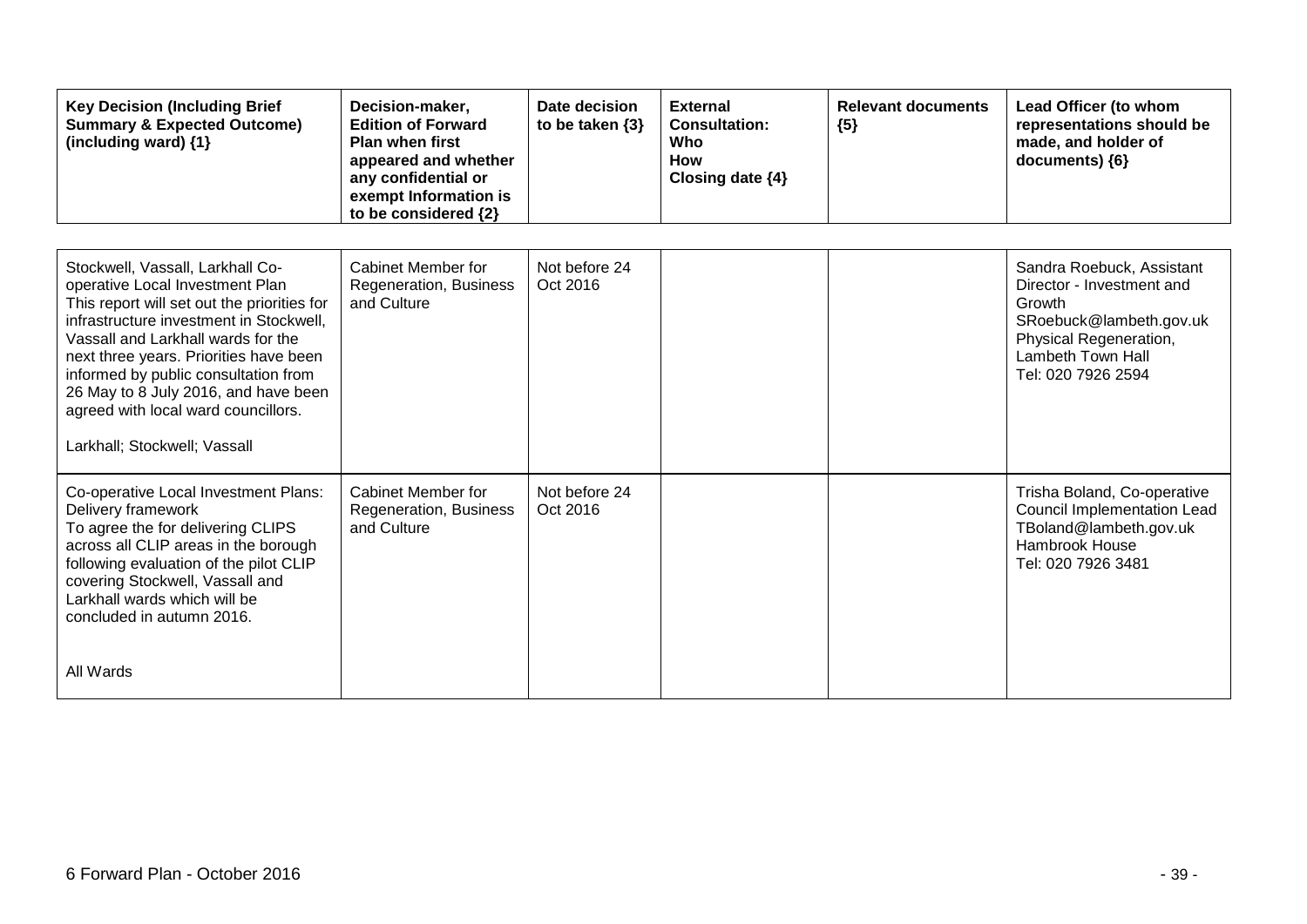| <b>Key Decision (Including Brief</b><br><b>Summary &amp; Expected Outcome)</b><br>(including ward) {1}                                                                                                                                                                                                                        | Decision-maker,<br><b>Edition of Forward</b><br><b>Plan when first</b><br>appeared and whether<br>any confidential or<br>exempt Information is<br>to be considered {2} | Date decision<br>to be taken $\{3\}$ | <b>External</b><br><b>Consultation:</b><br>Who<br>How<br>Closing date $\{4\}$ | <b>Relevant documents</b><br>${5}$ | Lead Officer (to whom<br>representations should be<br>made, and holder of<br>documents) $\{6\}$         |
|-------------------------------------------------------------------------------------------------------------------------------------------------------------------------------------------------------------------------------------------------------------------------------------------------------------------------------|------------------------------------------------------------------------------------------------------------------------------------------------------------------------|--------------------------------------|-------------------------------------------------------------------------------|------------------------------------|---------------------------------------------------------------------------------------------------------|
| The Oval and Kennington<br>Development Area (OAKDA)<br>Masterplan<br>Berkeley Homes have worked with the<br>Council to create a master plan for the<br>Oval and Kennington Development<br>Area centred upon the former<br>gasworks site. The report will<br>recommend that the Council notes the<br>final masterplan.<br>Oval | Cabinet Member for<br>Regeneration, Business<br>and Culture                                                                                                            | Not before 7<br>Nov 2016             |                                                                               |                                    | lago Griffith, Project Officer<br>igriffith2@lambeth.gov.uk<br>Service Team House<br>Tel: 020 7926 8975 |

### **Children and Schools**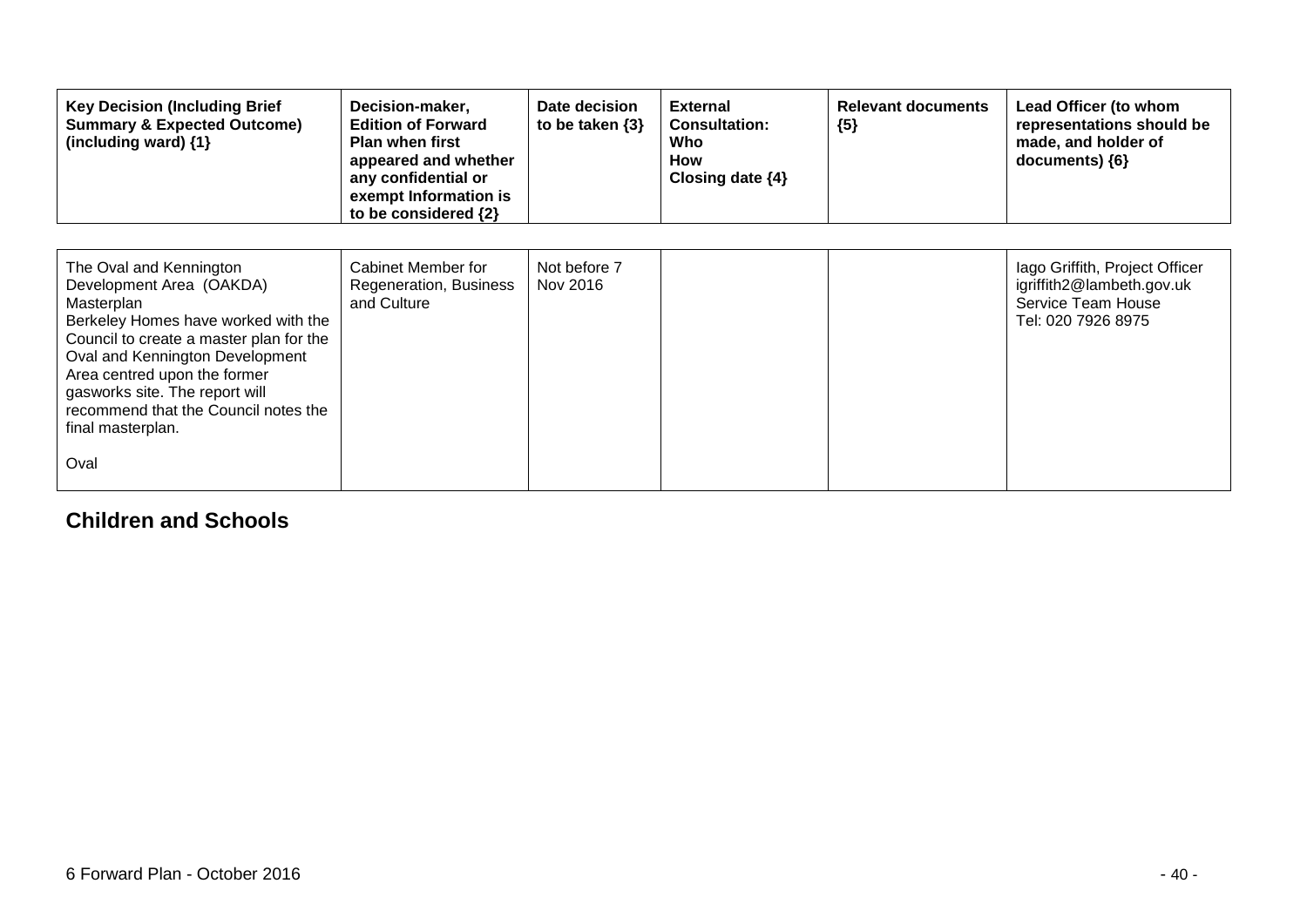| <b>Key Decision (Including Brief</b><br><b>Summary &amp; Expected Outcome)</b><br>(including ward) {1} | Decision-maker,<br><b>Edition of Forward</b><br><b>Plan when first</b><br>appeared and whether<br>any confidential or<br>exempt Information is<br>to be considered {2} | Date decision<br>to be taken $\{3\}$ | <b>External</b><br><b>Consultation:</b><br>Who<br>How<br>Closing date {4} | <b>Relevant documents</b><br>${5}$ | Lead Officer (to whom<br>representations should be<br>made, and holder of<br>documents) {6} |
|--------------------------------------------------------------------------------------------------------|------------------------------------------------------------------------------------------------------------------------------------------------------------------------|--------------------------------------|---------------------------------------------------------------------------|------------------------------------|---------------------------------------------------------------------------------------------|
|                                                                                                        |                                                                                                                                                                        |                                      |                                                                           |                                    |                                                                                             |
| Main works contract for the Capital<br>Maintenance Programme at Lambeth                                | <b>Cabinet Member for</b><br>Children and Schools                                                                                                                      | Not before 23<br>May 2016            |                                                                           |                                    | <b>Peter Dawes</b><br>PDawes@lambeth.gov.uk                                                 |
| schools<br>To agree a series of essential works                                                        |                                                                                                                                                                        |                                      |                                                                           |                                    |                                                                                             |
| contracts under the planned "Capital<br>Maintenance Programme". Comprised                              | Part exempt                                                                                                                                                            |                                      |                                                                           |                                    |                                                                                             |
| of primarily health and safety and<br>maintenance works, for example                                   | Information relating to<br>the financial or business                                                                                                                   |                                      |                                                                           |                                    |                                                                                             |
| replacement / repair of roofs and<br>windows, upgrade of mechanical &                                  | affairs of any particular<br>person (including the                                                                                                                     |                                      |                                                                           |                                    |                                                                                             |
| electrical services, envelope repairs,<br>and general building works repairs.                          | authority holding that<br>information)                                                                                                                                 |                                      |                                                                           |                                    |                                                                                             |
| These works are required and<br>essential to protect and extend the life                               |                                                                                                                                                                        |                                      |                                                                           |                                    |                                                                                             |
| of the schools services & facilities.                                                                  |                                                                                                                                                                        |                                      |                                                                           |                                    |                                                                                             |
| The anticipated cost of the contract is<br>still subject to the current scoping                        |                                                                                                                                                                        |                                      |                                                                           |                                    |                                                                                             |
| exercise taking place, but it is thought<br>the works package will be in the                           |                                                                                                                                                                        |                                      |                                                                           |                                    |                                                                                             |
| region of £4m.                                                                                         |                                                                                                                                                                        |                                      |                                                                           |                                    |                                                                                             |
| All Wards                                                                                              |                                                                                                                                                                        |                                      |                                                                           |                                    |                                                                                             |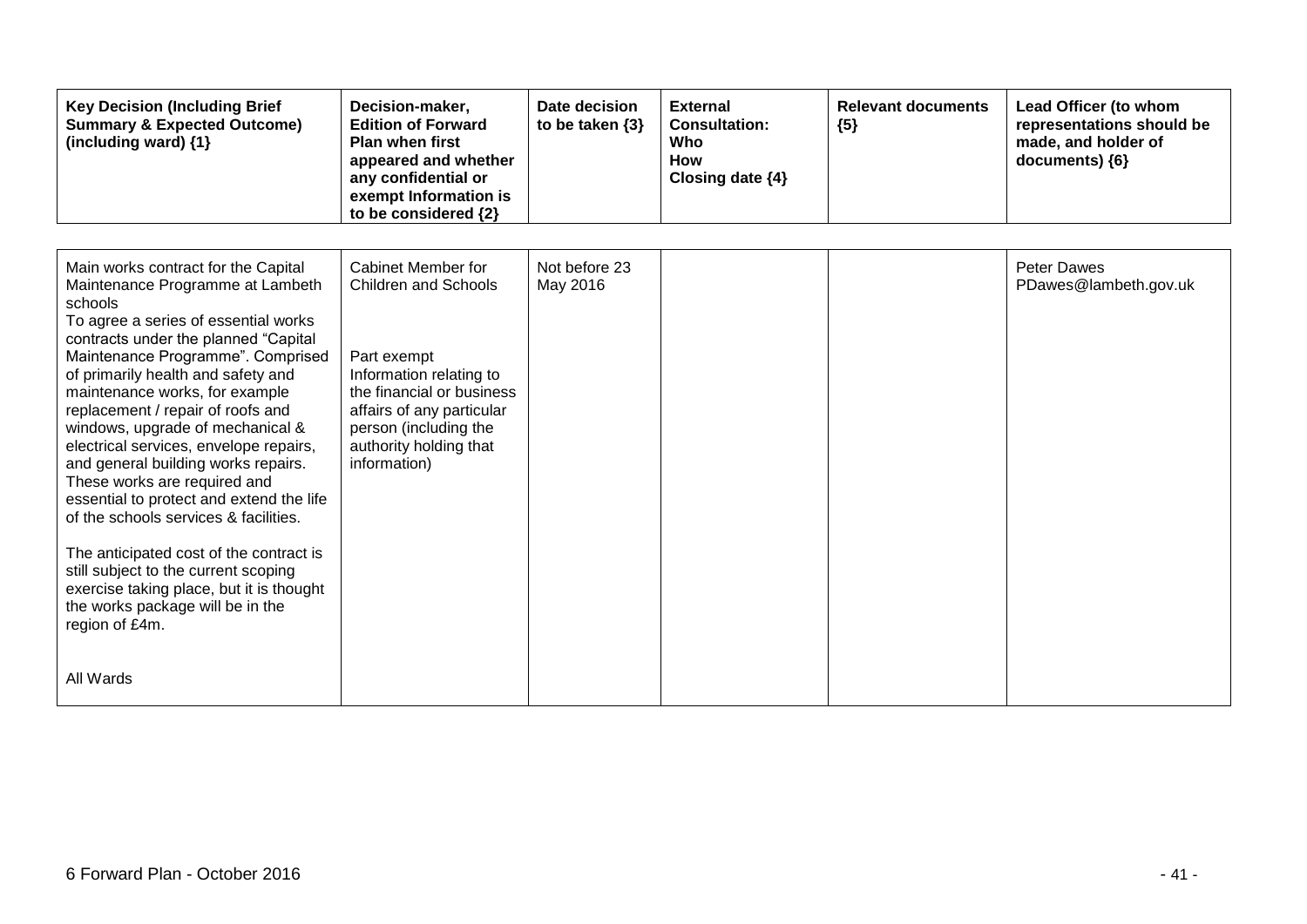| <b>Key Decision (Including Brief</b><br><b>Summary &amp; Expected Outcome)</b><br>(including ward) {1}                                                                                                                                                                                                                                                                                                                                                                             | Decision-maker,<br><b>Edition of Forward</b><br><b>Plan when first</b><br>appeared and whether<br>any confidential or<br>exempt Information is<br>to be considered {2} | Date decision<br>to be taken $\{3\}$ | <b>External</b><br><b>Consultation:</b><br>Who<br><b>How</b><br>Closing date {4} | <b>Relevant documents</b><br>${5}$ | Lead Officer (to whom<br>representations should be<br>made, and holder of<br>documents) {6}                                                                                  |
|------------------------------------------------------------------------------------------------------------------------------------------------------------------------------------------------------------------------------------------------------------------------------------------------------------------------------------------------------------------------------------------------------------------------------------------------------------------------------------|------------------------------------------------------------------------------------------------------------------------------------------------------------------------|--------------------------------------|----------------------------------------------------------------------------------|------------------------------------|------------------------------------------------------------------------------------------------------------------------------------------------------------------------------|
| Construction of Woodmansterne<br><b>School Secondary Department</b><br>A - To appoint lead consultant,<br>architect and cost consultant to design<br>the new secondary school department<br>and assist with the procurement and<br>management of the construction<br>Contractors<br>B - To procure a suitable contractor<br>through a compliant procurement<br>process to design and build the<br>secondary school department,<br>including obtaining full planning<br>permission. | <b>Cabinet Member for</b><br><b>Children and Schools</b>                                                                                                               | Not before 27<br>Jun 2016            |                                                                                  |                                    | Alan Westlake<br>AWestlake@lambeth.gov.uk                                                                                                                                    |
| <b>Streatham South</b><br>Establishing an integrated gateway for<br>homeless 16-21 year-olds<br>This decision will enable the Council<br>to implement an integrated gateway<br>and assessment process for all young<br>people aged 16-21 that are homeless<br>or at risk of homelessness, run jointly<br>by Housing and Children's Services.<br>All Wards                                                                                                                          | Deputy Cabinet Member<br>for Children and<br>Schools                                                                                                                   | Not before 10<br><b>Jul 2016</b>     |                                                                                  |                                    | <b>Emily Newell, Commissioning</b><br>Officer, Strategy &<br>Commissioning: Housing &<br>Communities<br>ENewell@lambeth.gov.uk<br><b>Phoenix House</b><br>Tel: 0207 926 0973 |